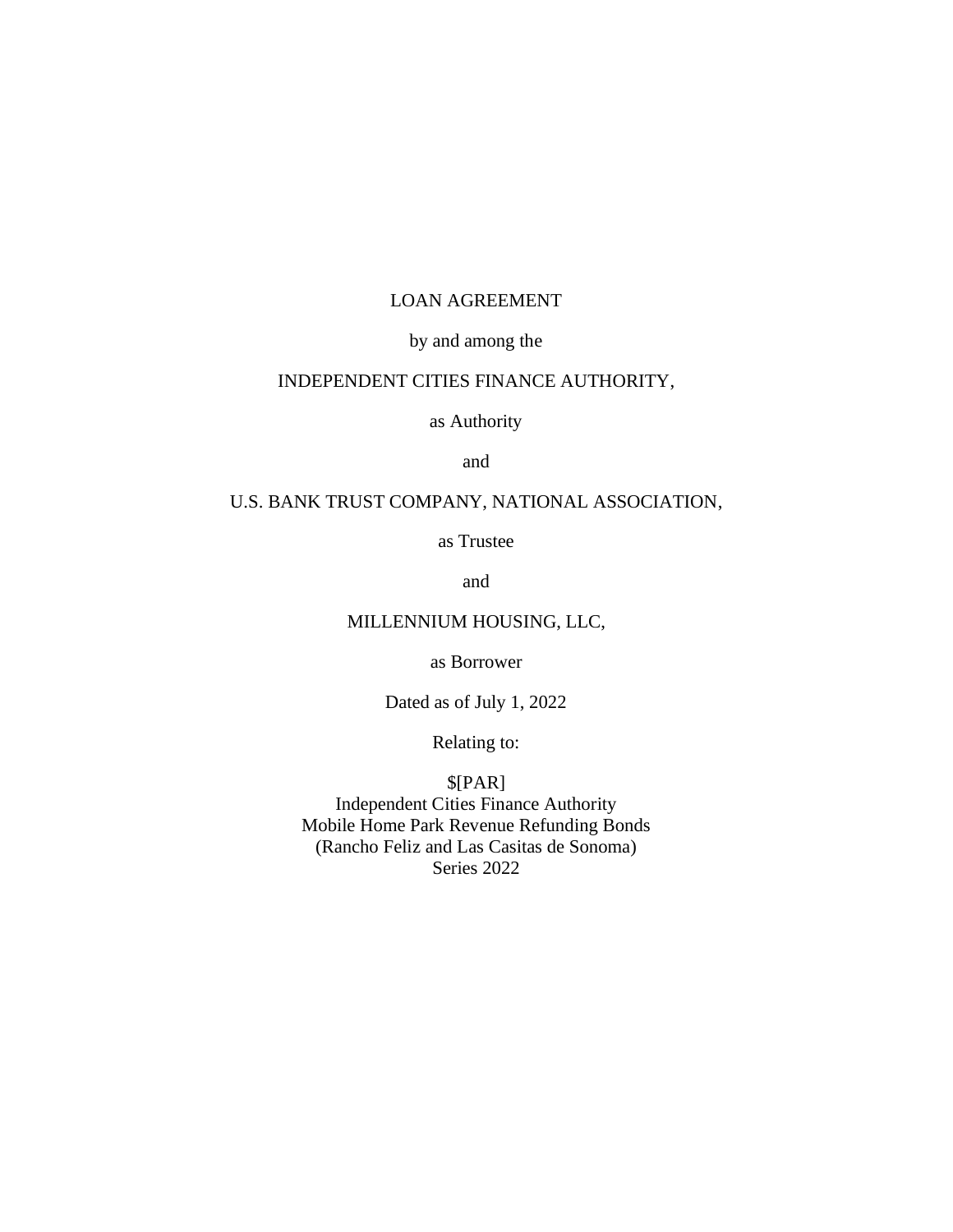| <b>TABLE OF CONTENTS</b> |
|--------------------------|
|--------------------------|

# Page

| 1.1 |                                                                           |
|-----|---------------------------------------------------------------------------|
| 1.2 |                                                                           |
| 1.3 |                                                                           |
|     |                                                                           |
| 2.1 |                                                                           |
| 2.2 |                                                                           |
|     |                                                                           |
|     |                                                                           |
| 3.1 |                                                                           |
| 3.2 |                                                                           |
| 3.3 |                                                                           |
| 3.4 |                                                                           |
| 3.5 |                                                                           |
| 3.6 |                                                                           |
|     |                                                                           |
| 4.1 |                                                                           |
|     |                                                                           |
| 5.1 |                                                                           |
| 5.2 |                                                                           |
| 5.3 |                                                                           |
| 5.4 |                                                                           |
| 5.5 |                                                                           |
| 5.6 | Prepayment of Note From Mandatory Sinking Account Payments 11             |
|     | <b>ARTICLE 6 FURTHER AGREEMENTS</b><br>-11                                |
| 6.1 |                                                                           |
| 6.2 | Borrower Not to Dispose of Assets; Conditions Under Which Exceptions      |
|     |                                                                           |
| 6.3 |                                                                           |
| 6.4 |                                                                           |
| 6.5 |                                                                           |
| 6.6 |                                                                           |
| 6.7 |                                                                           |
| 6.8 | Indemnification of the Authority, the Oversight Agent and the Trustee  15 |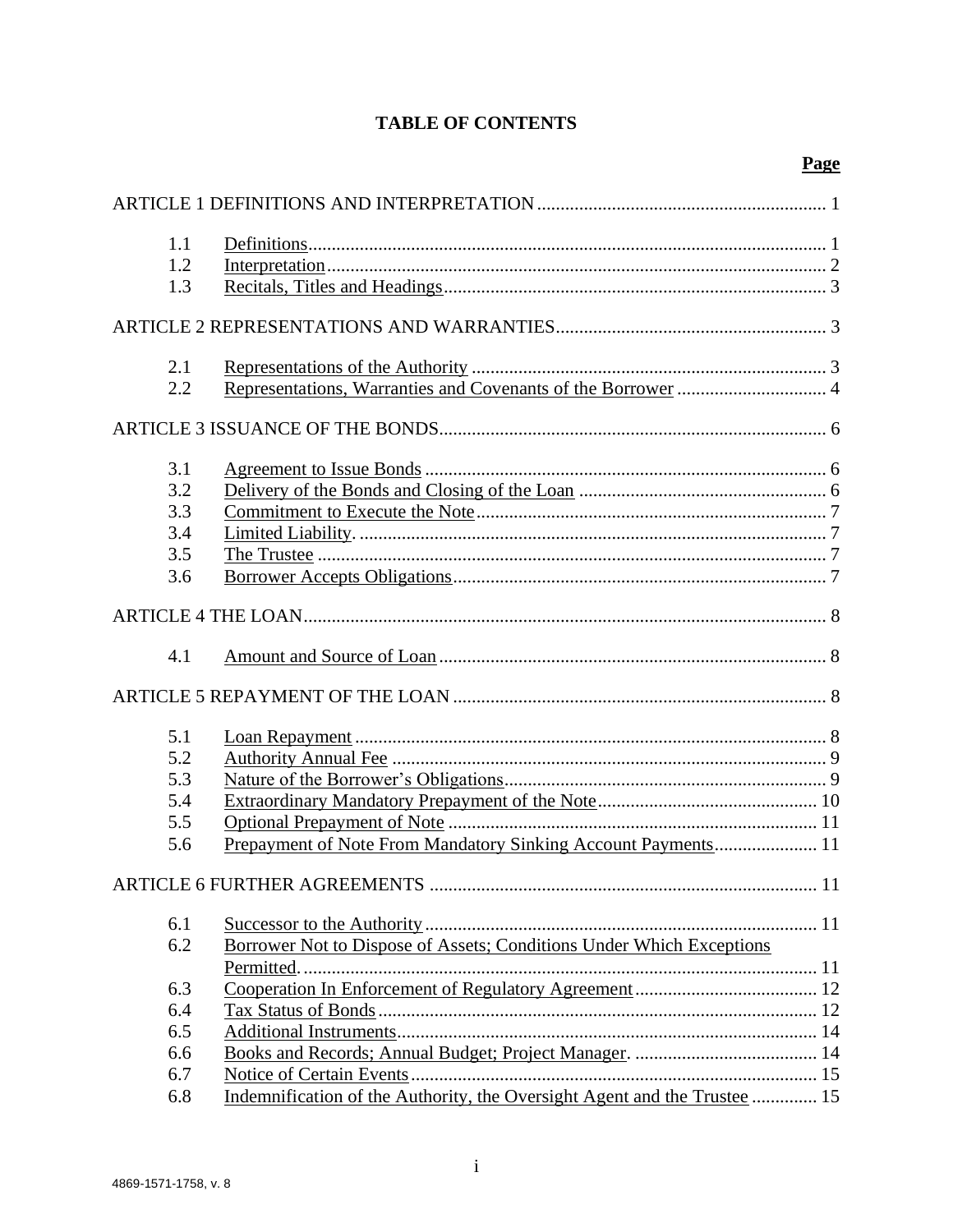| 6.9  |          |  |
|------|----------|--|
| 6.10 |          |  |
| 6.11 |          |  |
| 6.12 |          |  |
| 6.13 |          |  |
| 6.14 |          |  |
| 6.15 |          |  |
| 6.16 |          |  |
| 6.17 |          |  |
| 6.18 |          |  |
| 6.19 |          |  |
| 6.20 |          |  |
| 6.21 |          |  |
| 6.22 |          |  |
| 6.23 |          |  |
| 6.24 |          |  |
| 6.25 |          |  |
| 6.26 |          |  |
| 6.27 |          |  |
| 6.28 |          |  |
| 6.29 |          |  |
|      |          |  |
| 7.1  |          |  |
|      |          |  |
| 7.2  |          |  |
| 7.3  | Remedies |  |
| 7.4  |          |  |
| 7.5  |          |  |
| 7.6  |          |  |
|      |          |  |
| 8.1  |          |  |
| 8.2  |          |  |
| 8.3  |          |  |
| 8.4  |          |  |
| 8.5  |          |  |
| 8.6  |          |  |
| 8.7  |          |  |
| 8.8  |          |  |
| 8.9  |          |  |
| 8.10 |          |  |
| 8.11 |          |  |
| 8.12 |          |  |
| 8.13 |          |  |
| 8.14 |          |  |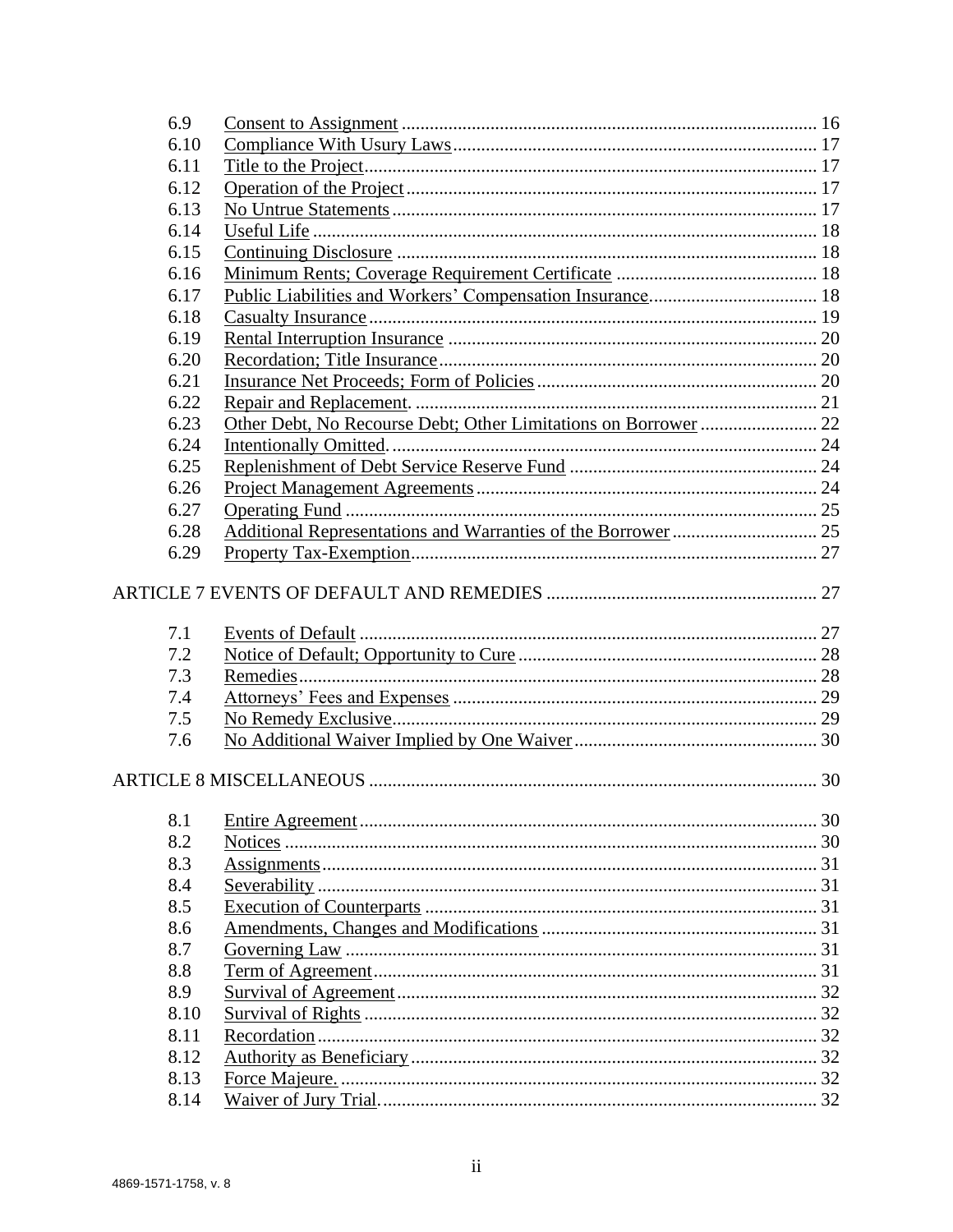| Appendix A |  |
|------------|--|
| Appendix B |  |
| Appendix C |  |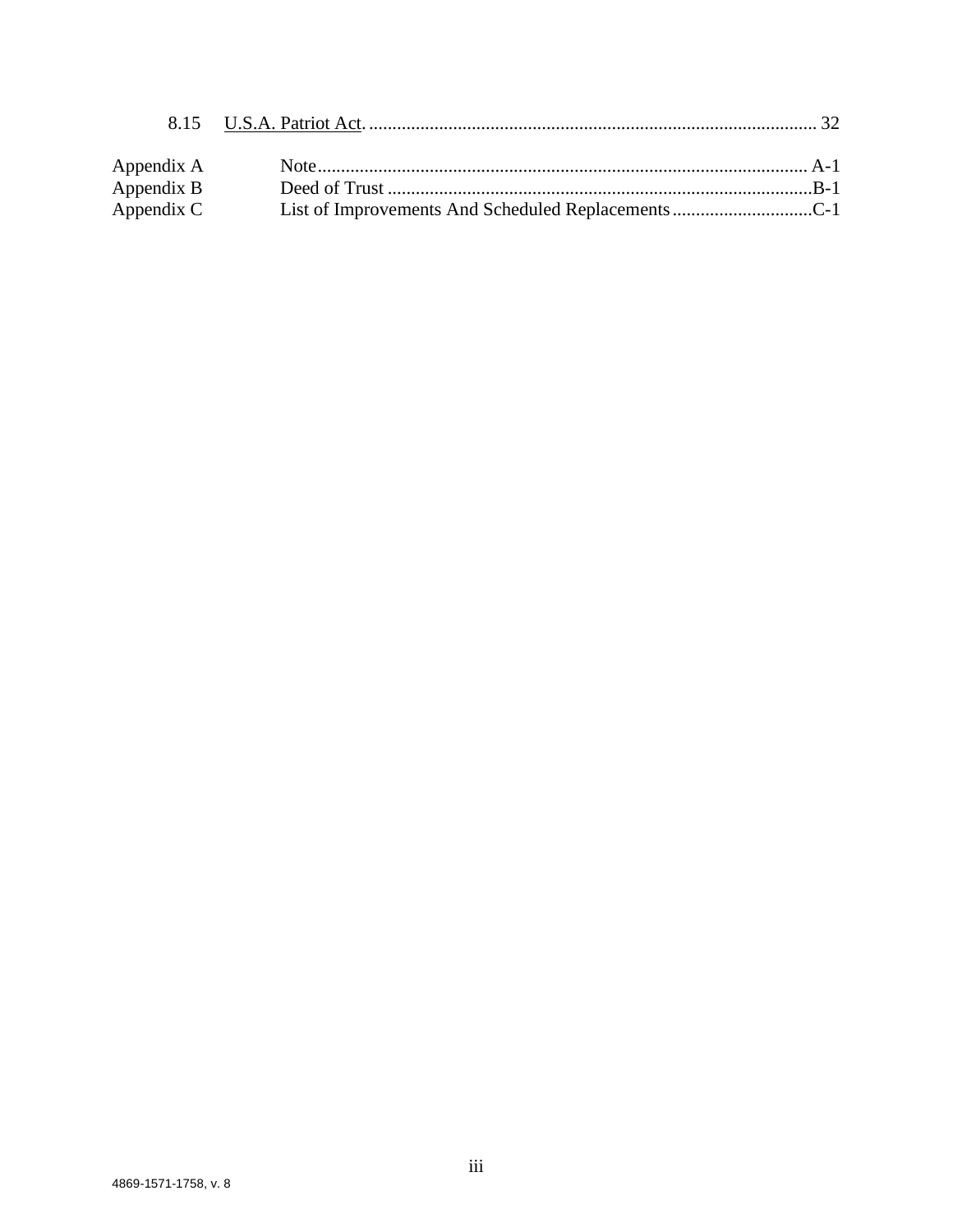#### **LOAN AGREEMENT**

THIS LOAN AGREEMENT (this "Agreement"), dated as of July 1, 2022, is by and among the Independent Cities Finance Authority, a joint powers authority organized and existing under the laws of the State of California (the "Authority"), Millennium Housing, LLC, a California limited liability company (the "Borrower"), and U.S. Bank Trust Company, National Association, a national banking association, as trustee (the "Trustee").

For and in consideration of the mutual agreements hereinafter contained, the parties hereto agree as follows:

#### ARTICLE 1

#### DEFINITIONS AND INTERPRETATION

1.1 Definitions. The following words and terms as used in this Agreement shall have the following meanings. In addition, the capitalized terms used but not defined in this Agreement shall have the meanings specified in the Indenture and the Regulatory Agreements, as they may be supplemented or amended from time to time.

"Act of Bankruptcy" means any proceeding instituted under Title 11 of the United States Code, entitled "Bankruptcy" as in effect now and in the future, or any successor statute, or other applicable insolvency law by or against the Borrower.

"Authority Annual Fee" shall have the meaning set forth in the Regulatory Agreements.

"Coverage Requirement Certificate" means the certificate filed by the Borrower as required by Section 6.16 hereof.

"Event of Default" means any of the events described as an event of default in Section 7.1 hereof.

"Indenture" means the Indenture of Trust, dated as of the date hereof, by and between the Authority and the Trustee.

"Net Operating Revenues" means Operating Revenues, less the Operation and Maintenance Costs during such fiscal year or period.

"Operating Revenues" means, for any fiscal year or other period, all rents, income, receipts and other revenues derived by the Borrower arising from the operation of the Project, including rental income from mobile home spaces and rental assistance provided to project tenants, determined in accordance with Generally Accepted Accounting Principles, interest earnings in funds held by the Trustee and all other money howsoever derived by the Borrower from the operation of the Project or arising from the Project, but not including resident security deposits.

"Operation and Maintenance Costs" means, for any fiscal year or other period, the reasonable and necessary costs and expenses of operating the common areas of the Project and of managing and repairing and other expenses necessary to maintain and preserve the common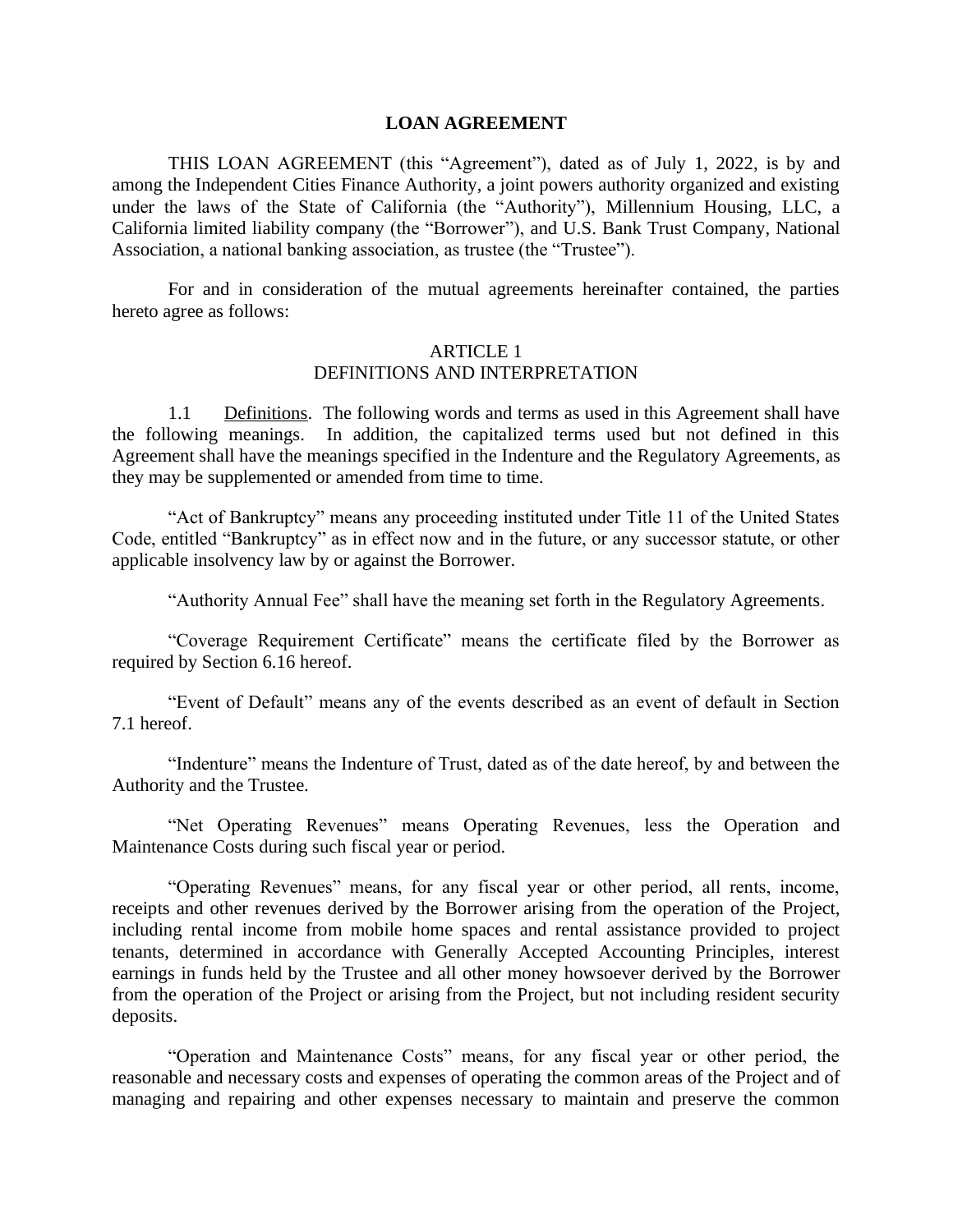areas of the Project in good repair and working order, calculated in accordance with Generally Accepted Accounting Principles, including but not limited to (a) utility services supplied to the common areas of the Project, which may include, without limitation, janitor service, security, power, gas, telephone, light, heating, water and all other utility services, (b) compensation to the management agent, salaries and wages of employees, payments to employee retirement systems, fees of auditors, accountants, attorneys or engineers, (c) deposits to the Repair and Replacement Fund pursuant to Section 5.7(f) of the Indenture, and (d) all other reasonable and necessary costs of the Borrower or charges required to be paid by it related to the operation and maintenance of the common areas of the Project, including, but not limited to, costs of insurance and property taxes, if any, but excluding in all cases (i) depreciation, replacement and obsolescence charges or reserves therefor, (ii) amortization of intangibles or other bookkeeping entries of a similar nature, (iii) costs of capital additions, replacements, betterments, extensions or improvements to the common areas of the Project, which under Generally Accepted Accounting Principles are chargeable to a capital account or to a reserve for depreciation, (iv) debt service on the Loan, (v) the amount deposited in the Administration Fund, and (vi) expenses paid from the Repair and Replacement Fund, Surplus Fund or other Project reserves.

"Other Borrower Obligations" means, collectively, the Borrower's obligations under (i) the Loan Agreement dated as of May 1, 2014 among the Borrower, the Authority and U.S. Bank National Association, as trustee, relating to the Pillar Ridge Manufactured Home Community located in the County of San Mateo, California, (ii) the Loan Agreement dated May 1, 2012 among the Borrower, the Authority and Union Bank, N.A., as trustee, relating to the Sahara Mobile Home Park located in Palm Springs, California, (iii) the Loan Agreement dated as of April 1, 2013 among the Borrower, the Authority and MUFG Union Bank, N.A., as trustee, relating to the Rancho Vallecitos Mobile Estates located in San Marcos, California, (iv) the Loan Agreement dated as of June 1, 2014 among the Borrower, the City of La Verne and MUFG Union Bank, N.A., as trustee, relating to the Copacabana Mobilehome Park located in La Verne, California, (v) the Loan Agreement dated as of November 1, 2014 among the Borrower, the Authority and MUFG Union Bank, N.A., as trustee, relating to the Hacienda Valley Estates located in Morgan Hill, California, (vi) the Loan Agreement dated as of May 1, 2015 among the Borrower, the Authority and MUFG Union Bank, N.A., as trustee, relating to the San Juan Estates located in San Juan Capistrano, California, (vii) the Loan Agreement dated as of May 1, 2021 among the Borrower, the Authority and U.S. Bank National Association, as trustee, relating to the Castle Mobile Estates located in Capitola, California, (viii) the Loan Agreement dated as of July 1, 2021 among the Borrower, the Authority and U.S. Bank National Association, as trustee, relating to the Sahara Mobile Home Park located in Palm Springs, California and (ix) the Loan Agreement dated as of September 1, 2021 among the Borrower, the Authority, and U.S. Bank National Association, as trustee, relating to the Vista de Santa Barbara Mobilehome Park located in Carpinteria, California.

"Project Manager" means the manager of the Project under management agreements entered into by the Borrower and such Project Manager.

1.2 Interpretation. Unless the context clearly requires otherwise, words of masculine gender shall be construed to include correlative words of the feminine and neuter genders and vice versa, and words of the singular number shall be construed to include correlative words of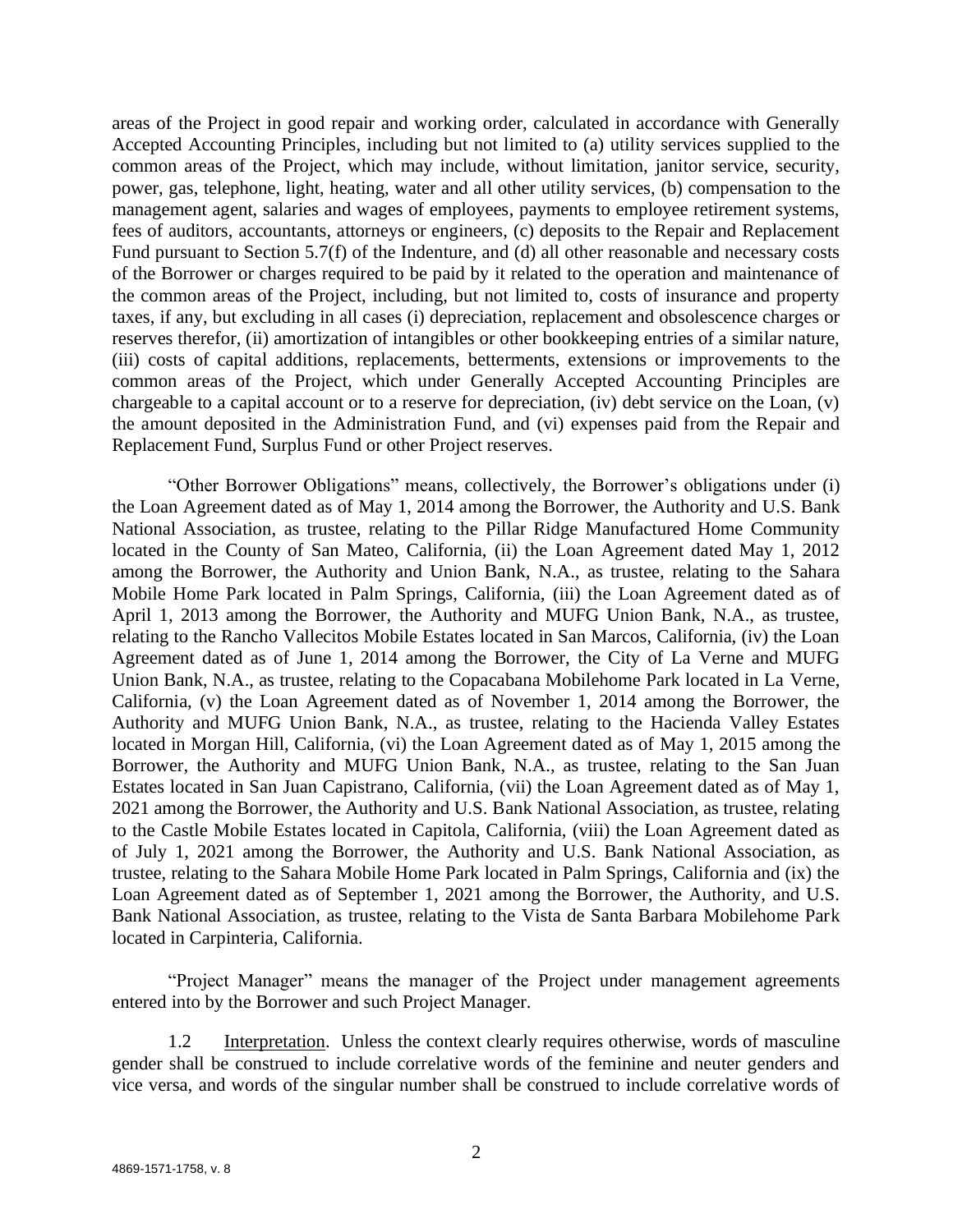the plural number and vice versa. This Agreement and all the terms and provisions hereof shall be construed to effectuate the purpose set forth herein and to sustain the validity hereof.

1.3 Recitals, Titles and Headings. The terms and phrases used in the recitals of this Agreement have been included for convenience of reference only, and the meaning, construction and interpretation of all such terms and phrases for purposes of this Agreement shall be determined by references to Section 1.1 hereof. The titles and headings of the articles and sections of this Agreement have been inserted for convenience of reference only and are not to be considered a part hereof, and shall not in any way modify or restrict any of the terms or provisions hereof and shall never be considered or given any effect in construing this Agreement or any provision hereof or in ascertaining intent, if any question of intent should arise.

### ARTICLE 2 REPRESENTATIONS AND WARRANTIES

2.1 Representations of the Authority. The Authority makes the following representations:

(a) The Authority is a joint powers authority, duly organized and existing under the Constitution and laws of the State.

(b) The Authority has full legal right, power and authority under the laws of the State and has taken all official actions necessary (i) to enter into this Agreement, the Regulatory Agreements and the Indenture, (ii) to issue, execute and deliver the Bonds, (iii) to perform its obligations hereunder and thereunder and (iv) to consummate all other transactions on its part contemplated by this Agreement and such other documents, including, without limitation, the loaning of the proceeds of the Bonds to the Borrower.

(c) This Agreement has been duly executed and delivered by the Authority and constitutes a valid and binding obligation of the Authority, enforceable against the Authority in accordance with its terms, except as limited by bankruptcy, insolvency, reorganization, moratorium and other similar laws affecting the rights of creditors generally and equitable principals. Upon the execution and delivery thereof, the Regulatory Agreements, the Indenture and the Bonds will constitute valid and binding obligations of the Authority, enforceable against the Authority in accordance with their respective terms, except as limited by bankruptcy, insolvency, reorganization, moratorium and other similar laws affecting the rights of creditors generally and equitable principals.

(d) The execution and delivery of this Agreement, the Regulatory Agreements, and the Indenture, the issuance, execution and delivery of the Bonds, the performance by the Authority of its obligations hereunder and thereunder and the consummation of the transactions contemplated hereby and thereby, including, without limitation, the loaning of the proceeds of the Bonds to the Borrower, do not violate any law, rule, regulation or ordinance or any order, judgment or decree of any federal, state or local court by which the Authority is bound, and do not conflict with, or constitute a breach of, or a default under the terms and conditions of any Agreement, instrument or commitment to which the Authority is a party or by which the Authority or any of its property is bound.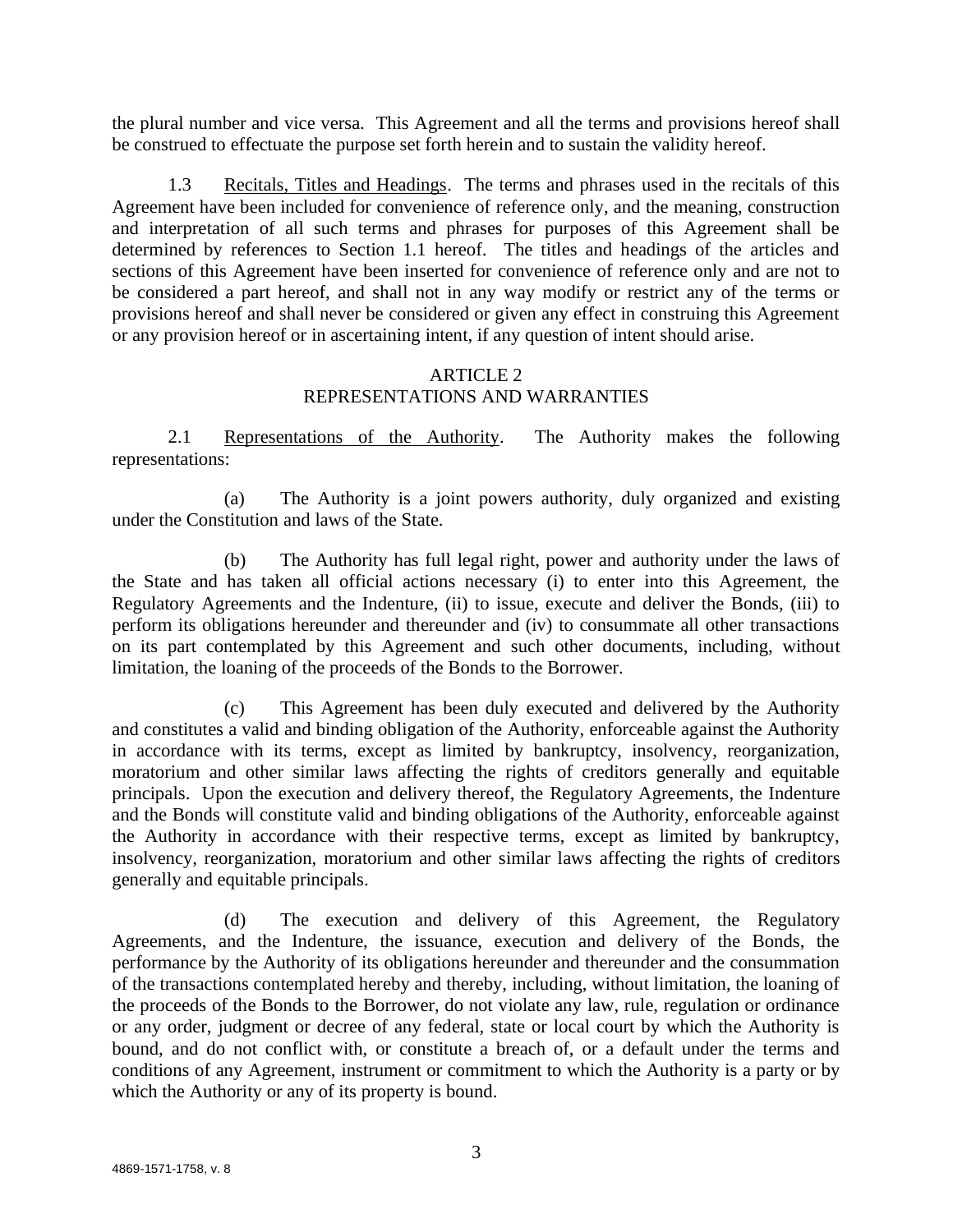(e) There is no action, suit, proceeding, inquiry or investigation pending or, to the knowledge of the Authority, threatened against the Authority by or before any court, governmental agency or public board or body which (i) questions the existence or the territorial jurisdiction of the Authority or the title to any Authority office of any member of the Authority, (ii) seeks to prohibit, restrain or enjoin the execution and delivery of this Agreement, the Regulatory Agreements or the Indenture, the issuance, execution or delivery of the Bonds or the loaning of the proceeds of the Bonds to the Borrower; (iii) questions the validity or enforceability of this Agreement, the Regulatory Agreements, the Indenture, or the Bonds; (iv) questions the exclusion from gross income for federal income tax purposes of interest on the Bonds; or (v) questions the power or authority of the Authority to carry out the transactions contemplated by this Agreement, the Indenture, the Regulatory Agreements, or the Bonds.

(f) The Authority has determined that the financing of the Project and the issuance of the Bonds to obtain moneys to carry out the purposes of the Project will serve the public interest and will further the purposes of the Act.

2.2 Representations, Warranties and Covenants of the Borrower. The Borrower as of the date hereof, represents, warrants and covenants that:

(a) The Borrower is a California limited liability company duly formed under the laws of the State with full legal right, power and authority (i) to own its properties and assets and to carry on its business as now being conducted, (ii) to enter into this Agreement, the Regulatory Agreements, the Note, the Deed of Trust, the Administration Agreement and the Continuing Disclosure Agreement, (iii) to be bound by the terms of this Agreement and the Indenture to the extent that they apply to the Loan, (iv) to perform its obligations hereunder and thereunder and (v) to consummate the transactions contemplated by this Agreement, the Indenture, the Regulatory Agreements, the Note, the Deed of Trust, the Administration Agreement and the Continuing Disclosure Agreement.

(b) Millennium Housing Corporation, a California nonprofit public benefit corporation, is the sole member of the Borrower.

(c) (i) Millennium Housing Corporation is qualified as an organization described in Section  $501(c)(3)$  of the Code and has received a Determination Letter (the "Determination Letter") from the Internal Revenue Service to the effect that it is an organization described in Section 501(c)(3) of the Code; (ii) the Determination Letter has not been modified, limited or revoked; (iii) Millennium Housing Corporation is in compliance with all terms, limitations and conditions, if any, contained in its Determination Letter; (iv) the facts and circumstances which form the basis of the Determination Letter as represented to the Internal Revenue Service continue substantially to exist, and the Borrower and Millennium Housing Corporation are exempt from federal income taxes under Section 501(a) of the Code; Borrower's tax exempt status is based on the federal tax exempt status of Millennium Housing Corporation, its sole member.

(d) Millennium Housing Corporation is a corporation (i) organized and operated exclusively for educational or charitable purposes and not for pecuniary profit; and (ii) no part of the net earnings of the Borrower or Millennium Housing Corporation inures to the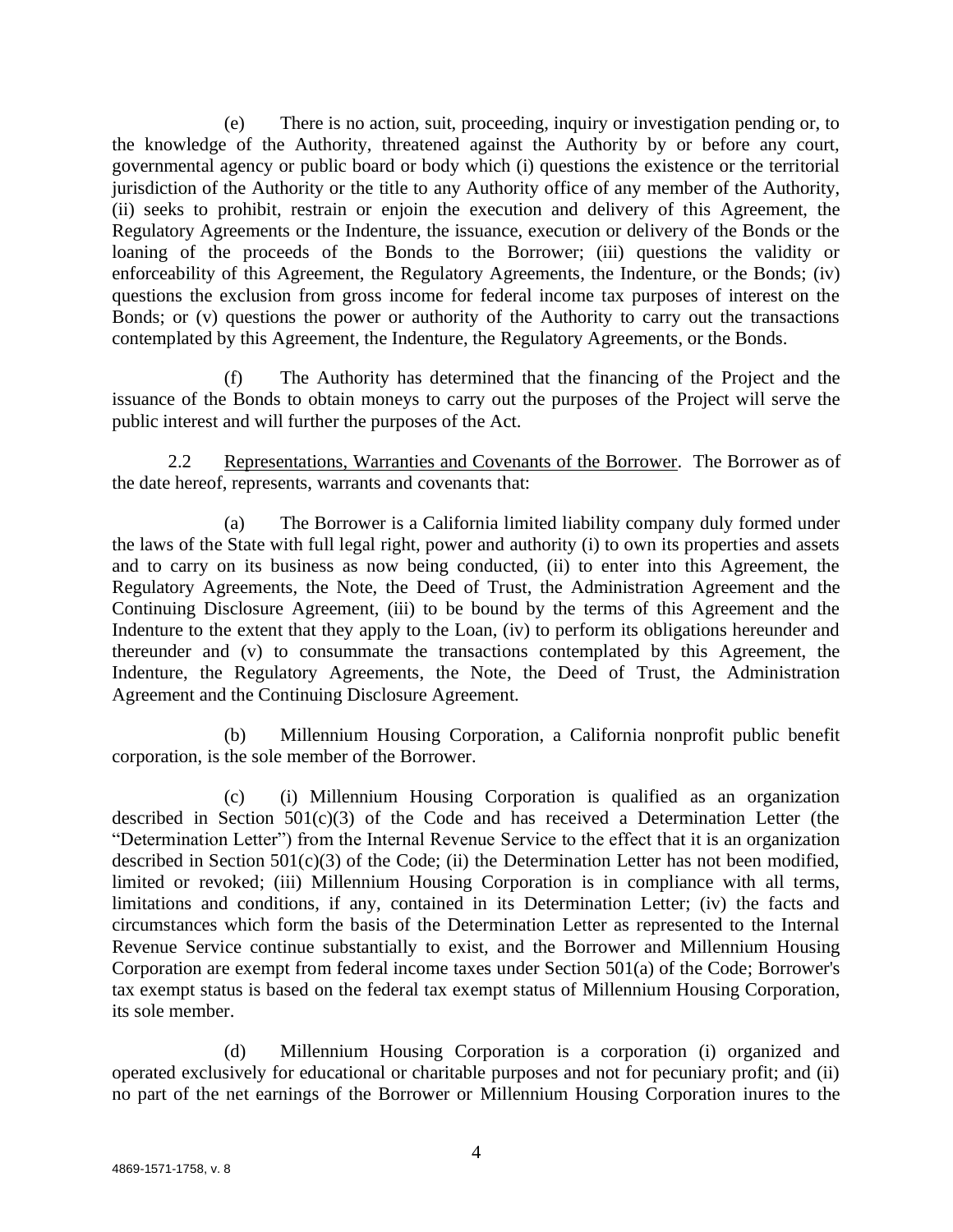benefit of any person or private individual, all within the meaning, respectively, of Section  $3(a)(4)$  of the Securities act of 1933, as amended, and of Section  $12(g)(2)(d)$  of the Securities Exchange Act of 1934, as amended.

(e) Millennium Housing Corporation will maintain its status as an organization described in Section  $501(c)(3)$  of the Code and its exemption from federal income taxation under Section 501(a) of the Code. The Borrower will maintain its status as exempt from federal income taxes under Section 501(a) of the Code.

(f) All property financed with the proceeds of the Bonds at all times will be owned (as ownership is determined for purposes of federal income taxation) by the Borrower, or by an organization described in Section  $501(c)(3)$  of the Code and operated in such a manner as to not constitute an unrelated trade or business of such organization or by a governmental unit (as described in Section 145 of the Code). The Borrower agrees to limit any use of the Project (other than by tenants or owners as contemplated by the Regulatory Agreements) by other than (i) an organization described in Section  $501(c)(3)$  of the Code in a manner so as to not constitute an unrelated trade or business of such organization or (ii) a governmental unit described in Section 145 of the Code to no more than the allocable portion of the overall cost of the Project not paid from the proceeds of the Bonds, or pursuant to an agreement which complies with the requirements of Revenue Procedure 97-13, as the same are now in effect or as later modified.

(g) This Agreement has been duly executed and delivered by the Borrower and constitutes a valid and binding obligation of the Borrower, enforceable in accordance with its terms, except as limited by bankruptcy, insolvency, reorganization, moratorium or other similar laws or judicial decisions affecting the rights of creditors generally. Upon the execution and delivery thereof, the Regulatory Agreements, the Note, the Deed of Trust, the Administration Agreement, and the Continuing Disclosure Agreement, will constitute valid and binding obligations of the Borrower, enforceable in accordance with their terms, except as limited by bankruptcy, insolvency, reorganization, moratorium or other similar laws or judicial decisions affecting creditors' rights generally and by judicial discretion in the exercise of equitable remedies.

(h) The execution and delivery of this Agreement, the Regulatory Agreements, the Note, the Deed of Trust, the Administration Agreement, and the Continuing Disclosure Agreement, the performance by the Borrower of its obligations hereunder and thereunder and the consummation of the transactions contemplated hereby and thereby will not violate any law, regulation, rule or ordinance or any order, judgment or decree of any federal, state or local court and do not conflict with, or constitute a breach of, or a default under, any document, instrument or commitment to which the Borrower is a party or by which the Borrower or any of its property is bound.

(i) The Borrower has not been served with and, to the knowledge of the Borrower there is no action, suit, proceeding, inquiry or investigation by or before any court, governmental agency or public board or body pending or threatened against the Borrower which (i) affects or seeks to prohibit, restrain or enjoin the issuance, sale or delivery of the Bonds or the loaning of the proceeds of the Bonds to the Borrower or the execution and delivery of this Agreement, the Indenture, the Regulatory Agreements, the Continuing Disclosure Agreement,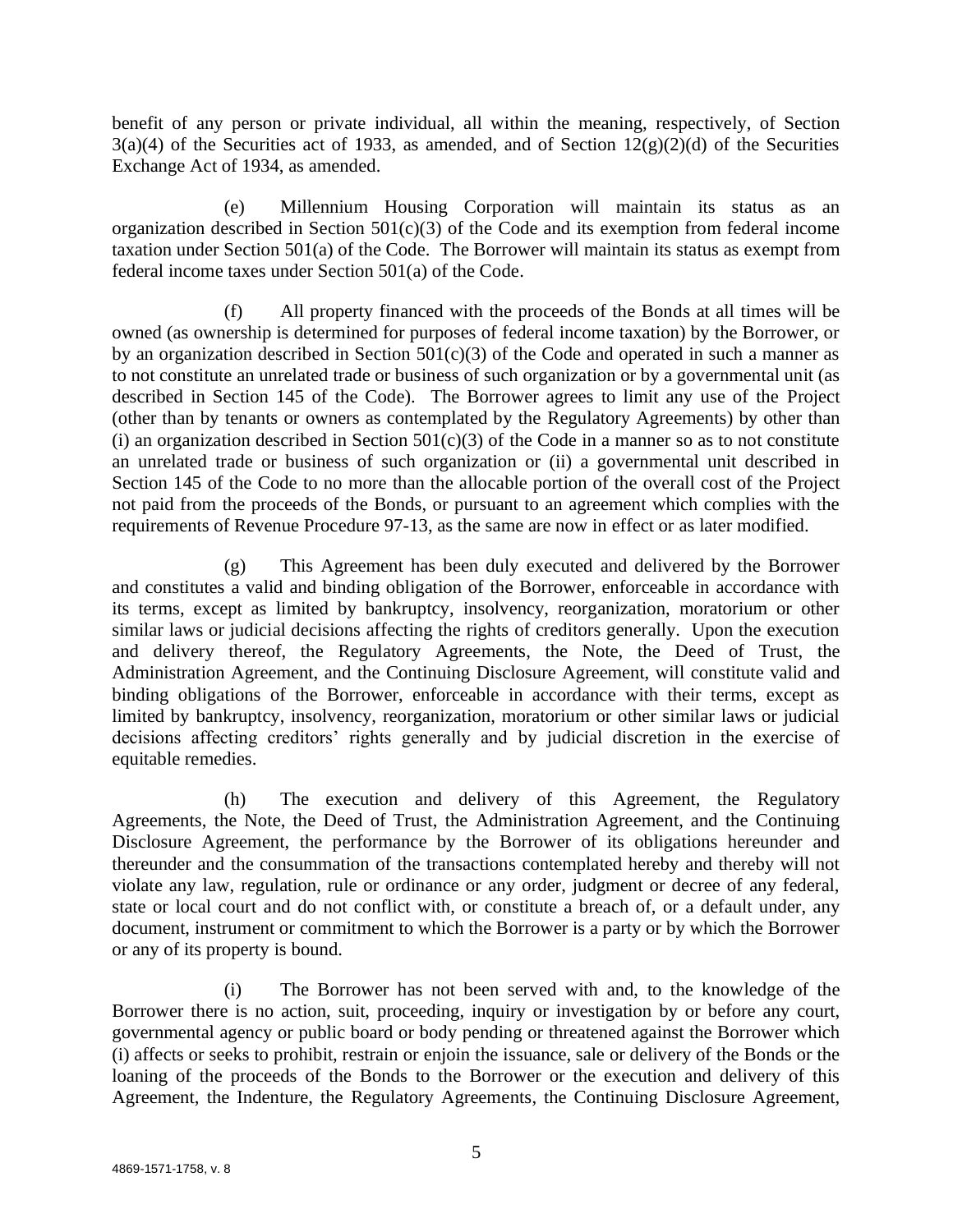the Administration Agreement, the Note or the Deed of Trust, (ii) affects or questions the validity or enforceability of this Agreement, the Bonds, the Indenture, the Regulatory Agreements, the Note, the Administration Agreement, the continuing Disclosure Agreement or the Deed of Trust, (iii) questions the exclusion from gross income for federal income tax purposes of interest on the Bonds, or (iv) questions the power or authority of the Borrower to carry out the transactions contemplated by, or to perform its obligations under, this Agreement, the Regulatory Agreements, the Indenture, the Continuing Disclosure Agreement, the Note, the Deed of Trust, the Administration Agreement or the powers of the Borrower to own and operate the Project.

(j) The Borrower is not in default under any document, instrument or commitment to which the Borrower is a party or to which it or any of its property is subject which default would or could affect the ability of the Borrower to carry out its obligations under this Agreement, the Regulatory Agreements, the Administration Agreement, the Deed of Trust, the Note or the Continuing Disclosure Agreement.

(k) The Borrower has filed or caused to be filed all federal, state and local tax returns, which are required to be filed, and has paid or caused to be paid all taxes as shown on said returns or on any assessment received by it, to the extent that such taxes have become due.

(l) Any certificate signed by the Borrower or a Borrower Representative and delivered pursuant to this Agreement, the Regulatory Agreements, the Continuing Disclosure Agreement, the Indenture, the Administration Agreement, the Note or the Deed of Trust shall be deemed a representation and warranty by the Borrower as to the statements made therein.

(m) All consents, approvals, authorizations, orders or filings of or with any court or governmental agency or body, if any, required for the execution, delivery and performance of this Agreement, the Regulatory Agreements, the Continuing Disclosure Agreement, the Administration Agreement, the Note and the Deed of Trust by the Borrower have been obtained or made.

#### ARTICLE 3 ISSUANCE OF THE BONDS

3.1 Agreement to Issue Bonds. In order to provide funds for the purpose of making the Loan, the Authority agrees that it will use its best efforts to sell the Bonds and cause them to be delivered to the initial purchasers thereof and deposit the proceeds thereof with the Trustee for application in accordance with Section 5.4 of the Indenture.

3.2 Delivery of the Bonds and Closing of the Loan. The delivery of the Bonds and the closing of the Loan shall not occur until the following conditions, in addition to those required by Section 2.2 of the Indenture, are met:

(a) the Trustee shall have received an original executed counterpart of this Agreement, the Note, the Continuing Disclosure Agreement, the Regulatory Agreements and the Deed of Trust;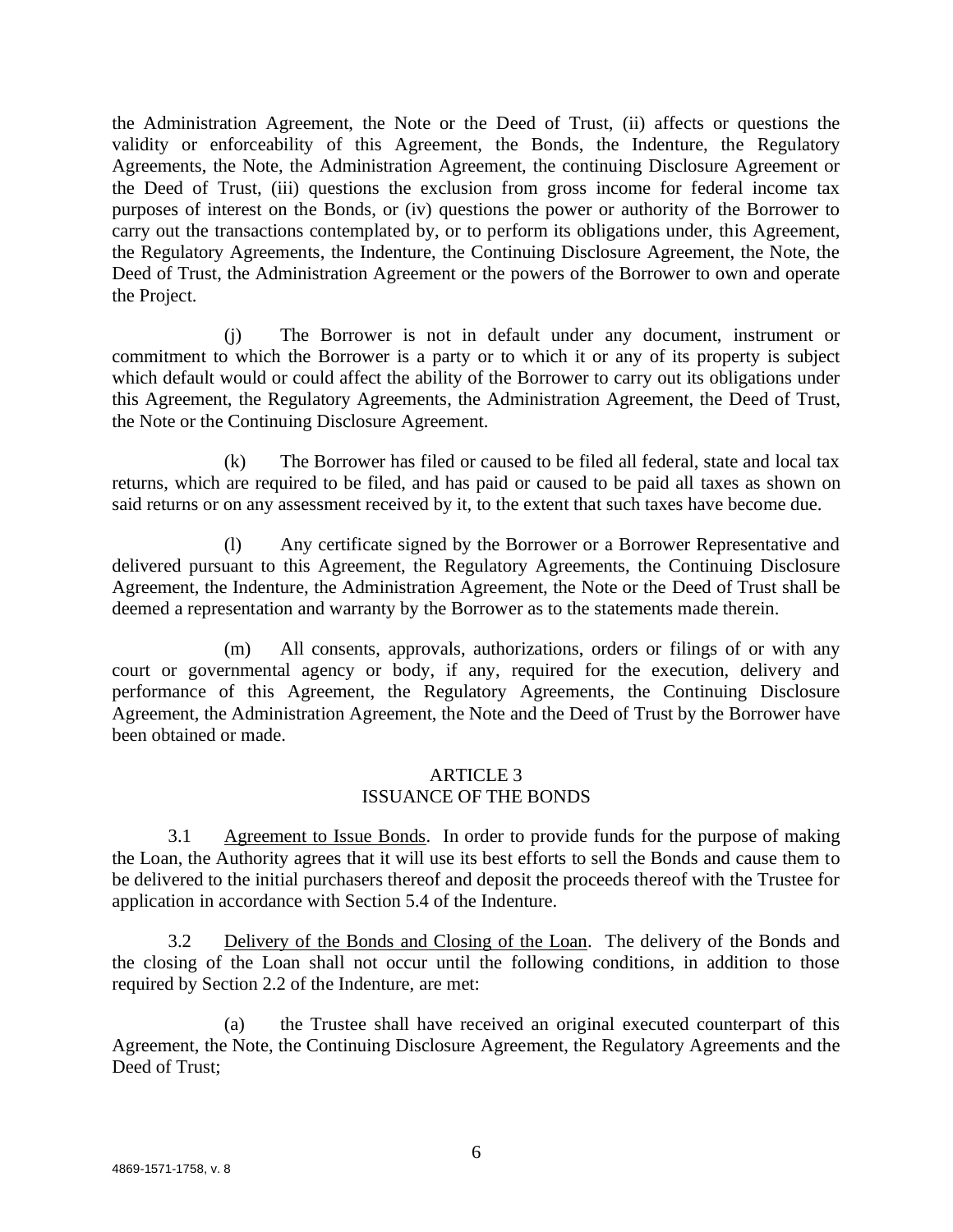(b) no Event of Default nor any event which with the passage of time and/or the giving of notice would constitute an Event of Default under this Agreement shall have occurred as evidenced by a certificate received from the Borrower; and

(c) all legal matters incident to the transactions contemplated by this Agreement shall be concluded to the reasonable satisfaction of Bond Counsel.

3.3 Commitment to Execute the Note. The Borrower agrees to execute and deliver the Note simultaneously with the execution of this Agreement.

## 3.4 Limited Liability.

(a) All obligations of the Authority incurred hereunder shall be special obligations of the Authority, payable solely and only from the Trust Estate. The Bonds, and the interest thereon, do not constitute a debt, liability, general or moral obligation or pledge of the faith or loan of the credit of the Authority, members of the Authority, the State or any other political subdivision of the State, within the meaning of any constitutional or statutory limitation or provision. Neither the faith and credit nor the taxing power of the State or any political subdivision thereof (including the Authority) is pledged to the payment of the principal of or premium, if any, or interest on the Bonds or any other costs incident thereto. The Authority's liability hereunder is further limited to the extent set forth in Section 14.3 of the Indenture.

(b) Neither the Borrower's directors, officers, employees and agents, nor any of its other affiliates, has or is intended to have any liabilities, with the exception for any liability arising as the result of fraud or misappropriation of funds by the Borrower, under or in respect of this Loan Agreement, the Indenture of Trust, the Continuing Disclosure Agreement, the Note, the Deed of Trust, the Regulatory Agreements or any of the other documents or transactions contemplated by any of them.

3.5 The Trustee. The Trustee acts hereunder solely as trustee for the benefit of the registered Bondowners and not in its individual capacity. The Trustee shall perform such acts as specifically and expressly provided herein and in the Indenture; provided, however, that the Trustee shall not do anything which is not permitted by the Indenture. The Trustee may act as the agent of and on behalf of the Authority and any act required to be performed by the Authority as herein provided shall be deemed taken if such act is performed by the Trustee. Neither the Trustee nor any of its officers, directors or employees shall be liable for any action taken or omitted to be taken by it hereunder or in connection herewith except for its or their own negligence or willful misconduct. The Trustee may consult with legal counsel selected by it (the reasonable fees and expenses of which counsel shall be paid by the Borrower) and any action taken or suffered by it in good faith in accordance with the opinion of such counsel shall be full justification and protection to it. The rights of the Trustee to rely on documents, the manner in which it may prove or establish a matter and the scope of its liabilities and protections shall be as set forth in Article VIII of the Indenture.

3.6 Borrower Accepts Obligations. The Borrower acknowledges, by execution of this Agreement, that it has read and approved the Indenture and hereby agrees to all of the terms and provisions of the Indenture and accepts each of its obligations expressed or implied thereunder.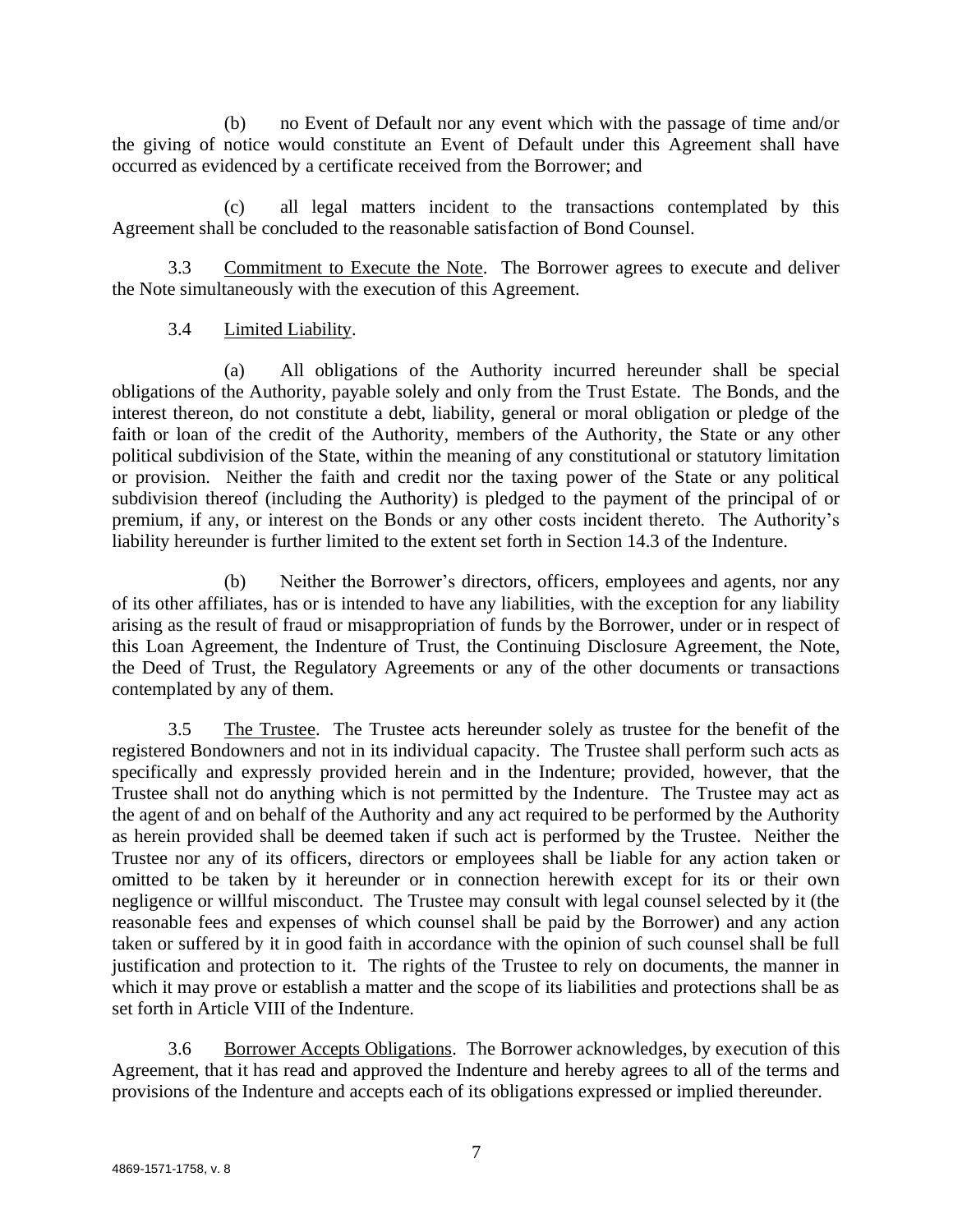#### ARTICLE 4 THE LOAN

4.1 Amount and Source of Loan. The Authority hereby makes to the Borrower and agrees to fund, and the Borrower hereby accepts from the Authority, upon the terms and conditions set forth herein and in the Indenture, the Loan in an amount equal to the principal amount of the Bonds and agrees that the proceeds of the Loan shall be applied and disbursed in accordance with the Indenture and the written instructions of the Authority provided to the Trustee on the Closing Date and when the Trustee acknowledges receipt of the proceeds of the Bonds and the conditions specified in Section 3.2 hereof and in Section 2.2 of the Indenture have been satisfied.

#### ARTICLE 5 REPAYMENT OF THE LOAN

5.1 Loan Repayment. The Loan shall be evidenced by the Note which shall be executed by the Borrower in the form attached hereto as Exhibit A. The Borrower agrees to pay to the Trustee, on behalf of the Authority, the principal of, premium (if any) and interest on the Loan at the times, in the manner, in the amount and at the rates of interest provided in the Note and this Agreement. To secure its obligations to repay the Loan, the Borrower will grant the Authority a security interest in the Project pursuant to the terms of the Deed of Trust and will take all actions necessary to perfect such security interest. In order to satisfy its obligations under this Section 5.1 and Section 5.2, the Borrower agrees to pay to the Trustee (i) on or prior to the thirteenth (13th) day of each month, commencing in [August] 2022, from budgeted Net Operating Revenues from the prior month, amounts sufficient to make the monthly deposits required by paragraphs (a) through (d) of Section 5.7 of the Indenture and (ii) on or prior to the date that is 45 days following the end of each Bond Year, all remaining budgeted Net Operating Revenues from such prior Bond Year.

Notwithstanding the foregoing, so long as the Borrower has Net Operating Revenues that are at least equal to said month's portion of items (a) through (d) of Section 5.7 of the Indenture, then the Borrower may retain from Net Operating Revenues for such month the Borrower Administration Fee for such month.

(a) The Borrower agrees to pay, in repayment of the Loan, the amounts set forth in Section 5.1 above to the Trustee for the account of the Authority until the principal of, premium (if any) and interest on the Bonds shall have been paid or provision for payment shall have been made in accordance with the Indenture, in federal or other immediately available funds at the corporate trust office designated by the Trustee, and to cause the Trustee to apply such amounts to pay (i) the interest on the Bonds as it becomes due and (ii) the principal of and redemption premium, if any, on the Bonds as it becomes due (whether at maturity, by prior redemption or otherwise) in accordance with the terms of the Indenture. The Borrower may remit such funds net of accrued interest on investments on the funds and accounts held under the Indenture. In addition, the Borrower agrees to repay the principal of the Loan, plus interest accrued thereon until the date fixed for redemption of the Bonds to be redeemed with such repayment, in the amounts and at the times specified in Section 5.4 hereof.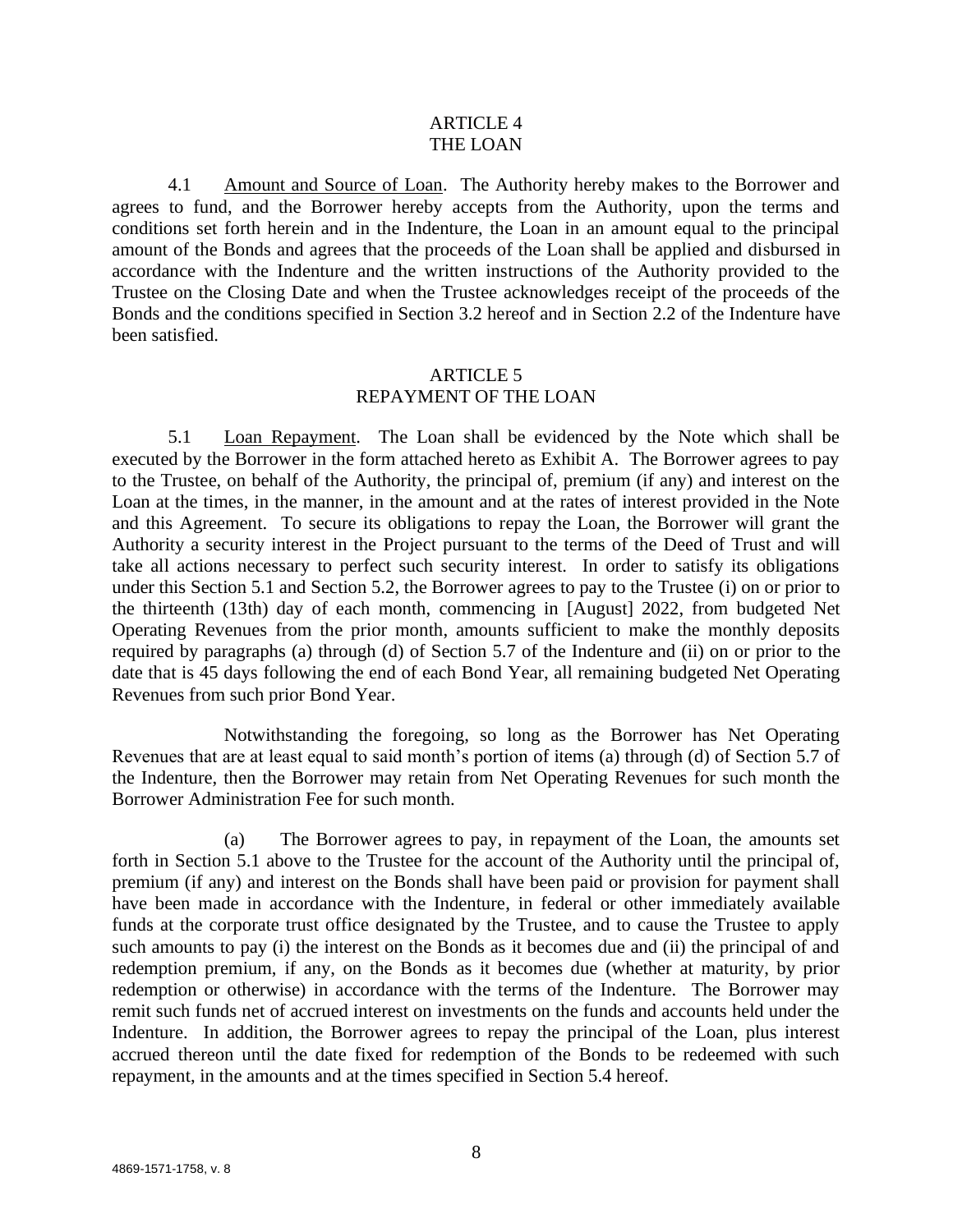(b) The Borrower further agrees to pay or cause to be paid all taxes and assessments, general or special, including, without limitation, all ad valorem taxes, concerning or in any way related to the Project, or any part thereof, and any other governmental charges and impositions whatsoever, foreseen or unforeseen, and all utility and other charges and assessments; provided, however, that the Borrower reserves the right to contest in good faith the legality of any tax or governmental charge concerning or in any way related to the Project.

(c) The Borrower further agrees to timely pay the premiums or other amounts required to be paid to maintain the insurance required by Sections 6.18, 6.19 and 6.20 hereof.

(d) The Borrower further agrees to pay, until the principal of and interest on all Outstanding Bonds shall have been fully paid, to the Trustee for deposit in the accounts of the Administration Fund established by the Indenture such amounts as the Trustee may from time to time request for deposit into the General Account of the Administration Fund the fees and ordinary expenses of the Trustee and the Paying Agent, the annual fees and expenses of the Oversight Agent as provided in the Administration Agreement, and into the Borrower Administration Fee Account of the Administration Fund the Borrower Administration Fee, all as provided in the Indenture; provided that the Trustee fees and expenses incurred in connection with the enforcement of the Regulatory Agreements and reasonable compensation or reimbursement for extraordinary services, indemnification, and expenses of the Trustee, as required by Section 8.5 of the Indenture shall be paid upon demand of the Trustee. The Borrower agrees to pay the cost of any rebate analyst in connection with the calculation of rebate (within the meaning of Section 148(f) of the Code) and to pay to the Trustee all amounts required to be remitted to the United States.

(e) The Borrower agrees to the establishment of the Repair and Replacement Fund as set forth in the Indenture. The Trustee shall deposit  $\lVert \cdot \rVert$  [\_\_\_\_\_\_\_] of the proceeds of the Bonds on the Closing Date into the Repair and Replacement Fund. Thereafter, there shall be deposited into the Repair and Replacement Fund the amounts required by Section 5.7(f) of the Indenture. Moneys on deposit in the Repair and Replacement Fund shall be disbursed as provided in Section 5.13 of the Indenture and Section 6.22 of this Agreement.

(f) The Borrower agrees to the establishment of the Surplus Fund into which all remaining Net Operating Revenues will be deposited and disbursed in accordance with the terms of the Indenture.

5.2 Authority Annual Fee. The Borrower agrees to pay the Authority Annual Fee to the Authority pursuant to the terms of the Regulatory Agreements.

5.3 Nature of the Borrower's Obligations. The Borrower shall repay the Loan pursuant to the terms of the Note irrespective of any rights of set off, recoupment or counterclaim the Borrower might otherwise have against the Authority, the Trustee or any other person. The Borrower will not suspend, discontinue or reduce any such payment or (except as expressly provided herein) terminate this Agreement for any cause, including, without limiting the generality of the foregoing, (i) any delay or interruption in the operation of the Project; (ii) the failure to obtain any permit, order or action of any kind from any governmental agency relating to the Loan or the Project; (iii) any event constituting force majeure; (iv) any acts or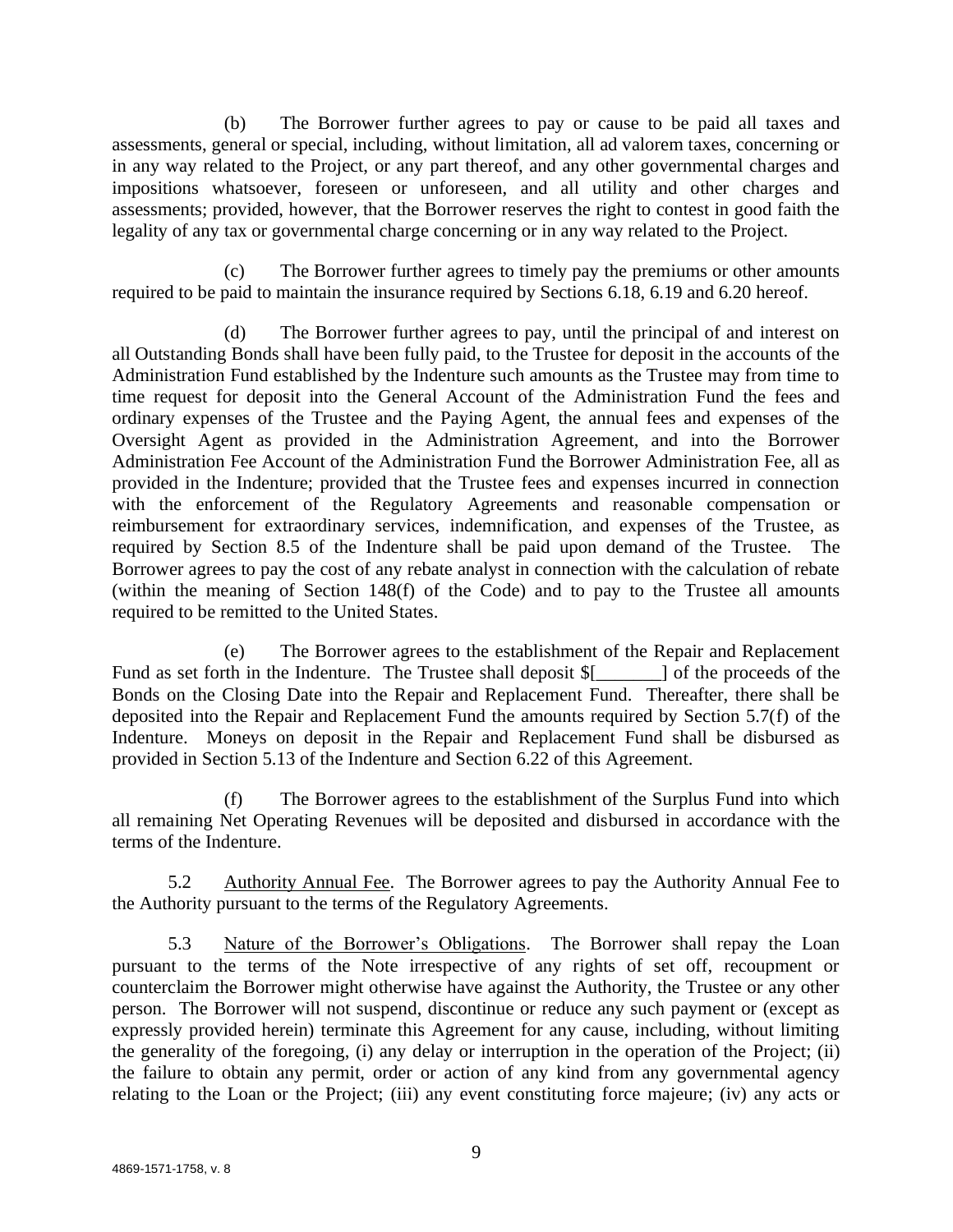circumstances that may constitute commercial frustration of purpose; (v) the termination of this Agreement; (vi) any change in the laws of the United States of America, the state or any political subdivision thereof; or (vii) any failure of the Authority to perform or observe any covenant whether expressed or implied, or to discharge any duty, liability or obligation arising out of or connected with the Note, this Loan Agreement, the Regulatory Agreements or any other contract with the Borrower; it being the intention of the parties that, as long as the Note or any portion thereof remains outstanding and unpaid, the obligation of the Borrower to repay the Loan and provide such moneys shall continue in all events. This Section 5.3 shall not be construed to release the Authority from any of its obligations hereunder, the Trustee from any of its obligations under the Indenture, or, except as provided in this Section 5.3, to prevent or restrict the Authority from asserting any rights which it may have against the Borrower under the Note or the Deed of Trust or under any provision of law or to prevent or restrict the Borrower, at its own cost and expense, from prosecuting or defending any action or proceeding by or against the Authority or the Trustee or taking any other action to protect or secure its rights.

5.4 Extraordinary Mandatory Prepayment of the Note. The Note is subject to extraordinary mandatory prepayment in whole or in part, at a price equal to 100% of the principal amount thereof to be prepaid, together with accrued interest, if any, to the date fixed for redemption of the Bonds to be redeemed with such prepayment as follows:

(a) On the day selected by the Trustee for redemption of the Bonds after the Trustee has accelerated the amounts due with respect to the Bonds or the Note, as the case may be, as a result of an Event of Default under, and as defined in, the Indenture or this Agreement, in an amount equal to the then unpaid principal amount of the Note;

(b) On the day selected by the Borrower for redemption of the Bonds in the event of an involuntary loss or the substantial destruction of the Project as a result of unforeseen events (e.g., fire, seizure, requisition, change in a federal law or an action of a federal agency after the date of issuance of the Bonds which prevents the Authority from enforcing the requirements of Section 1.103-8(b) of the regulations, or condemnation), upon receipt of Net Proceeds or, if there are to be no such payments, after the event giving rise to the involuntary loss or substantial destruction of the Project, in an amount equal to the then unpaid principal amount of the Note. Notwithstanding the foregoing, the Note will not have to be prepaid in whole in such circumstances if (i) within 90 days of the event giving rise to the loss or destruction, the Borrower notifies the Trustee and the Authority in writing, that the Project can be restored within 18 months to a condition permitting the conduct of normal business operations; (ii) within 180 days of the event giving rise to such taking, loss or destruction, the Borrower commences to use such amounts to reconstruct the Project pursuant to the terms of this Agreement and the Indenture; and (iii) such amounts are disbursed for the restoration of the Project within 18 months after the date of the notice from the Borrower referred to in clause (i) hereof, but, rather, the Note shall be prepaid, in part, to the extent of undisbursed funds on deposit in the Redemption Fund created pursuant to the Indenture at the expiration of the period described in (iii) above unless such period is extended with the consent of the Authority and receipt by the Trustee of an opinion of Bond Counsel to the effect that such extension will not result in interest on the Bonds becoming includable in the gross income of the recipients thereof for federal income tax purposes; provided, however, that prepayment in whole shall be immediately due and payable if in the written opinion of Bond Counsel filed with the Authority,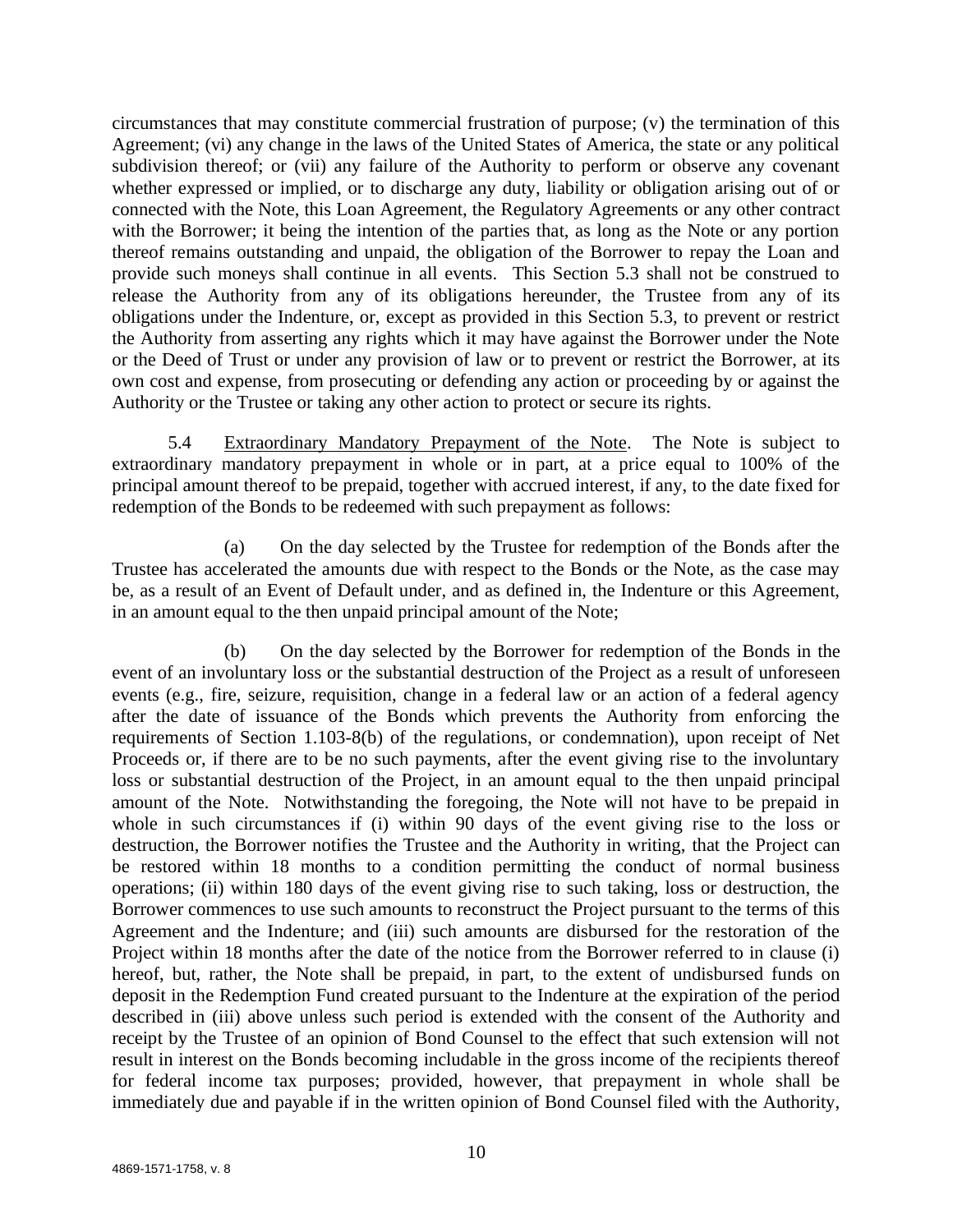the Borrower and the Trustee a failure to make such prepayment will cause interest on the Bonds to be includable in gross income for federal income tax purposes.

If the required principal amount of any prepayment in part pursuant to this Section 5.4 shall not be an authorized denomination of the Bonds to be redeemed with such prepayment, then the required principal amount of such prepayment shall be deemed to be the next greater integral multiple of an authorized denomination of the Bonds to be redeemed therewith, and any interest due with such prepayment shall be calculated using such higher amount.

The Trustee shall deposit and use prepayments of the Note pursuant to this Section and Section 5.5 in accordance with the Indenture.

In the event of a partial prepayment of the Note, pursuant to this Section or Section 5.5, the principal amount of the Borrower's obligation under the Note shall be reduced by the principal amount of Bonds to be redeemed with the proceeds of such prepayment.

5.5 Optional Prepayment of Note. The Borrower, at its option, may prepay the Note, in whole or in part on any date that Bonds are permitted to be optionally redeemed pursuant to Section 4.1(b) of the Indenture, following written notice of the Borrower's intention to do so as provided herein below, in authorized denominations and, at the redemption prices specified by Section 4.1(b) of the Indenture. The Borrower shall give 45 days written notice to the Authority and the Trustee of the principal amount to be optionally prepaid and the amount of the premium, if any.

5.6 Prepayment of Note From Mandatory Sinking Account Payments. The Note is also subject to mandatory prepayment in part at the principal amount thereof (without prepayment penalty), plus accrued interest thereon from mandatory sinking account payments on the dates and in the amounts with respect to mandatory sinking fund redemption of the Term Bonds set forth in Section 4.1(a) of the Indenture.

### ARTICLE 6 FURTHER AGREEMENTS

6.1 Successor to the Authority. The Authority shall at all times use its best efforts to maintain the powers, functions, duties and obligations now reposed in it pursuant to law or assure the assumptions of its obligations hereunder by any public trust or political subdivision succeeding to its powers.

6.2 Borrower Not to Dispose of Assets; Conditions Under Which Exceptions Permitted.

(a) The Borrower agrees that during the term of this Agreement it will not dispose of all or substantially all of its assets nor consolidate with nor merge into any entity unless: (i) the acquirer of its assets or the entity with which it shall consolidate or into which it shall merge shall be  $(A)$  an organization described in Section 501 $(c)(3)$  of the Code that agrees to operate the Project in a manner that does not constitute an unrelated trade or business of such organization or a governmental unit (as described in Section 145 of the Code) or (B) an entity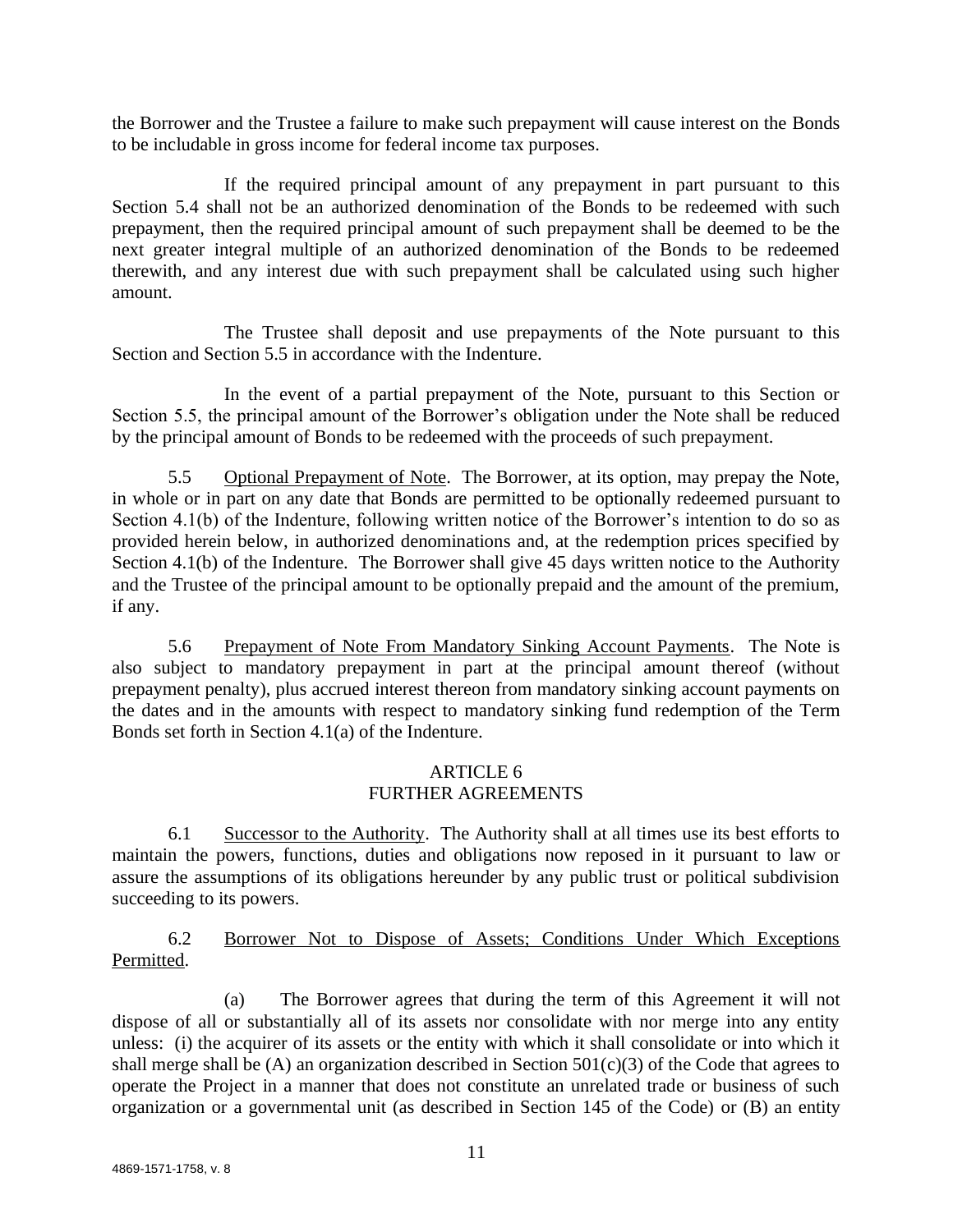that will not, in the opinion of Bond Counsel, adversely affect the exclusion of interest on the Bonds from the gross incomes of owners of the Bonds for purposes of federal income taxation and is permissible under State law; (ii) such acquiring or remaining entity shall assume in writing all of the obligations of the Borrower under this Agreement, the Regulatory Agreements, the Continuing Disclosure Agreement, the Note and the Deed of Trust; (iii) the Authority, after having consulted with such counsel or advisor as deemed by the Authority to be necessary shall have consented in writing to such transfer, such consent not to be unreasonably withheld; and (iv) the written instrument or instruments evidencing such assumption are provided to the Trustee and the Authority.

(b) In no event shall the Borrower sell the Project for an amount that, when added to the amount of all moneys held in the funds and accounts established under the Indenture that are legally available to redeem Outstanding Bonds, is less than the sum of one-hundred percent (100%) of the Outstanding principal amount of the Bonds plus accrued interest, unless the Borrower obtains and provides to the Trustee the written consent to such sale of one-hundred percent (100%) of the Owners of the Outstanding Bonds. This Section 6.2(b) shall not be amended without the written approval of one-hundred percent (100%) of the Owners of the Outstanding Bonds. Notice of such proposed sale shall be provided to S&P if S&P is then rating the Bonds.

6.3 Cooperation In Enforcement of Regulatory Agreements. The Borrower hereby covenants and agrees as follows:

(a) to comply with all provisions of the Regulatory Agreements;

(b) to advise the Authority, the Trustee and the Oversight Agent in writing promptly upon learning of any default with respect to the covenants, obligations and agreements of the Borrower set forth in the Regulatory Agreements;

(c) upon written direction by the Authority, the Oversight Agent or the Trustee, to cooperate fully and promptly with the Authority, the Oversight Agent and the Trustee in enforcing the terms and provisions of the Regulatory Agreements; and

(d) to file in accordance with the time limits established by the Regulatory Agreements all reports and certificates required thereunder.

Neither the Trustee nor the Authority shall incur any liability in the event of any breach or violation of the Regulatory Agreements by the Borrower, and the Borrower agrees to indemnify and hold harmless the Authority and the Trustee from any claim or liability, joint or several, for such breach pursuant to Section 6.8 hereof.

6.4 Tax Status of the Bonds. The Borrower hereby covenants, represents and agrees as follows:

(a) the Borrower has not knowingly taken and will not knowingly take or permit to be taken any action that would have the effect, directly or indirectly, of causing interest on any of the Bonds to be included in gross income for federal income tax purposes and, if it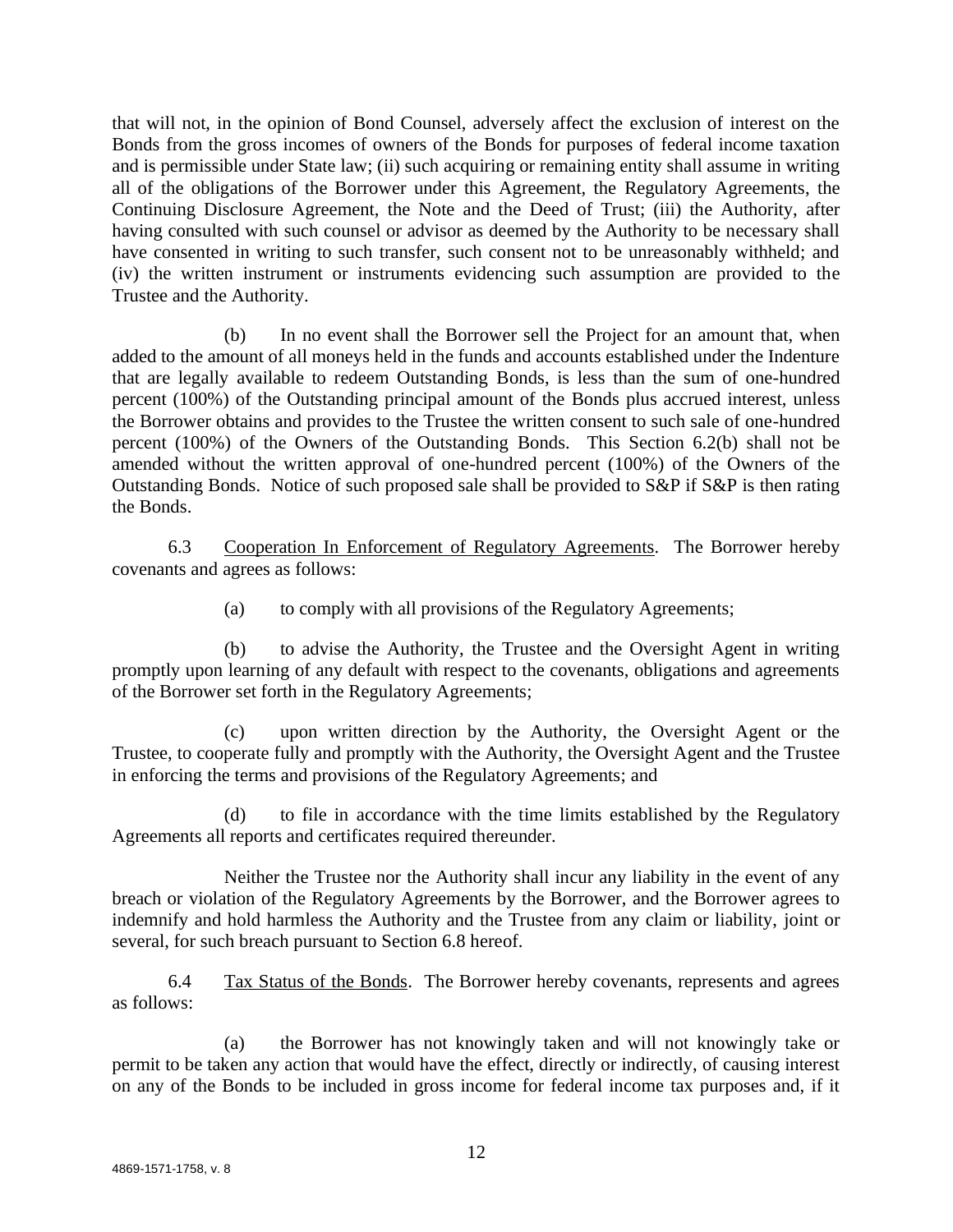should take or permit to be taken any such action, the Borrower shall take all lawful actions that it can take to rescind such action promptly upon having knowledge thereof;

(b) the Borrower will take such action or actions, including amending the Loan, the Note, and the Deed of Trust as may be reasonably necessary in the opinion of Bond Counsel, to comply fully with all applicable rules, rulings, policies, procedures, regulations or other official statements promulgated or proposed by the United States Department of the Treasury or the Internal Revenue Service under Section 145 of the Code which are applicable to the Bonds;

(c) the Borrower will take no action or permit or suffer to be taken any action the result of which would cause the Bonds to be "federally guaranteed" within the meaning of Section 149(b) of the Code;

(d) no portion of the proceeds of the Bonds shall be used to provide any airplane, skybox or other private luxury box, facility primarily used for gambling, or store the principal business of which is the sale of alcoholic beverages for consumption off premises;

(e) the Borrower is aware of the provisions of Section  $150(b)(3)$  of the Code and covenants that any use of the Project by other than an organization described in Section 501(c)(3) of the Code or a governmental unit (as described in Section 145 of the Code) will not be such as to cause the Borrower to violate the covenant contained in Section 2.2(e) hereof;

(f) the Borrower covenants and agrees that it will not use or permit the use of any of the funds provided by the Authority hereunder or any other funds of the Borrower, directly or indirectly, or direct the Trustee to invest any funds held by it hereunder or under the Indenture, in such manner as would, or enter into, or allow any "related person" (as defined in Section  $147(a)(2)$  of the Code) to enter into, any arrangement, formal or informal, for the purchase of the Bonds that would, or take or omit to take any other action that would cause any Bond to be an "arbitrage bond" within the meaning of Section 148 of the Code or "federally guaranteed" within the meaning of Section 149(b) of the Code and applicable regulations promulgated from time to time thereunder;

(g) in the event that at any time the Borrower is of the opinion or becomes otherwise aware that for purposes of this Section 6.4 or Section 7.13 of the Indenture it is necessary to restrict or to limit the yield on the investment of any moneys held by the Trustee under the Indenture, the Borrower shall determine the limitations and so instruct the Trustee in writing (with a copy to the Authority) and cause the Trustee to comply with those limitations under the Indenture;

(h) the Borrower will take such action or actions as may be reasonably necessary in the opinion of Bond Counsel, or of which it otherwise becomes aware, to comply fully with Section 148 of the Code;

(i) the Borrower will take such action or actions as necessary to ensure compliance with Sections 7.13 and 7.14 of the Indenture; and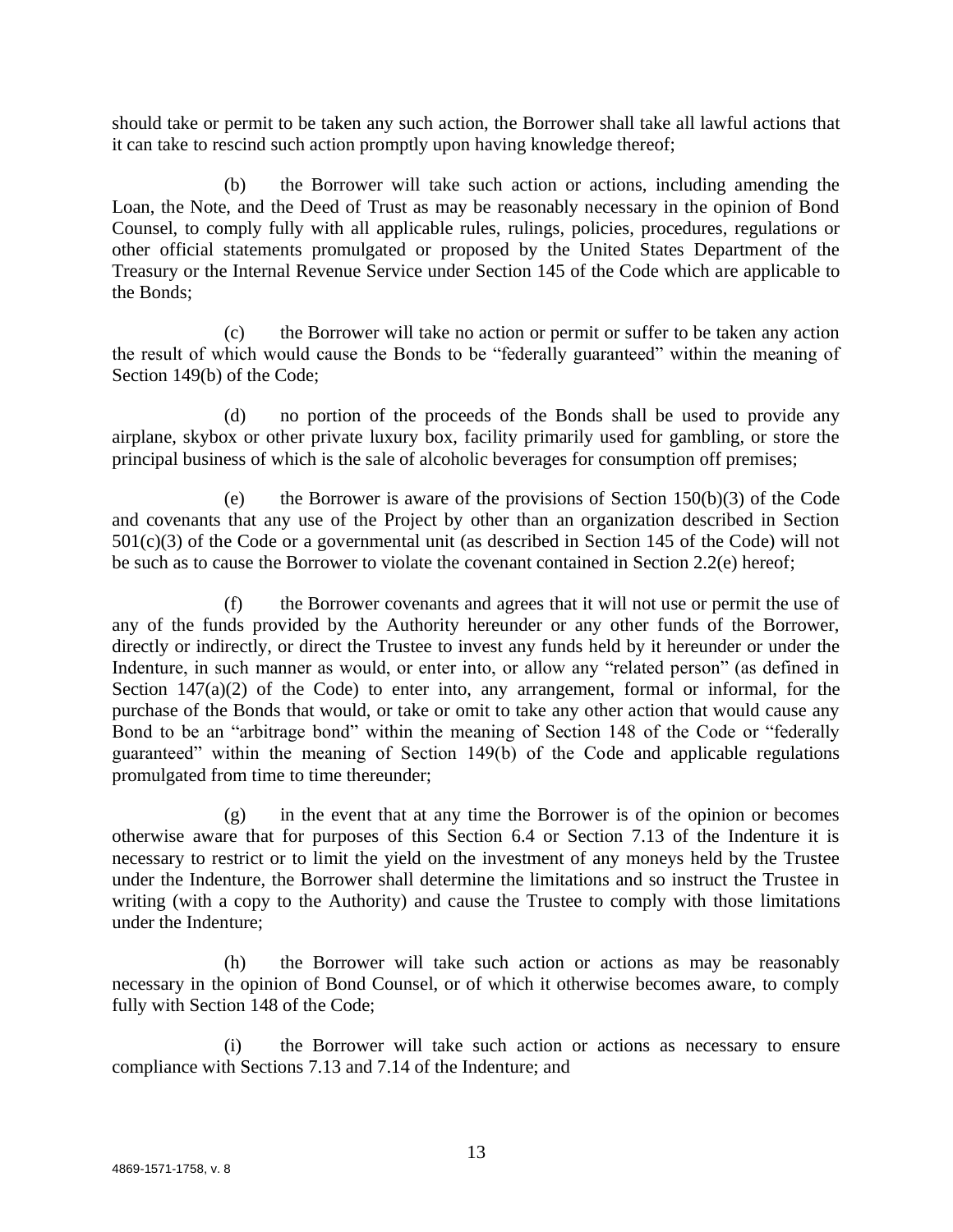(j) the Borrower shall not, pursuant to an arrangement, formal or informal, purchase Bonds in an amount related to the amount of the Loan.

The Authority covenants that it will not knowingly take or knowingly permit to be taken any action which will cause interest on the Bonds to become includable in gross income for federal income tax purposes; provided that none of the covenants and agreements herein contained shall require any of the Borrower, the Trustee or the Authority to enter an appearance or intervene in any administrative, legislative or judicial proceeding in connection with any changes in applicable laws, rules or regulations or in connection with any decisions of any court or administrative agency or other governmental body affecting the exclusion from gross income for federal income tax purposes of interest on the Bonds; and provided further that the Authority's responsibility under this paragraph shall be limited to actions within its control and to only such actions as are permitted or required to be undertaken under the terms of the Indenture, this Agreement or the Regulatory Agreements.

6.5 Additional Instruments. The Borrower hereby covenants to execute and deliver such additional instruments and to perform such additional acts as may be necessary, in the opinion of the Authority, to carry out the intent of the Loan, the Note, or to perfect or give further assurances of any of the rights granted or provided for in the Loan and the Note, including the filing of any continuation statements in connection with UCC statements delivered and filed at closing from the Borrower in favor of the Trustee.

### 6.6 Books and Records; Annual Budget; Project Manager.

(a) The Borrower hereby covenants to grant the Authority, the Oversight Agent and the Trustee (who shall have no duty to audit or inspect), or their duly authorized representatives, access to the books and records of the Borrower pertaining to the Loan and the Project during normal business hours and upon prior notice, and to make such books and records available for audit and inspection to the Authority, the Oversight Agent, the Trustee and their duly authorized representatives at reasonable times and under reasonable conditions.

(b) At least 60 days prior to the beginning of each fiscal year of the Borrower, beginning with the first fiscal year commencing after the Closing Date, the Borrower shall prepare an annual budget and submit such budget for approval by the Authority and the Oversight Agent. Such annual budget shall provide for Net Operating Revenues, including projected interest income on the Debt Service Reserve Fund, at least equal to (i) 1.30 times scheduled debt service on the Bonds in such fiscal year, (ii) 1.10 times the sum of (A) the aggregate scheduled debt service on the Bonds in such fiscal year, and (B) the annual fees of the Trustee and the Oversight Agent for such fiscal year, (iii) amounts necessary to replenish the amount on deposit in the Repair and Replacement Fund to the amount required by Section 5.7(f) of the Indenture, (iv) amounts necessary to replenish any withdrawal from the Debt Service Reserve Fund, and (v) an amount sufficient to pay the Authority Annual Fee and the fees and expenses of the Fiduciaries. Within 20 days of receiving such annual budget, the Authority, and the Oversight Agent shall provide comments (not inconsistent with the requirements of this Agreement and the Regulatory Agreements), if any (including any suggested changes acceptable to the Oversight Agent), in writing to the Borrower. The Borrower shall attempt in good faith to address comments and concerns of the Authority in its final budget. The Borrower shall prepare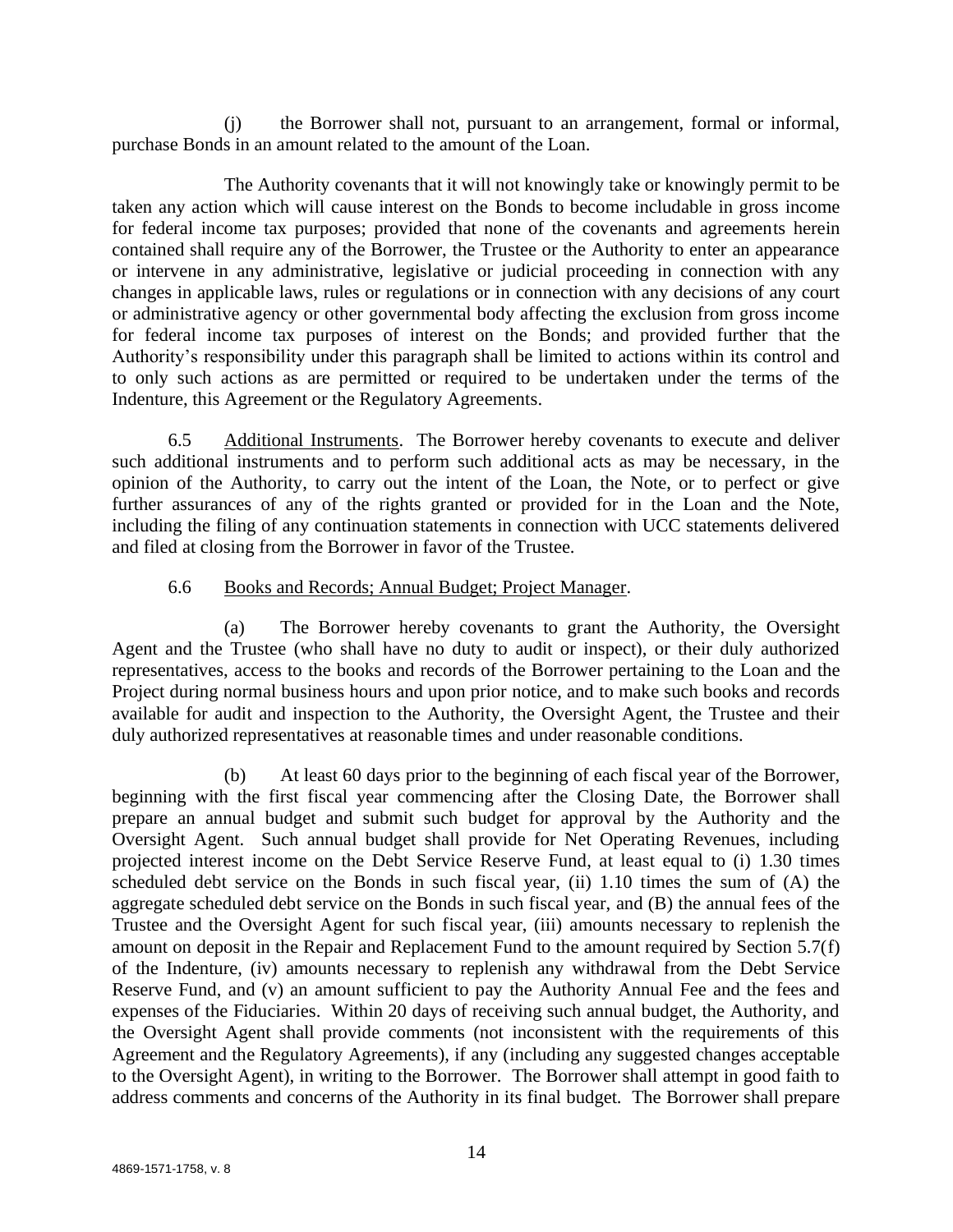a revised annual budget and provide such revised budget to the Authority and the Oversight Agent for their review and comment. The Borrower shall provide a copy of the final annual budget to the Authority and the Oversight Agent prior to the beginning of the Borrower's fiscal year. In the event the annual budget as adopted does not provide for the coverage set forth in the second sentence of this paragraph (b), then in the case of a failure to meet the coverage requirement set forth in subsection (i) of said sentence, the Owners of a majority in Outstanding Principal Amount of the Bonds each shall have the right, in addition to all other rights provided under this Loan Agreement and the Indenture, to direct the Borrower to remove the Project Manager and appoint a Project Manager acceptable to the Authority and such Owners.

(c) Within 20 days after the last day of each quarter, the Borrower shall prepare a statement for the immediately preceding quarter for review by the Authority and the Oversight Agent, which shall include statement of income, balance sheet, cashflow, budget variances, occupancy rates, rental activity and rental rates for the Project.

(d) Within 60 days after the last day of each fiscal year of the Borrower, the Borrower shall provide a certificate to the Authority and the Oversight Agent that the Borrower has made a review of its activities during the preceding fiscal year for the purpose of determining whether or not the Borrower has complied with all of the terms, provisions and conditions of this Agreement, the Regulatory Agreements and the Deed of Trust and shall certify that the Borrower has kept, observed, performed and fulfilled each and every covenant, provision and condition of this Agreement, the Regulatory Agreements and the Deed of Trust on its part to be performed and is not in default in the performance or observance of any of the terms, covenants, provisions or conditions hereof or thereof, or if the Borrower shall be in default then such certificate shall specify all such defaults and the nature thereof. All affordability restrictions required under the Regulatory Agreements shall be subject to review by the Oversight Agent and the Authority.

(e) The Borrower agrees that Bond holders, upon written request, may request and receive information on the Project and the Borrower, including audited financial statements, from the Oversight Agent.

6.7 Notice of Certain Events. The Borrower hereby covenants to advise the Authority, the Oversight Agent and the Trustee promptly in writing of the occurrence of any Event of Default hereunder or any event which, with the passage of time or service of notice, or both, would constitute an Event of Default hereunder, specifying the nature and period of existence of such event and the actions being taken or proposed to be taken with respect thereto. In addition, the Borrower hereby covenants to advise the Authority, the Oversight Agent and the Trustee promptly in writing of the occurrence of any default under the Loan or of the occurrence of an Act of Bankruptcy.

6.8 Indemnification of the Authority, the Oversight Agent and the Trustee. The Borrower hereby covenants and agrees to indemnify, hold harmless and defend the Authority, the Oversight Agent, the Trustee and their respective officers, members, directors, officials and employees and each of them (each, an "Indemnified Party") from and against any and all threats of a claim, claims, losses, damages, actions, liabilities, costs and expenses of any conceivable nature, kind or character, joint or several (including, without limitation, reasonable attorneys' fees and expenses, litigation and court costs, amounts paid in settlement and amounts paid to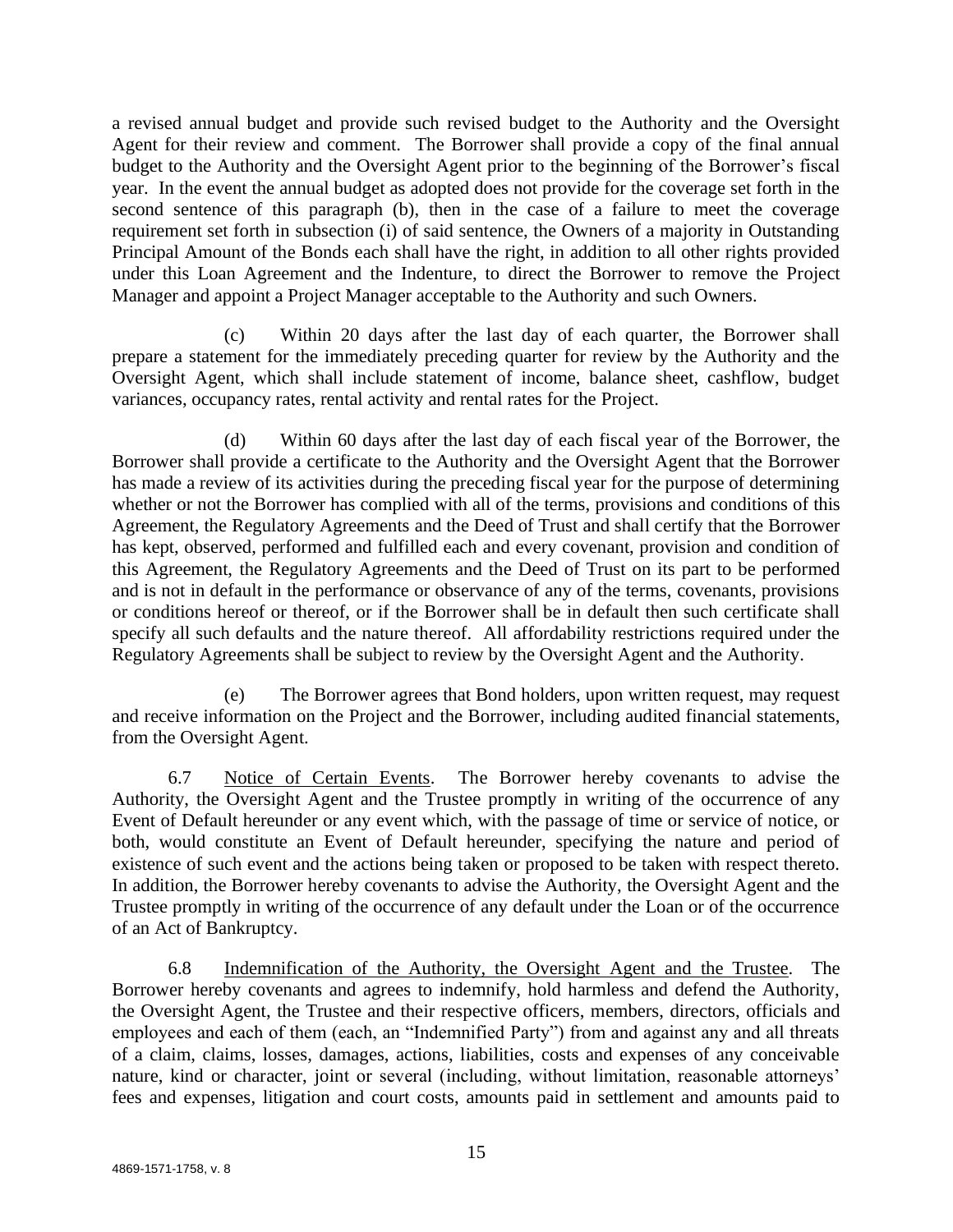discharge judgments) to which the Indemnified Party, or any of them, may become subject under any statutory law (including federal or state securities laws) or at common law or otherwise, arising out of or based upon or in any way relating to or from any cause whatsoever in connection with: (i) the issuance of the Bonds or the making of the Loan; (ii) any act or omission of the Borrower or any of its agents, servants, employees or licensees, in connection with the Bonds, the Loan or the Project; (iii) the presence on, under or about, or the release from, the Project or the property of any substances, materials or wastes which are or which become regulated or classified as hazardous or toxic under state, federal or local law; (iv) any untrue statement or misleading statement or alleged untrue statement or alleged misleading statement of a material fact by the Borrower contained in any offering statement or disclosure or continuing disclosure document for the Bonds (except with respect to information related to the Authority, the underwriting and tax matters) or any of the documents relating to the Bonds to which the Borrower is a party, or any omission or alleged omission from any offering statement or disclosure or continuing disclosure document for the Bonds of any material fact necessary to be stated therein in order to make the statements made therein by the Borrower, in the light of the circumstances under which they were made, not misleading; (vi) any declaration of taxability of interest on the Bonds, or allegations (or regulatory inquiry that interest on the Bonds is taxable, for federal tax purposes, including any audit of the Bonds or any series thereof by the Internal Revenue Service; and (vii) the Trustee's acceptance or administration of the trusts created by the Indenture and its exercise of powers or duties thereunder, or under this Agreement, the Regulatory Agreements or any other agreements in connection therewith to which it is a party, except as to the respective parties to the extent any of the foregoing are caused by the respective negligence or willful misconduct of the Trustee, the Oversight Agent or the Authority or any of their respective officers, members, directors, officials and employees. In the event that any action or proceeding is brought against the Authority, the Oversight Agent or the Trustee or any of their respective officers, members, directors, officials or employees, with respect to which indemnity may be sought hereunder, the Borrower, upon written notice from the Indemnified Party, shall assume the investigation and defense thereof, including the employment of counsel selected by the Indemnified Party and reasonably acceptable to the Borrower and the payment of all reasonable expenses related thereto, with full power to litigate, compromise or settle the same; provided that the Authority, the Oversight Agent and the Trustee, as the case may be, shall have the right to review and approve or disapprove any such compromise or settlement, such approval shall not be unreasonably withheld. The Authority shall have the right to employ separate counsel in any such action or proceeding and participate in the investigation and defense thereof, and the Borrower shall pay the costs incurred by the Authority in connection with any such action or proceeding, including the reasonable fees and expenses of such separate counsel, as such costs are incurred by the Authority. The determination by the Authority to retain such separate legal counsel shall be at the sole discretion of the Authority.

The rights of any persons to indemnity hereunder and rights to payment of fees and reimbursement of expenses pursuant to this Loan Agreement shall survive the final payment and defeasance of the Bonds and in the case of the Trustee and the Oversight Agent any resignation or removal. The provisions of this Section shall survive the termination of this Loan Agreement.

6.9 Consent to Assignment. The Authority has made an assignment to the Trustee under the Indenture for the benefit of the Owners of the Bonds of all rights and interest of the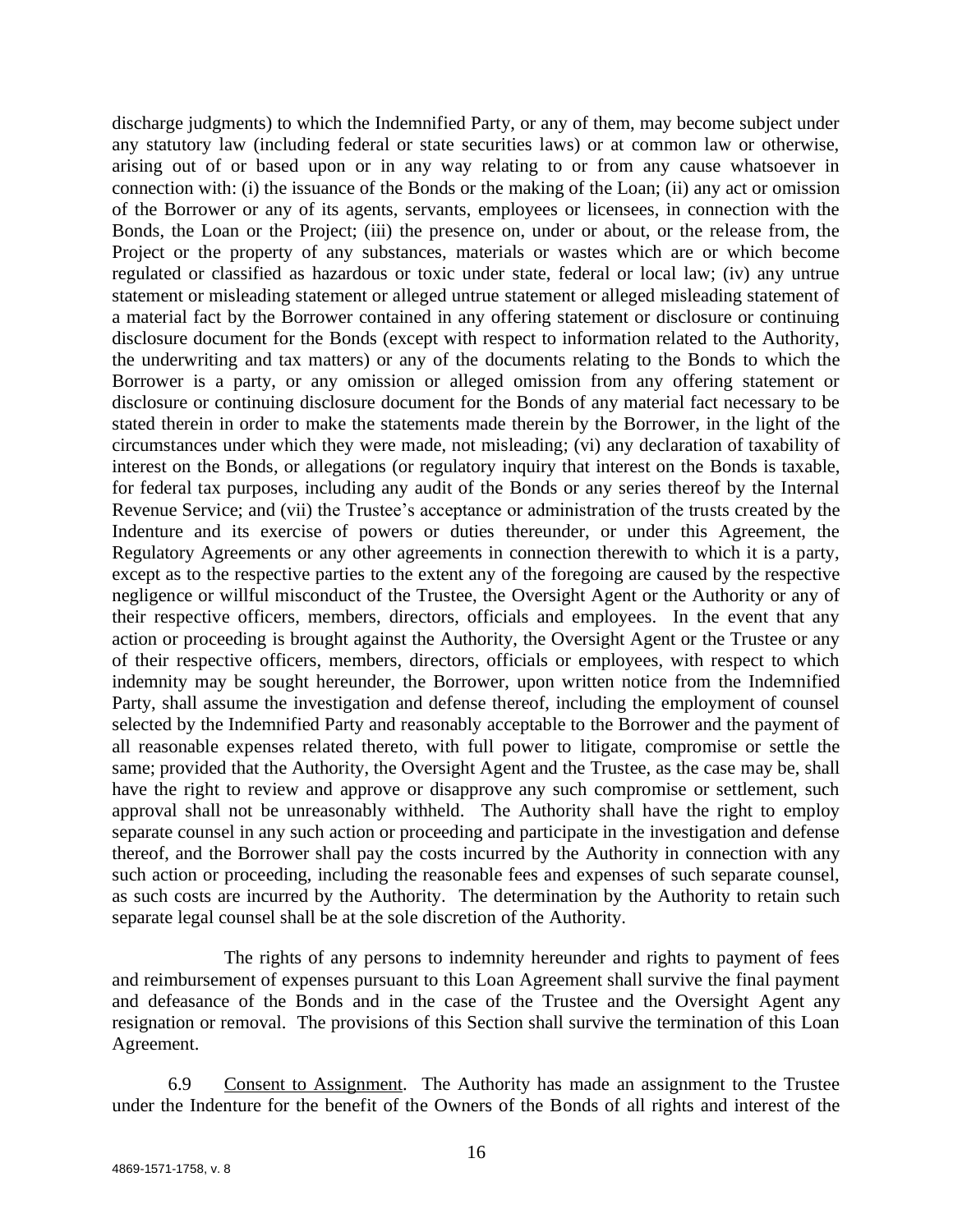Authority in and to this Agreement (except its rights under Sections 6.6, 6.8 and 7.4 hereof), the Note, and the Deed of Trust; and the Borrower hereby consents to all such assignments.

6.10 Compliance With Usury Laws. Notwithstanding any other provision of this Agreement, it is agreed and understood that in no event shall this Agreement, with respect to the Note or other instrument of indebtedness, be construed as requiring the Borrower or any other person to pay interest and other costs or considerations that constitute interest under any applicable law of the State which are contracted for, charged or received pursuant to this Agreement in an amount in excess of the maximum amount of interest allowed under any applicable law of the State.

In the event of any acceleration of the payment of the principal amount of the Note or other evidence of indebtedness, that portion of any interest payment in excess of the maximum legal rate of interest, if any, provided for in this Agreement or related documents shall be canceled automatically as of the date of such acceleration, or if theretofore paid, credited to the principal amount. The provisions of this section prevail over any other provision of this Agreement.

6.11 Title to the Project. The Borrower has fee title to the Project free and clear of any lien or encumbrance except for (i) liens for nondelinquent assessments and taxes not yet due or which are being contested in good faith by appropriate proceedings; (ii) the Regulatory Agreements; (iii) the Deed of Trust; and (iv) Permitted Encumbrances. On or prior to the closing date as required by Section 6.20, the Borrower shall cause to be delivered to the Trustee and the Authority one or more ALTA title policies, insuring the lien interests of the Authority and the Trustee as the insureds, as their respective interests may appear under the Deed of Trust.

6.12 Operation of the Project. The operation of the Project in the manner contemplated on the Closing Date and as described herein does not conflict with any zoning, water or air pollution or other ordinance, order, law or regulation applicable thereto; the Borrower will cause the Project to be operated in accordance with all applicable federal, state and local laws or ordinances (including rules and regulations) relating to zoning, building, safety, and environmental quality and will obtain and maintain in effect any licenses, permits, franchises or other governmental authorizations necessary for the operation of the Project.

6.13 No Untrue Statements. Neither this Agreement nor any other document, certificate or statement furnished to the Trustee or the Authority by or on behalf of the Borrower, contains to the best of its knowledge any untrue statement of a material fact or omits to state a material fact necessary in order to make the statements contained herein and therein not misleading or incomplete as of the date thereof and as of the Closing Date. It is specifically understood by Borrower that all such statements, representations and warranties shall be deemed to have been relied upon by the Authority as an inducement to make the Loan and that if any such statements, representations and warranties were materially incorrect at the time they were made or as of the Closing Date, the Authority may consider any such misrepresentation or breach an Event of Default.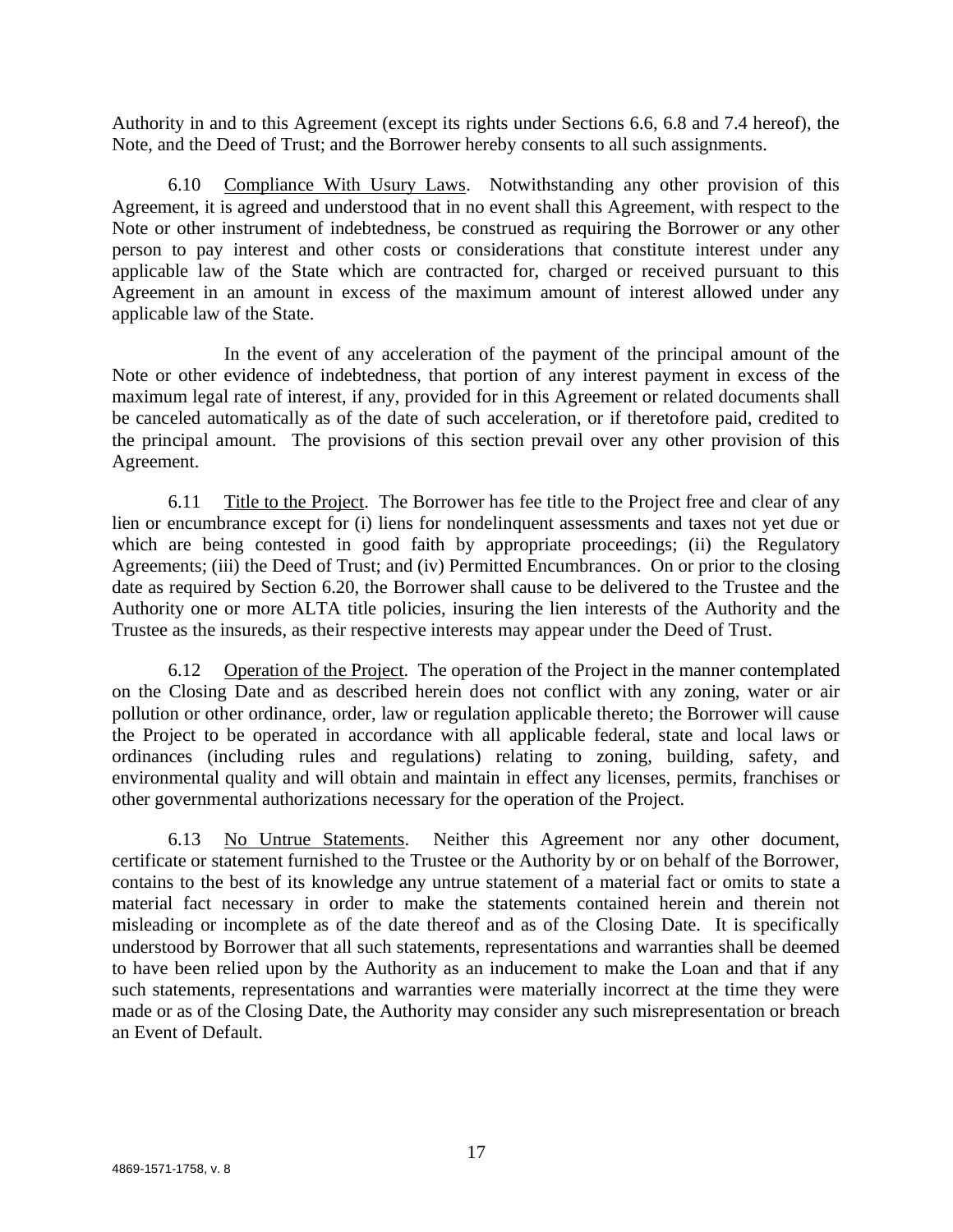6.14 Useful Life. Within the meaning of Section 147(b) of the Code, the average maturity of the Bonds does not exceed 120 percent of the average reasonably expected remaining economic life of the Project.

6.15 Continuing Disclosure. The Borrower hereby covenants and agrees that it will comply with and carry out all of the provisions of the Continuing Disclosure Agreement. Notwithstanding any other provision of this Agreement, failure of the Borrower to comply with the continuing Disclosure Agreement shall not be considered an Event of Default under the Indenture or the Loan Agreement; however, any Bondholder may, take such actions as may be necessary and appropriate, including seeking specific performance by court order, to cause the Borrower to comply with its obligations under this Section 6.15.

6.16 Minimum Rents; Coverage Requirement Certificate. The Borrower shall, at all times while any of the Bonds remain outstanding, fix, prescribe and collect rents, fees and charges in connection with the Project, so as to yield Net Operating Revenues, including any earnings on the Debt Service Reserve Fund, for the immediately preceding 12 month period that will result in a Coverage Ratio at least equal to 1.30 (rounded up to the nearest hundredth) with respect to the Bonds debt service. The Borrower shall file with the Authority, the Oversight Agent, the Trustee and S&P (if S&P is then rating the Bonds), a Coverage Requirement Certificate demonstrating compliance with this Section 6.16: (i) within 60 days after the last day of the first six months of each fiscal year based on unaudited financial statements, and (ii) within 120 days after the last day of each fiscal year beginning with the fiscal year ending June 30, 2022 based on audited financial statements. In the event such coverage requirements are not satisfied, then the Authority shall have the right to direct the Borrower to remove and replace the Project Manager in the same manner as set forth in Section 6.6(b) hereof.

#### 6.17 Public Liabilities and Workers' Compensation Insurance.

(a) Public Liability Insurance. The Borrower shall maintain or cause to be maintained so long as Bonds are Outstanding under the Indenture, a commercial general liability coverage, including products, completed operations, contractual, bodily injury, personal injury, and property damage in the amount of at least Five Million Dollars (\$5,000,000) combined single limits, naming the Authority, members of the Authority, the Trustee and their members, officers, officials, employees, volunteers, agents, and representatives as additional insureds. All such insurance (i) shall be primary insurance and not contributory with any other insurance which the Authority, the Trustee or their members, officers, officials, employees, volunteers, agents, or representatives may have; (ii) shall contain no special limitations on the scope of protection afforded to the Authority, the Trustee and their members, officers, officials, employees, volunteers, agents, and representatives; (iii) shall be "per occurrence" rather than "claims made" insurance (in the event the Borrower is unable to obtain such policy, or believes that such policy's premium is not reasonable, the Borrower shall submit proof of such contention to the Authority, upon which event the Authority may, after review of such information, authorize a "claims made" policy for the Project); (iv) shall apply separately to each insured against whom claim is made or suit is brought, except with respect to the limits of the insurer's liability; (v) shall provide that the policy will not be canceled or limited in scope by the insurer or the Borrower's contractor unless there is a minimum of thirty (30) days prior written notice by certified mail, return receipt requested to the Authority and Oversight Agent; (vi) shall be written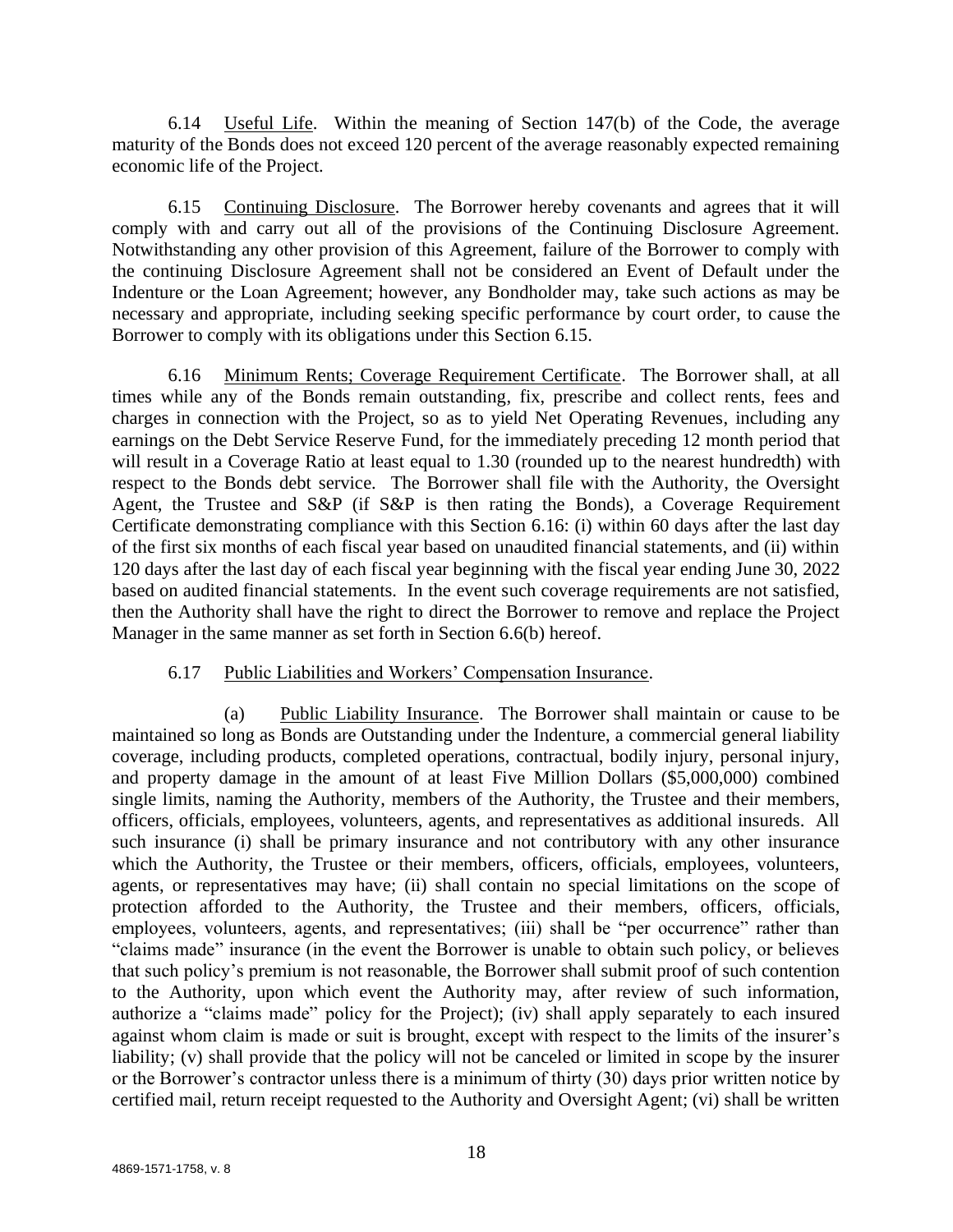by an insurer with a Best rating of not less than B+ (and if the Bonds are then rated by S&P, at least "BBB-" by S&P if commercially available); and (vii) shall be endorsed to state that any failure to comply with the reporting provisions of the policies shall not affect coverage provided to the Authority and its officers, officials, employees, volunteers, agents, and representatives.

None of the above described policies shall include a deductible or self-insured retention amount of more than Ten Thousand Dollars (\$10,000) unless approved in writing by an authorized representative of the Authority upon the advice of the Oversight Agent.

Such insurance may be maintained as part of or in conjunction with any other insurance coverage carried by the Borrower. The Net Proceeds of such liability insurance shall be applied by the Borrower toward extinguishment or satisfaction of the liability with respect to which the Net Proceeds of such insurance shall have been paid.

(b) Workers' Compensation Insurance. The Borrower shall maintain or cause to be maintained to the extent required by law so long as Bonds are Outstanding under the Indenture, workers' compensation insurance, including Employer's Liability Coverage, with limits not less than \$1,000,000 per accident, issued by a responsible carrier authorized under the laws of the State to insure employers against liability for compensation under the Labor Code of the State, or any act enacted as an amendment or supplement thereto or in lieu thereof, such workers' compensation insurance to cover all persons (if any) employed by the Borrower in connection with the Project and to cover full liability for compensation under such act. Such insurance shall be endorsed to include a waiver of subrogation rights against the Authority and its members, officers, officials, employees, volunteers, agents and representatives, and notice of cancellation as described in (v) under Section 6.17(a) above. Such insurance shall be underwritten by California licensed insurers with Best ratings of not less than B+ (and if the Bonds are then rated by S&P, at least "BBB-" by S&P if commercially available). Such insurance may be maintained as part of or in conjunction with any other insurance coverage carried by the Borrower.

6.18 Casualty Insurance. The Borrower shall procure and maintain, or cause to be procured and maintained, so long as Bonds are Outstanding under the Indenture, all risk property and casualty insurance against loss or damage to the Improvements located on the Project, in an amount at least equal to one hundred percent (100%) of the replacement value of the Improvements. Such insurance shall, as nearly as practicable, cover loss or damage by explosion, windstorm, riot, aircraft, vehicle damage, smoke, fire, and such other hazards (excluding earthquake and flood coverage) as are normally covered by such insurance. Such insurance shall be subject to such deductibles as are customarily maintained by municipalities with respect to works and properties of like character, but in any case shall not exceed \$100,000. Such insurance may be maintained as a part of or in conjunction with any other insurance coverage carried by the Borrower. Any insurer providing such insurance must be rated at least "B+" by A.M. Best (and if any Bonds are then rated by S&P, at least "BBB-" by S&P if commercially available). Such insurance shall be reviewed by an independent insurance consultant retained by the Borrower at least once every other year, and shall be maintained as recommended by the consultant as customarily obtained by similarly situated entities. The Net Proceeds of such insurance shall be applied as provided in Section 7.9 of the Indenture. Any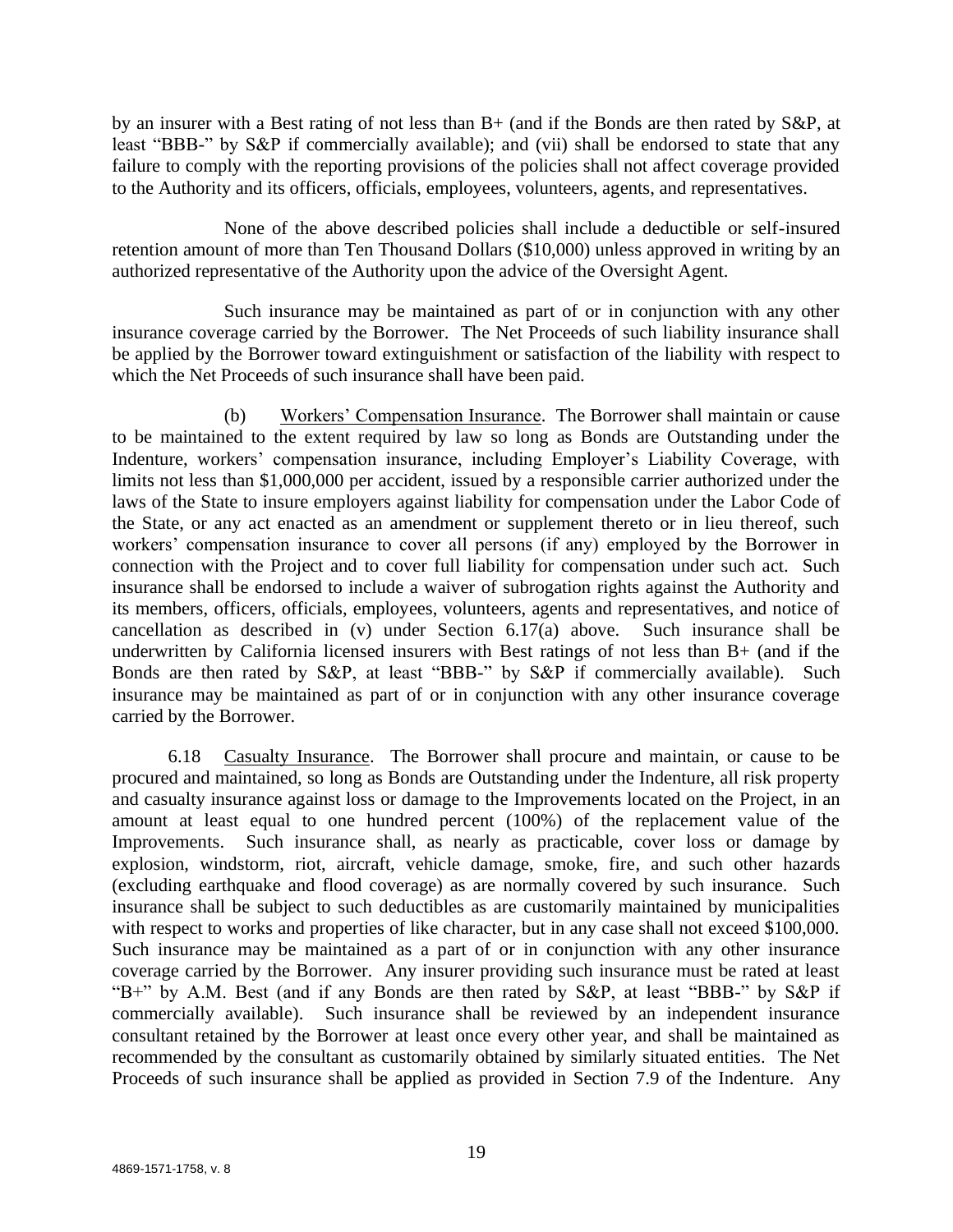such insurance policy shall provide that it shall not be changed, modified, amended or cancelled without at least 30 days written notice to the Borrower and the Trustee.

6.19 Rental Interruption Insurance. The Borrower shall procure and maintain, or cause to be procured and maintained, so long as Bonds are Outstanding under the Indenture, rental interruption or use and occupancy insurance to cover the Borrower's loss, total or partial, of payments for the Loan resulting from the loss, total or partial, of the use of the Improvements located on the Project as a result of any of the hazards covered in the insurance required by Section 6.18, in an amount at least equal to the sums of (i) Maximum Annual Debt Service on the Bonds and (ii) budgeted Operation and Maintenance Costs coming due and payable during the current Fiscal Year; provided, however, that with respect to budgeted Operation and Maintenance Costs, in the first Fiscal Year such amount shall be as agreed to by the Borrower and the Oversight Agent and that in any future Fiscal Year such amount shall be the greater of the budgeted Operation and Maintenance Costs or the prior Fiscal Year's actual Operation and Maintenance Costs. Such insurance may be maintained as part of or in conjunction with any other insurance coverage carried by the Borrower. Any insurer providing such insurance must be rated at least "B+" by A.M. Best (and if the Bonds are then rated by S&P, at least "BBB-" by S&P if commercially available). The Net Proceeds of such insurance, if any, shall be paid to the Trustee and deposited in the Debt Service Fund, and shall be credited towards the payment of the Bonds as the same become due and payable. Any such insurance policy shall provide that it shall not be changed, modified, amended or cancelled without at least 30 days written notice to the Borrower and the Trustee.

6.20 Recordation; Title Insurance. On or before the Closing Date the Borrower shall, at its expense, (a) cause the Deed of Trust, to be recorded in the Office of the Sonoma County Recorder, and (b) obtain an ALTA title insurance policy naming the Trustee as its interests may appear under the Deed of Trust and insuring the Borrower's fee simple title to the Project, subject only to Permitted Encumbrances, in an amount at least equal to the aggregate principal amount of the Bonds. All Net Proceeds received under any such title insurance policy shall be deposited with the Trustee, as assignee of the Borrower under the Indenture, and applied as set forth in Section 7.9 of the Indenture. The following shall be true with respect to such policy: (i) the policy is in full force and effect, (ii) the policy is assignable to and will inure to the benefit of the duly authorized and qualified transferee (subject to recordation of assignment of mortgage) without the consent or any notification to the insurer, (iii) the premium for such policy was paid in full, (iv) such policy is issued by a title insurance company licensed to issue policies in the state in which the related mortgaged property is located, (v) no claims have been made under any title insurance policy and no other action has been taken that would materially impair such policy and (vi) such policy contains no exclusions for any of the following circumstances, or it affirmatively insures (unless the related mortgage property is located in a jurisdiction where such affirmative insurance in not available,) (a) that the related mortgaged property has access to a public road, and (b) that the area shown on the survey, reviewed or prepared in connection with the origination of the related mortgage loan, is the same as the property legally described in the related mortgage.

6.21 Insurance Net Proceeds; Form of Policies. Each policy of insurance maintained pursuant to Sections 6.18, 6.19 and 6.20 shall name the Trustee as mortgagee and loss payee so as to provide that all proceeds thereunder shall be payable to the Trustee. The Borrower shall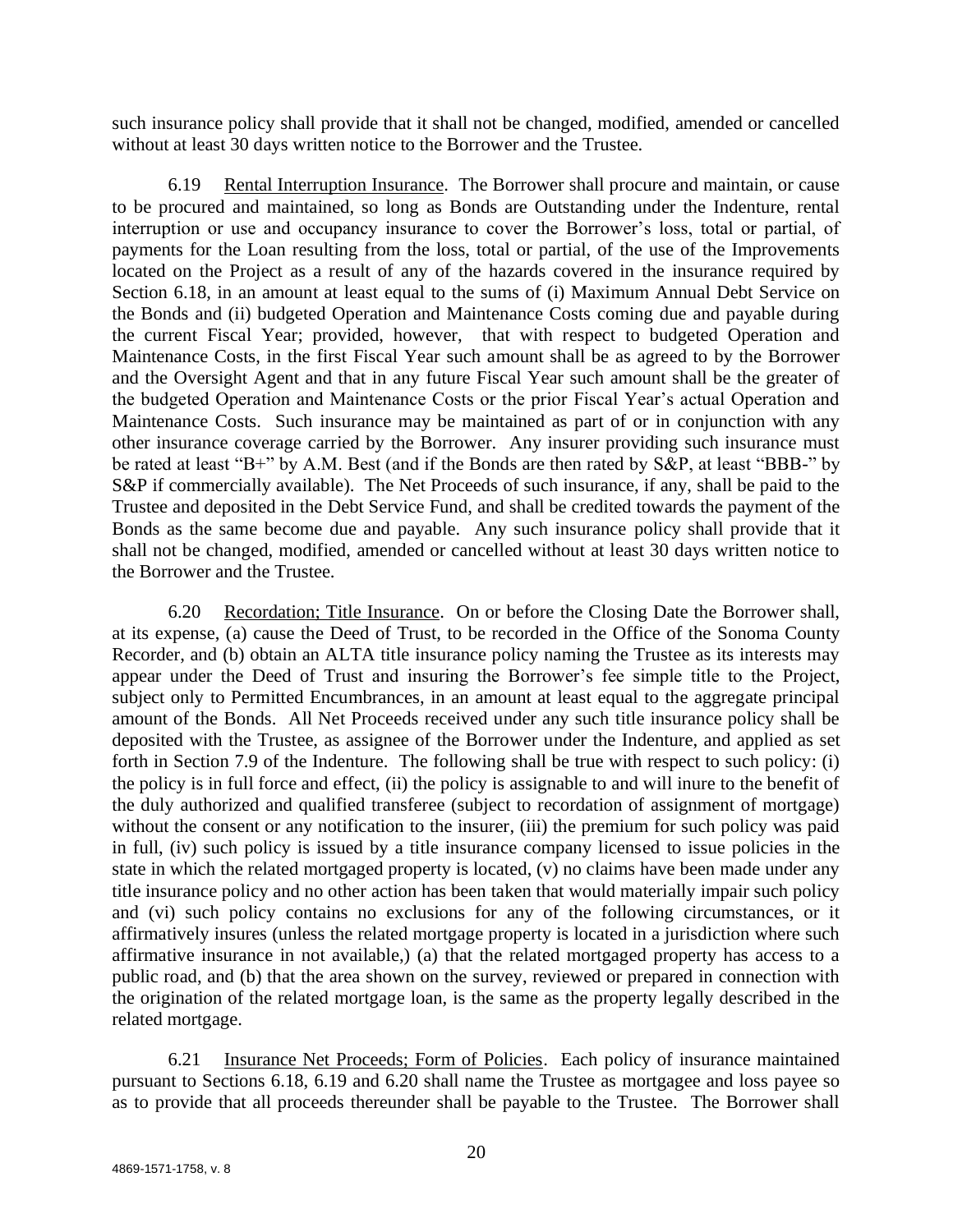pay or cause to be paid when due the premiums for all insurance policies required by this Indenture. All such policies shall provide that the Trustee shall be given thirty (30) days' prior notice of each expiration, and intended cancellation thereof or reduction of the coverage provided thereby. The Trustee shall not be responsible for the sufficiency, adequacy or amount of any insurance herein required and shall be fully protected in accepting payment on account of such insurance or any adjustment, compromise or settlement of any loss. The Borrower shall cause to be delivered to the Trustee, the Authority and the Oversight Agent annually evidence of insurance issued by the involved insurance companies demonstrating that all of the insurance policies required by this Agreement are in full force and effect and that the Trustee has been named as mortgagee and loss payee in all policies required to be maintained under Sections 6.18 and 6.19. The Trustee shall receive such materials for file-keeping purposes only and shall have no duty to be familiar with, investigate or validate the contents. Failure to comply with the above requirements shall constitute an Event of Default hereunder.

#### 6.22 Repair and Replacement.

(a) The Borrower agrees to cause to be performed a preliminary inspection by a consultant experienced in mobilehome parks, selected by the Borrower and approved by the Authority, which approval shall not be unreasonably withheld, of the Project at such time or times as the Oversight Agent may reasonably determine to be necessary based on information with respect to the Project available to the Oversight Agent, and if it is determined that further inspection is needed after a preliminary inspection, such further inspection, providing a report of a licensed contractor qualified to do the type of work proposed to be performed, to identify any repairs, replacements or capital improvements required to maintain the Project as a safe and sanitary mobile home park in accordance with the requirements of this Agreement, the Regulatory Agreements and all associated agreements. Any such inspections shall be at the expense of the Borrower. All such repairs, replacements or capital improvements and costs of inspections shall be paid from moneys on deposit in the Repair and Replacement Fund to the extent of the monies deposited in such Fund.

(b) In the event that expenses are incurred, or in the opinion of the Borrower ought properly be incurred for replacement or additional improvements on the Project, for other capital facilities which may be of direct or indirect benefit to the Project which are not identified in a report of a licensed contractor qualified to do the type of work proposed to be performed (pursuant to Section 6.22(a) herein), beyond ordinary and necessary maintenance and repairs which are paid as part of the Operation and Maintenance Expenses, the Borrower shall submit to the Oversight Agent a request for payment or reimbursement of such costs. The request shall (a) identify the total amount of such costs to be paid pursuant to such requisition, including all items of cost in such details as may be available to the Borrower, (b) state with respect to such disbursement (i) the amount to be disbursed for payment of such costs, and (ii) that each item of costs identified therein has been properly incurred and has not been the basis of any previous disbursement; and (c) to be accompanied by an invoice, if any. Upon approval by the Oversight Agent of such a request from the Borrower, the Oversight Agent shall submit or cause to be submitted the request to the Trustee pursuant to the Indenture for payment of such costs from the Repair and Replacement Fund.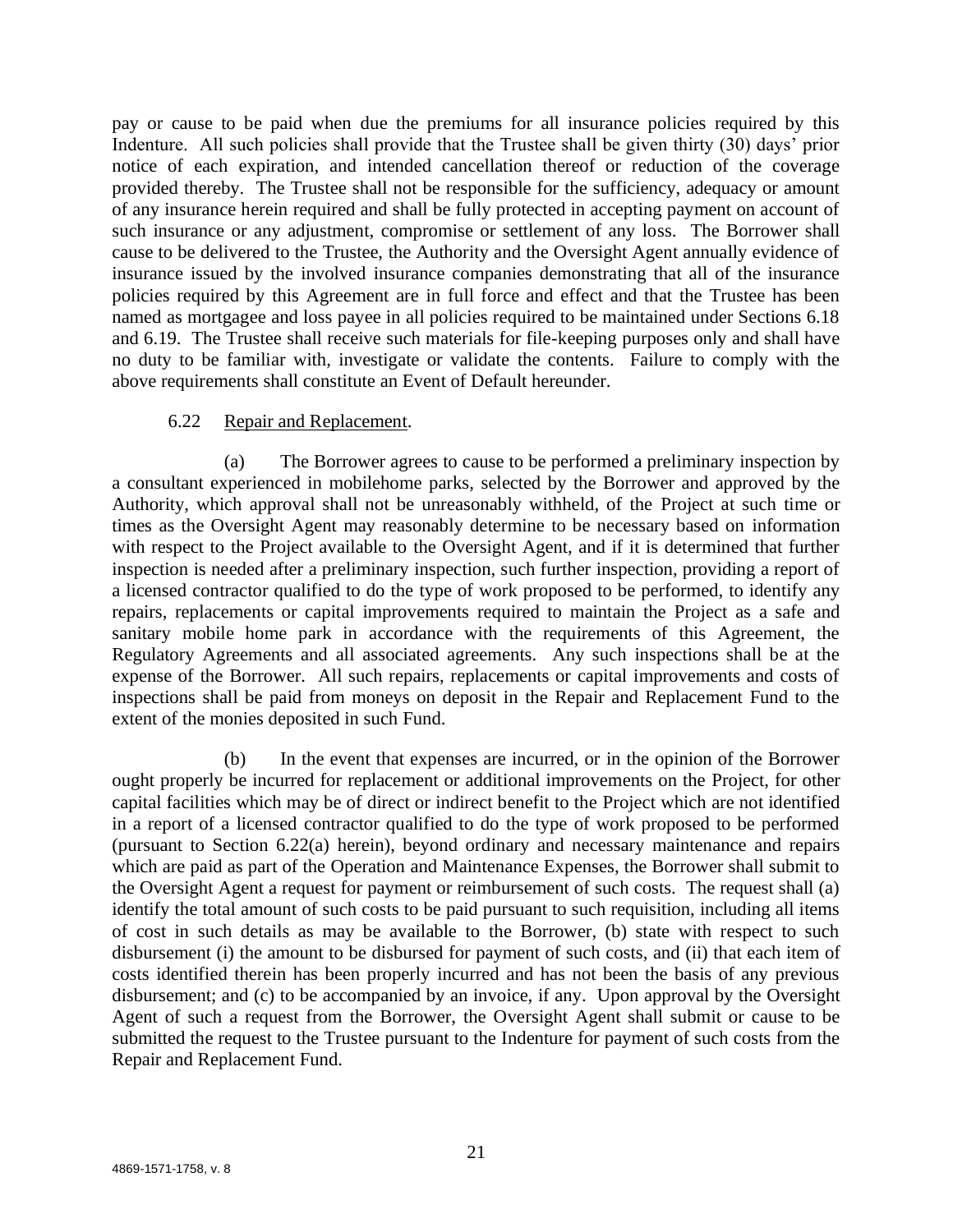(c) Moneys deposited in the Repair and Replacement Fund pursuant to the Indenture may be used for any expense described in the preceding subsections (a) and (b).

(d) With respect to each expenditure from the Repair and Replacement Fund, the Borrower shall file a requisition with the Oversight Agent. The requisition shall (a) identify the total amount of such costs to be paid pursuant to such requisition, including all items of cost in such details as may be available to the Borrower, (b) state with respect to such disbursement (i) the amount to be disbursed for payment of such costs, and (ii) that each item of costs identified therein has been properly incurred and has not been the basis of any previous disbursement; and (c) to be accompanied by an invoice, if any. Upon approval by the Oversight Agent of such a requisition from the Borrower, the Oversight Agent shall submit or cause to be submitted the requisition to the Trustee pursuant to the Indenture for payment of such costs from the Repair and Replacement Fund.

(e) If requested by the Oversight Agent pursuant to Section 6.22(a) above, the Borrower shall cause an updated report with respect to the physical needs of the Project (the "Updated Physical Assessment Report") to be prepared by a qualified professional approved by the Oversight Agent and a copy of said Updated Physical Assessment Report shall be filed with the Oversight Agent and the Authority. Thereafter, to the extent specified in the Updated Physical Assessment Report, the Borrower shall cause to be deposited into the Repair and Replacement Fund pursuant to Section 5.7(f) of the Indenture the amount specified in said Updated Physical Assessment Report.

(f) Moneys in the Repair and Replacement Fund may also be used, if necessary as determined by the Borrower and the Oversight Agent, to make payments for debt service on the Bonds.

#### 6.23 Other Debt, No Recourse Debt; Other Limitations on Borrower

(A) The Borrower represents, covenants and warrants that:

(a) Other than the Loan and the Other Borrower Obligations, there are no other debt obligations of the Borrower with a maturity of greater than one year.

(b) The Borrower is not a debtor, guarantor or otherwise an obligor under any loan arrangement, promissory note or other evidence of indebtedness that is a recourse obligation against the Borrower.

(c) The Borrower shall not incur any recourse debt nor shall the Borrower act as guarantor or enter into any other arrangement if by doing so would subject the Borrower to recourse liability.

(d) In the event that the Borrower acquires additional assets not subject to the liens and pledges described in Section 5.1(a) of the Indenture ("Other Assets"), such Other Assets shall not be pledged to the payment of the Bonds. If Other Assets are financed with the proceeds of other revenue bonds ("Other Bonds"), such Other Bonds (i) shall have separate trust accounts, (ii) shall bear their own trustee and other fees, and (iii) shall constitute a claim solely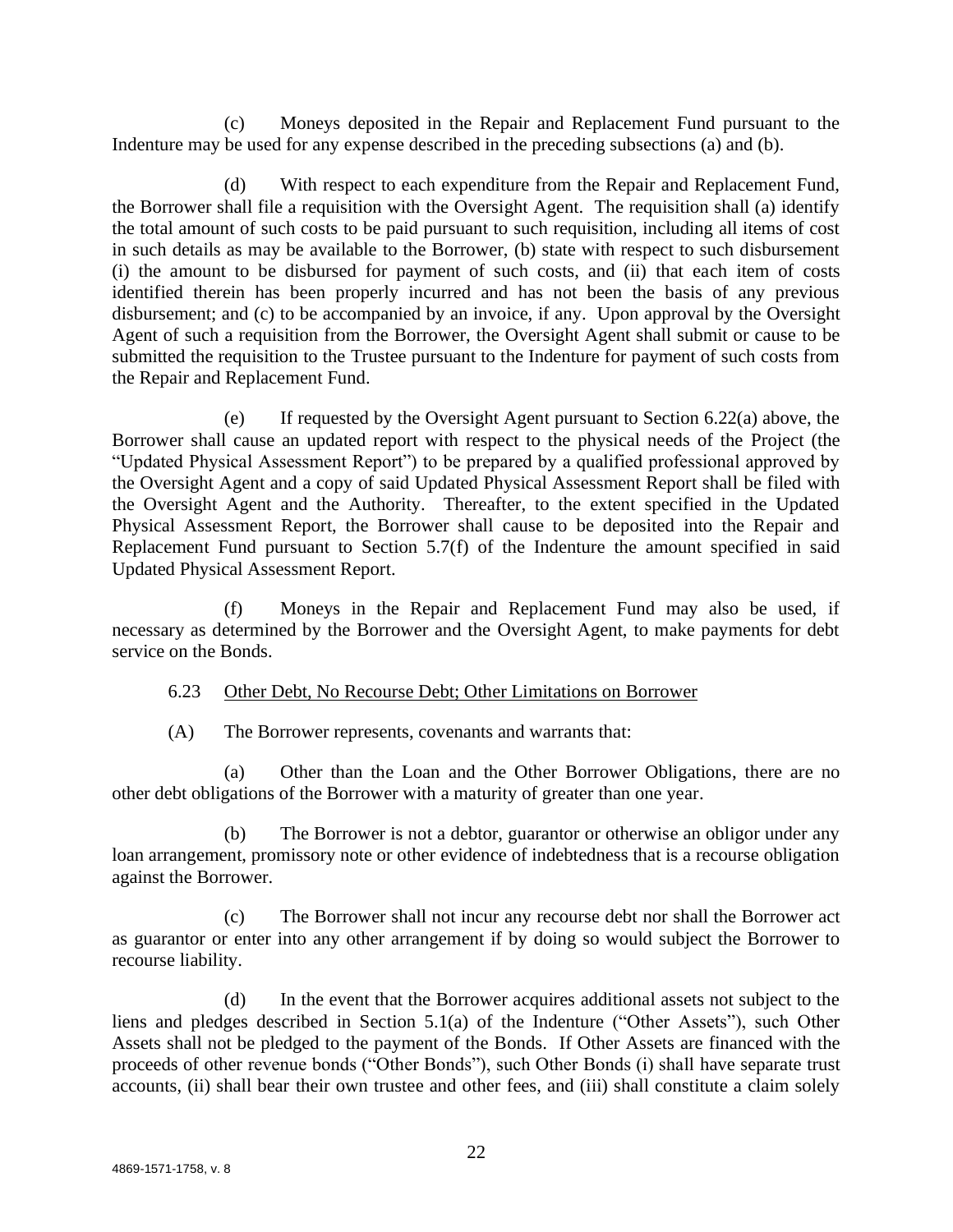against the Other Assets pledged for the payment thereof and the holders of such Other Bonds shall have no recourse to any asset of the Borrower not pledged to the payment thereof.

(B) The Borrower further represents, covenants and warrants that:

(a) The Borrower will not engage in any business or activity other than those necessary for or incidental to its ownership and operation of the Project and the ownership and operation of other mobile home park projects.

(b) The unanimous consent of the directors of the sole member of the Borrower shall be required to (i) file, consent to the filing of, or join in any filing of, a bankruptcy or insolvency petition or otherwise institute insolvency proceedings; (ii) dissolve, liquidate, consolidate, merge, or sell all or substantially all of the assets of the Borrower; (iii) engage in any other business activity other than described in (a) above; or (iv) amend the articles of incorporation of the Borrower.

(C) The Borrower further covenants:

(i) To maintain books and records separate from any other person or entity;

(ii) To maintain its accounts separate from those of any other person or entity;

(iii) Not to commingle assets with those of any other entity;

- (iv) To conduct its own business in its own name;
- (v) To maintain separate financial statements;
- (vi) To pay its own liabilities out of its own funds;

(vii) To observe all corporate formalities and other formalities required by its articles and bylaws;

(viii) To maintain an arm's-length relationship with its affiliates, if any;

(ix) To pay the salaries of its own employees and maintain a sufficient number of employees in light of its contemplated business operations;

(x) Not to guarantee or become obligated for the debts of any other entity or hold out its credit as being available to satisfy the obligations of others;

(xi) Not to acquire obligations or securities of its members, directors, or employees;

(xii) To allocate fairly and reasonably any overhead for shared office space;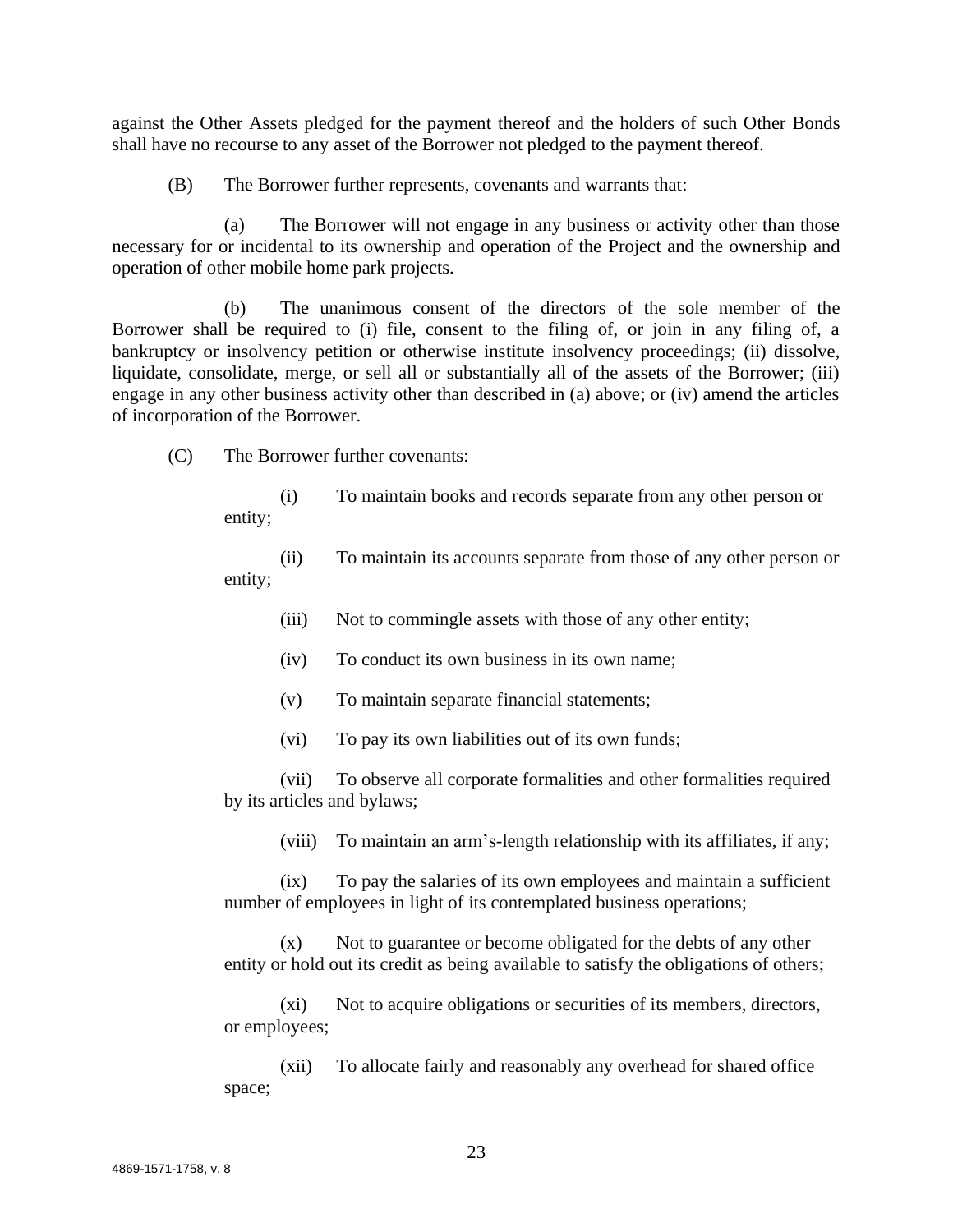(xiii) To use separate stationery, invoices, and checks;

(xiv) Not to pledge its assets for the benefit of any other entity or make any loans or advances to any entity;

(xv) To hold itself out as a separate entity;

(xvi) To correct any known misunderstanding regarding its separate identity;

(xvii) To maintain adequate capital in light of its contemplated business operations; and

(xviii) To maintain at least one independent director on its board or on the board of its sole member, as applicable.

(D) The Borrower also makes the following representations and warranties:

(a) There is no proceeding threatened or pending for the total or partial condemnation, appropriation, or recapture of any material portion of the Project that would materially affect the Borrower's performance under the Loan Agreement, Deed of Trust or Regulatory Agreements, or the use, value, or operation of the Project.

(b) The Project is (a) free and clear of any damage that would materially and adversely affect the use or value of the Project as security for the Loan, (b) in good repair and condition so as not to materially and adversely affect the use or value of the Project as security for the Loan, and (c) all building systems contained therein are in good working order so as not to materially and adversely affect the use or value of the Project as security for the Loan.

(c) The Project constitute one or more separate tax parcels.

6.24 Intentionally Omitted.

6.25 Replenishment of Debt Service Reserve Fund. The Borrower agrees to make payments sufficient to restore the Debt Service Reserve Fund to the Debt Service Reserve Fund Requirement (a) in 12 consecutive equal monthly installments beginning in the month following any withdrawal from the Debt Service Reserve Fund which causes the amount therein to be less than the Debt Service Reserve Fund Requirement, or (b) in four consecutive equal monthly installments beginning in the month following any calculation of the value of the Debt Service Reserve Fund at an amount less than the Debt Service Reserve Fund Requirement.

6.26 Project Management Agreements. Any project management agreement shall permit the Borrower to remove the Project Manager (without penalty) for nonperformance or if the Borrower fails to meet the ratio covenant in Section 6.16 hereof (unless it could be established that causes outside the operator's control were causing the ratio covenant violation). If the Borrower removes the Project Manager, the Borrower, shall promptly appoint a replacement Project Manager acceptable to the Oversight Agent and the Authority, and pending such appointment, may act as Project Manager on a temporary basis.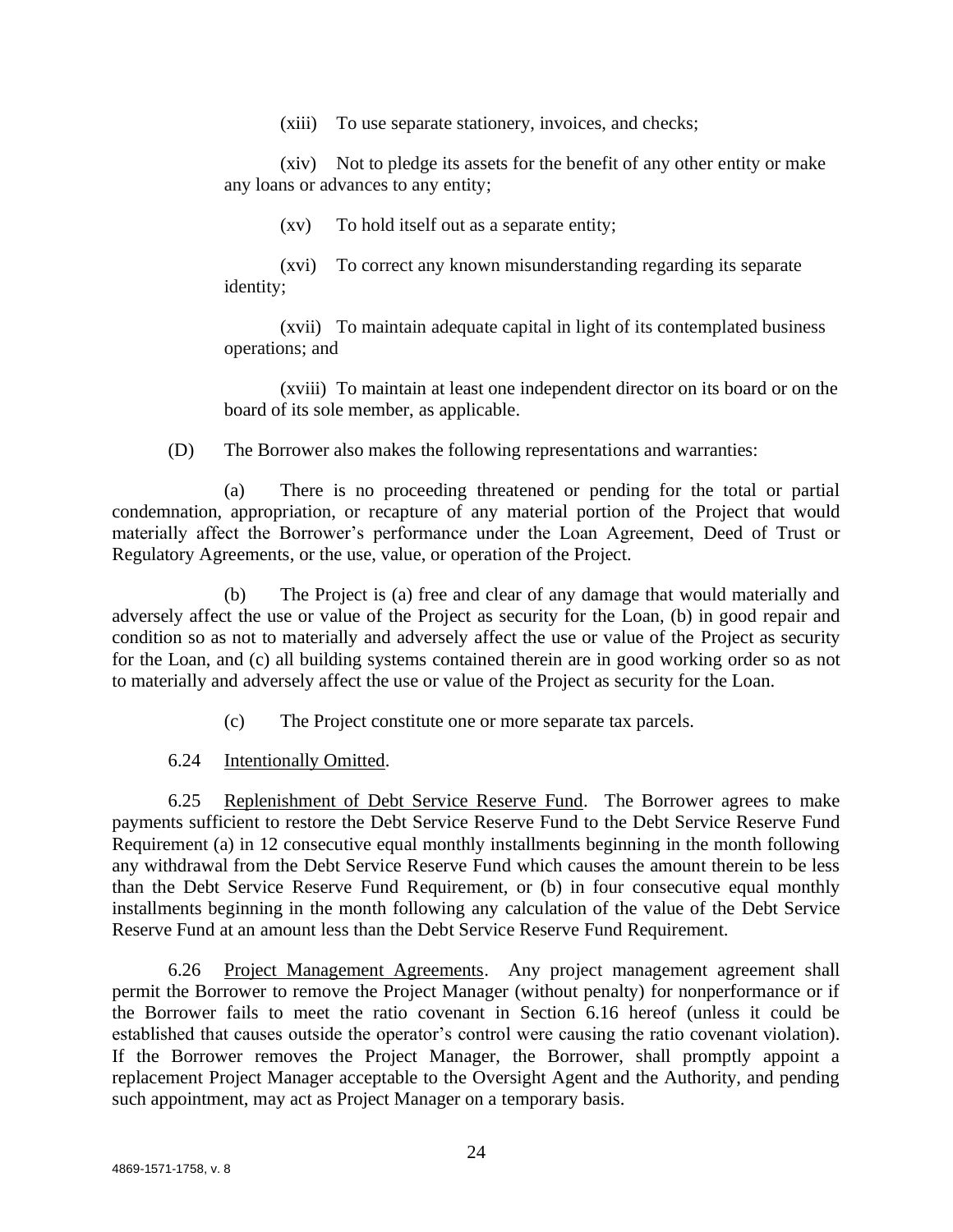6.27 Operating Fund. The Borrower shall have an operating cash balance for the Project equal to at least 15 days of annual budgeted Operation and Maintenance Costs as of the Closing Date and as of the last day of each fiscal year (such cash balance shall be exclusive of any amounts in the funds and accounts held by the Trustee or funds representing resident security deposits).

6.28 Additional Representations and Warranties of the Borrower. The Borrower may make the following representations and warranties:

(a) **No Litigation.** There are no pending actions, suits or proceedings, arbitrations or governmental investigations against the Project, an adverse outcome of which would materially affect the Borrower's performance under this Loan Agreement, the Deed of Trust or the Regulatory Agreements (collectively, the "Transaction Documents");

(b) **Title.** The Borrower has good and marketable fee simple title to the Property and good title to the personal property constituting a part of the Project, subject to no liens, charges or encumbrances other than the Permitted Encumbrances;

(c) **Permitted Encumbrances.** The Permitted Encumbrances do not and will not materially and adversely affect (1) the ability of the Borrower to pay in full the principal and interest on the Loan in a timely manner or (2) the use of the Project for the use currently being made thereof, the operation of the Project as currently being operated or the value of the Project;

(d) **First Lien.** Upon the execution by the Borrower and the recording of the Deed of Trust, and upon the execution and filing of any required UCC-1 financing statements or amendments thereto, the Trustee will have a valid first lien on the Property and a valid security interest in the personal property constituting a part of the Project subject to no liens, charges or encumbrances other than the Permitted Encumbrances;

(e) **ERISA.** The Borrower has made and shall continue to make all required contributions to all employee benefit plans, if any, and the Borrower has no knowledge of any material liability which has been incurred by the Borrower which remains unsatisfied for any taxes or penalties with respect to any employee benefit plan or any multi-employer plan, and each such plan has been administered in compliance with its terms and the applicable provisions of ERISA and any other federal or state law;

(f) **Contingent Liabilities.** The Borrower has no known material contingent liabilities;

(g) **No Other Obligations.** Other than debt financing for the Other Borrower Obligations, the Borrower has no material financial obligation under any indenture, mortgage, deed of trust, loan agreement or other agreement or instrument to which the Borrower is a party or by which the Borrower or the Project is otherwise bound, other than obligations incurred in the ordinary course of the operation of the Project and other than the obligations under the Loan, the Deed of Trust and the Regulatory Agreements and under the Other Borrower Obligations.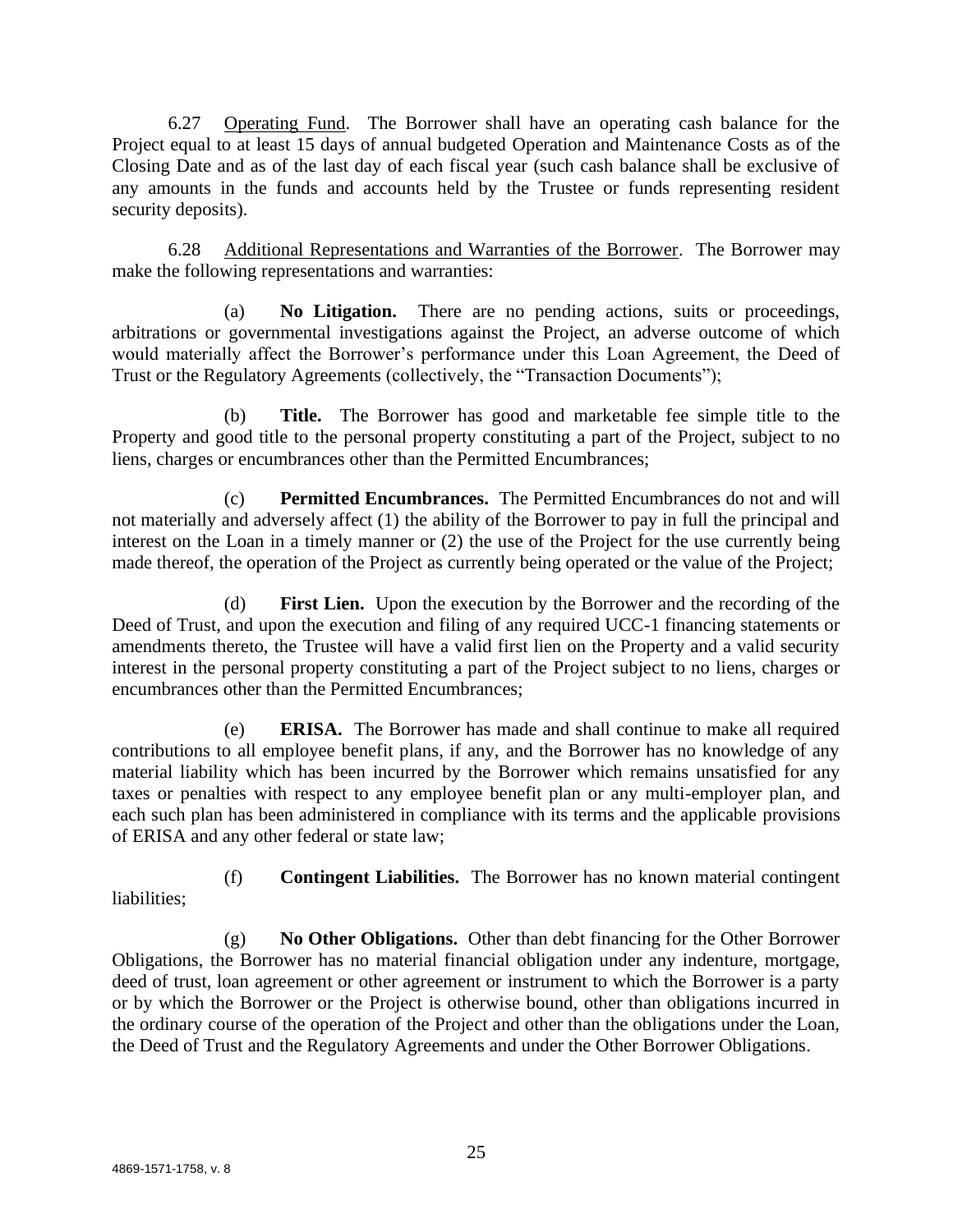(h) **No Other Debt.** Other than debt financing for the Other Borrower Obligations, the Borrower has not borrowed or received other debt financing that has not been heretofore repaid in full;

(i) **Fraudulent Conveyance.** The Borrower (1) has not entered into the transaction contemplated by this Agreement or any Transaction Document with the actual intent to hinder, delay, or defraud any creditor and (2) received reasonably equivalent value in exchange for its obligations under the Transaction Documents. Giving effect to the transactions contemplated by the Transaction Documents, the fair saleable value of the Borrower's assets exceeds and will, immediately following the execution and delivery of the Transaction Documents, exceed the Borrower's total liabilities, including, without limitation, subordinated, unliquidated, disputed or contingent liabilities. The fair saleable value of the Borrower's assets is and will, immediately following the execution and delivery of the Transaction Documents, be greater than the Borrower's probable liabilities, including the maximum amount of its contingent liabilities or its debts as such debts become absolute and matured. The Borrower's assets do not and, immediately following the execution and delivery of the Transaction Documents will not, constitute unreasonably small capital to carry out its business as conducted or proposed to be conducted. The Borrower does not intend to, and does not believe that it will, incur debts and liabilities (including, without limitation, contingent liabilities and other commitments) beyond its ability to pay such debts as they mature (taking into account the timing and amounts to be payable on or in respect of obligations of the Borrower);

(j) **Investment Company Act.** The Borrower is not (1) an "investment company" or a company "controlled" by an "investment company," within the meaning of the Investment Company Act of 1940, as amended; (2) a "holding company" or a "subsidiary company" of a "holding company" or an "affiliate" of either a "holding company" or a "subsidiary company" within the meaning of the Public Utility Holding Company Act of 1934, as amended; or (3) subject to any other federal or state law or regulation which purports to restrict or regulate its ability to borrow money;

(k) **Access/Utilities.** The Project has adequate rights of access to public ways and is served by adequate water, sewer, sanitary sewer and storm drain facilities. All public utilities necessary to the continued use and enjoyment of the Project as presently used and enjoyed are located in the public right-of-way abutting the Project, and all such utilities are connected so as to serve the Project without passing over other property. All roads necessary for the full utilization of the Project for their current purpose have been completed and dedicated to public use and accepted by all governmental authorities or are the subject to access easements for the benefit of the Project;

(l) **Special Assessments.** Except as disclosed in the title insurance policy relating to the Property, there are no pending or, to the knowledge of the Borrower, proposed special or other assessments for public improvements or otherwise affecting the Property, nor, to the knowledge of the Borrower, are there any contemplated improvements to the Property that may result in such special or other assessments;

(m) **Flood Zone.** The Property is not located in a flood hazard area as defined by the Federal Insurance Administration; and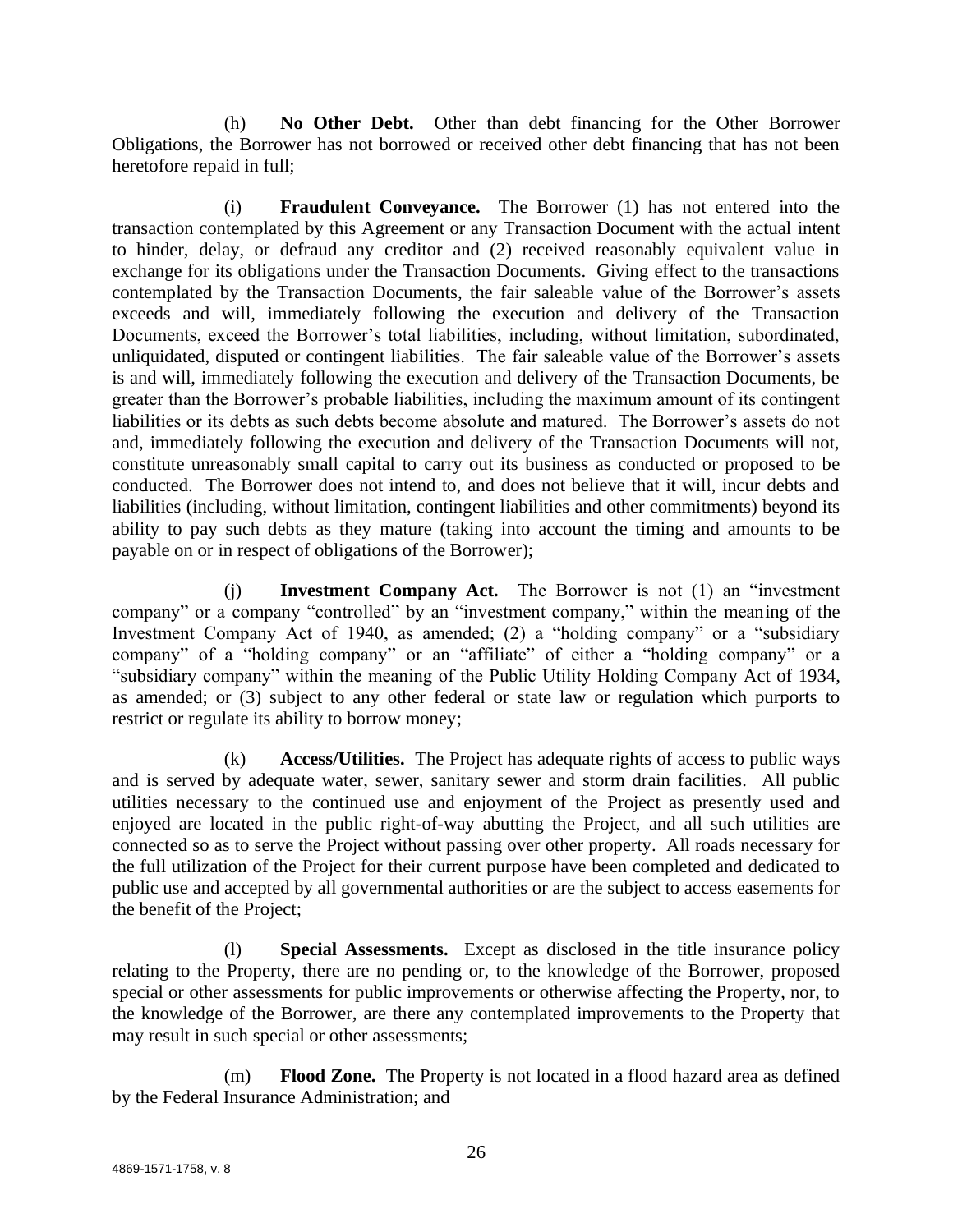(n) **Misstatements of Fact.** No statement of fact made by the Borrower in the Transaction Documents contains any untrue statement of a material fact or omits to state any material fact necessary to make statements contained herein or therein not misleading. There is no fact presently known to the Borrower which has not been disclosed which adversely affects, nor as far as the Borrower can foresee, might adversely affect the business, operations or condition (financial or otherwise) of the Borrower.

6.29 Property Tax-Exemption. The Borrower covenants to timely apply and re-apply for, and pursue, property tax-exemption for all qualifying spaces in the Project.

#### ARTICLE 7 EVENTS OF DEFAULT AND REMEDIES

7.1 Events of Default. Each of the following shall be an "Event of Default":

(a) The Borrower shall fail to pay when due the amounts required to be paid under this Agreement or the Note when the same shall become due and payable in accordance with the terms of this Agreement or the Note, including a failure to repay any amounts which have been previously paid but are recovered, attached or enjoined pursuant to any insolvency, receivership, liquidation or similar proceedings; or

(b) The Borrower shall fail to perform or observe any of its covenants or agreements contained in this Agreement, the Regulatory Agreements, the Indenture, the Note or the Deed of Trust, other than as specified in paragraph (a) above, and such failure shall continue during and after the period specified in Section 7.2;

(c) Any representation or warranty of the Borrower shall be determined by the Trustee or the Authority to have been false in any material respect when made;

(d) The Borrower shall generally not pay its debts as they become due, or shall admit in writing its inability to pay its debts generally, or shall make a general assignment for the benefit of creditors or shall institute any proceeding or voluntary case seeking to adjudicate it a bankrupt or insolvent or seeking liquidation, winding up, reorganization, arrangement, adjustment, protection, relief or composition of it or its debts under any law relating to bankruptcy, insolvency or reorganization or relief or protection of debtors, or seeking the entry of an order for relief or the appointment of a receiver, trustee, custodian or other similar official for it or for any substantial part of its property; or the Borrower shall take any action to authorize any of the actions described above in this paragraph (d), or any proceeding shall be instituted against the Borrower seeking to adjudicate it a bankrupt or insolvent or seeking liquidation, winding up, reorganization, arrangement, adjustment, protection, relief or composition of it or its debts under any law relating to bankruptcy, insolvency or reorganization or relief or protection of debtors, or seeking the entry of an order for relief or the appointment of a receiver, trustee, custodian or other similar official for it or for any substantial part of its property, and, if such proceeding is being contested by the Borrower in good faith, such proceeding shall remain undismissed or unstayed for a period of 60 days; or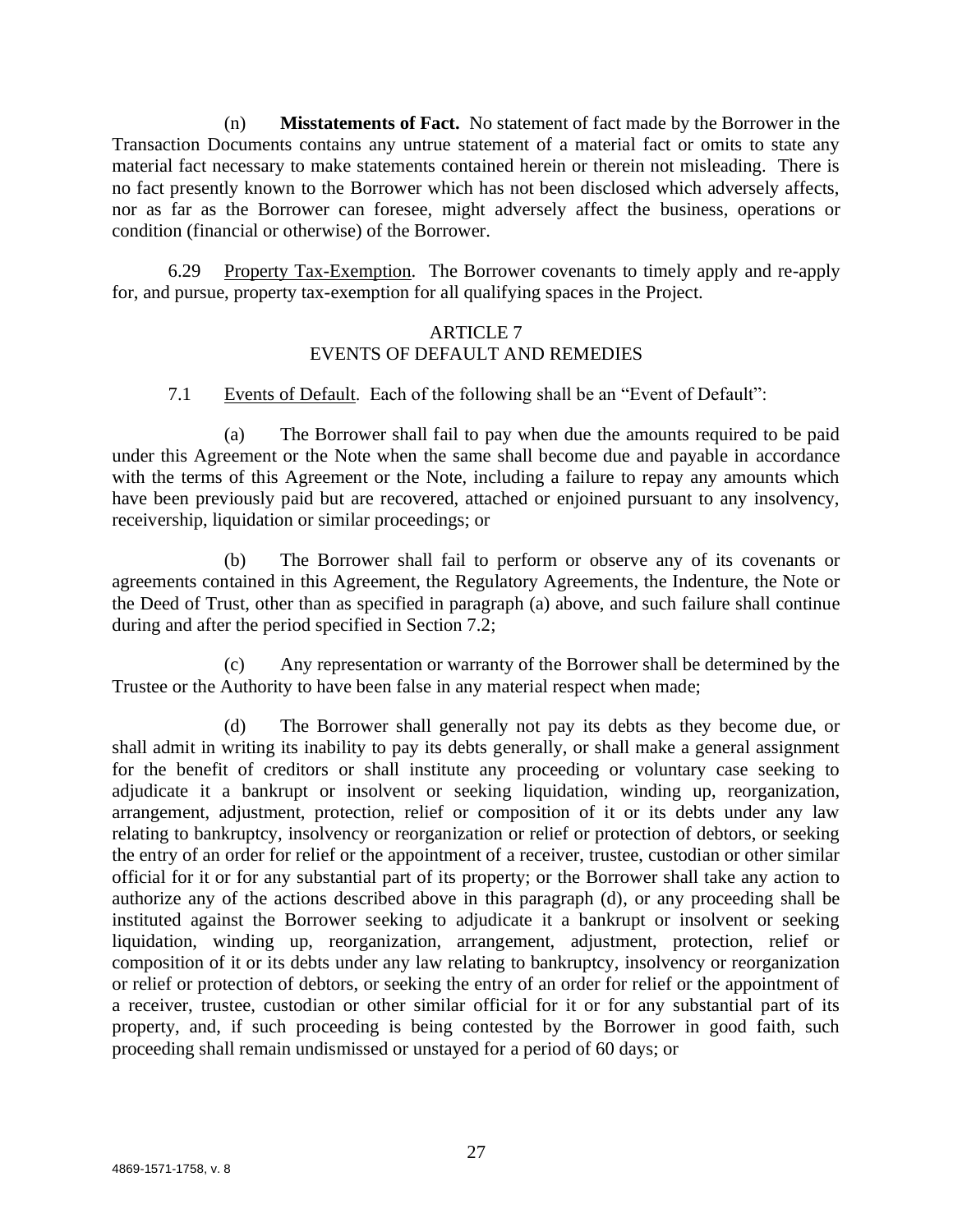(e) An event of default shall have occurred under Section 11.1 of the Indenture and the Bonds shall have been declared due and payable pursuant to Section 11.2 of the Indenture.

7.2 Notice of Default; Opportunity to Cure. No default under Section 7.1(b) hereof shall constitute an Event of Default until:

(a) The Trustee, by registered, certified mail or overnight mail, shall give notice to the Borrower (and as a matter of courtesy and accommodation only, provide a copy to the Authority and S&P if S&P is then rating the Bonds) of such default specifying the same and stating that such notice is a "Notice of Default"; and

(b) The Borrower shall have 60 days after receipt of such notice to correct the default and shall not have corrected it; provided, however, that if the default stated in the notice is of such a nature that it cannot be corrected within 60 days, such default shall not constitute an Event of Default hereunder so long as (i) the Borrower institutes corrective action within said 60 days and diligently pursues such action until the default is corrected, and (ii) in the opinion of Bond Counsel, the failure to cure said default within 60 days will not adversely affect the exclusion from gross income for federal income tax purposes of interest on the Bonds.

7.3 Remedies. Whenever any Event of Default under Section 7.1 hereof shall have happened and be continuing, the following remedial steps shall be taken:

(a) Immediately upon the occurrence of any Event of Default under Section 7.1 the Trustee shall declare all amounts due under this Agreement and the Note to be immediately due and payable; provided, however, that in the case of an Event of Default described in (b), (c) or (d) of Section 7.1 hereof, the amounts due under this Agreement and the Note shall not be accelerated unless the Trustee receives either (i) written notice from the Authority to accelerate the Loan and declare all amounts due under this Agreement and the Note or (ii) an opinion of Bond Counsel that the failure to accelerate the Loan under such circumstances will adversely affect the exclusion from gross income for federal income tax purposes of interest on the Bonds; provided, however, as is set forth in the Indenture, if any Bonds are Outstanding and there has been no default with respect to the Bonds under the Indenture, the Bonds shall not be subject to acceleration;

(b) Subject to the provisions of the Indenture (including Article 8 thereof) and Section 5.4 hereof, the Trustee shall take whatever action at law or in equity may appear necessary or desirable to collect the payments required to be made by the Borrower under this Agreement, the Deed of Trust, and the Note, or to enforce performance and observance of any obligation or agreement of the Borrower under this Agreement, the Note, the Deed of Trust or the Regulatory Agreements, but in no event shall the Trustee be obligated to take any such action which in its opinion will or might cause it to expend time or money or otherwise incur liability unless and until an indemnity bond satisfactory to it has been furnished to it;

(c) The Authority may, upon consultation with the Oversight Agent, terminate the Project Manager and shall upon the recommendation of the Oversight Agent or such other advice as the Authority deems appropriate, select a new Project Manager;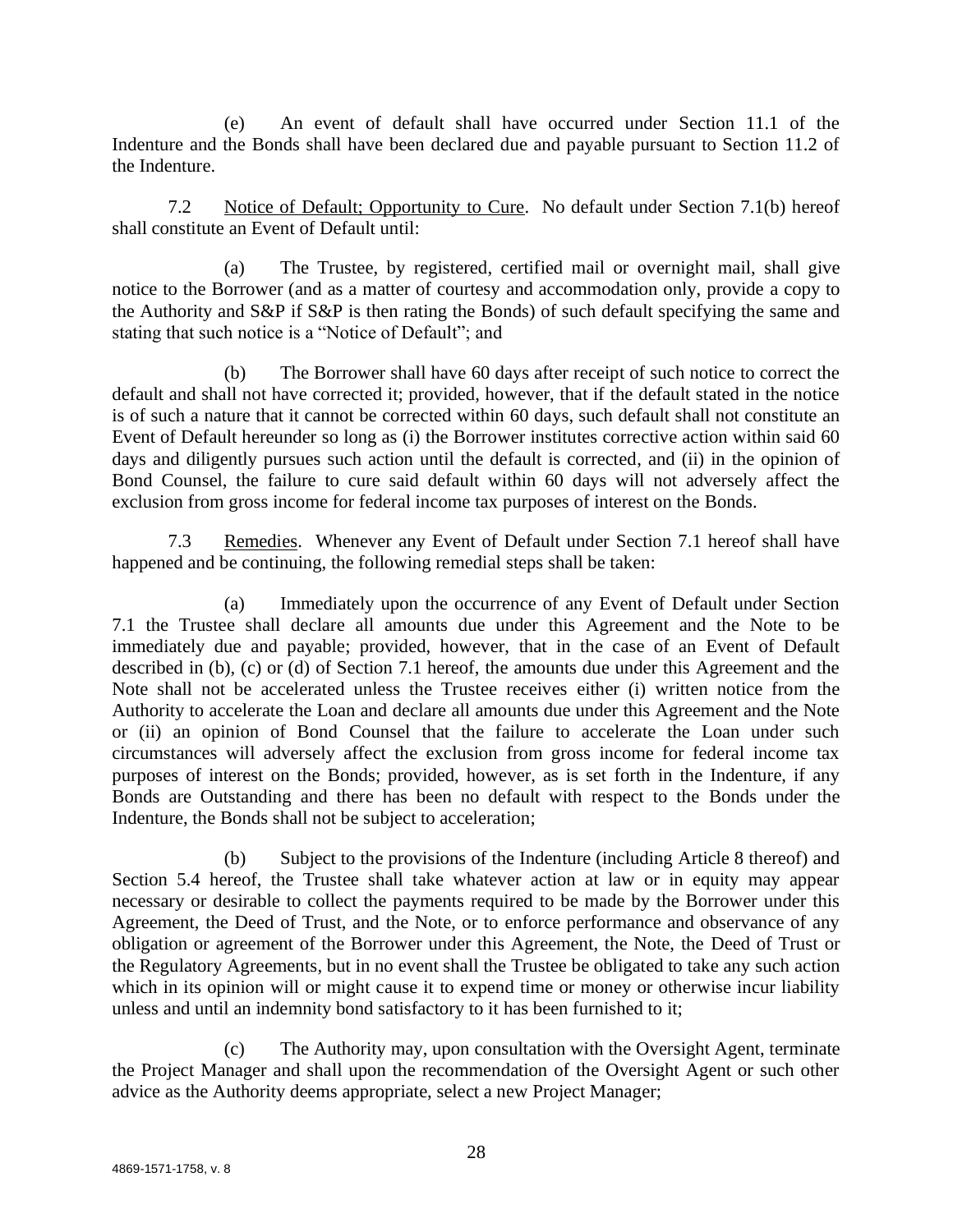(d) Upon an Event of Default hereunder, either the Authority may operate and administer, or cause to be operated and administered, the Project in the place and stead of the Borrower and in the manner required by the terms and provisions of the Regulatory Agreements. In so doing, the Authority or such party as it may appoint to operate and administer the Project, to the extent it may have moneys available hereunder for such purposes, shall complete the rehabilitation and equipping of any incomplete component of the Project to be funded with proceeds of the Bonds, and shall pay from the Operating Revenues received with respect to such Project (to the extent available) the Loan repayments and Fees and Charges, if any, which the Borrower was obligated to pay pursuant to the terms and provisions of this Loan Agreement and the Deed of Trust. The Trustee or other depository shall be authorized to pay the Authority or its designee as directed by an Officer's Certificate any moneys on deposit in the Project Fund to the extent that the Authority shall certify in writing that such moneys are required by the Authority or its designee to pay any items that would have been included in the Cost of Project had the Authority or its designee not acquired the same.

(e) The Authority may, upon the recommendation of the Oversight Agent or such other advice as it may deem appropriate, commence foreclosure proceedings as set forth in Section 7.10 of the Indenture;

(f) Upon an Event of Default and continuing until at least one year after all Events of Default have been cured, all Operating Revenues then on hand and thereafter received by the Borrower or otherwise shall be delivered to the Trustee, for deposit to a depository account for the benefit of the Bond Owners to be applied by the Trustee first to the payment of debt service on the Bonds, and then to the payment of reasonable and necessary Operation and Maintenance Costs, with any remaining amounts used as provided in Section 5.7 of the Indenture.

Any amounts collected as payments made on the Note and pursuant to Article 5 hereof, or applicable to such payments, and any other amounts which would be applicable to payment of principal of, premium, if any, and interest on the Bonds collected pursuant to action taken under this Section shall be applied in accordance with the provisions of the Indenture. Upon payment in full of all amounts owing under the Indenture, including all fees and expenses of the Trustee, the Oversight Agent and the Authority, the Authority and the Trustee shall transfer any remaining right, title or interest that each has in the Indenture, this Agreement, the Note and the Deed of Trust to the Borrower, except any rights to receive payment of fees and expenses and to be indemnified, as provided for herein and in the Indenture.

7.4 Attorneys' Fees and Expenses. If an Event of Default occurs and if the Authority or the Trustee should employ attorneys or incur expenses for the enforcement of any obligation or agreement of the Borrower contained herein, the Borrower on demand will pay to the Authority or the Trustee the reasonable fees of such attorneys and the reasonable expenses so incurred, including court appeals.

7.5 No Remedy Exclusive. No remedy herein conferred upon or reserved to the Authority or the Trustee is intended to be exclusive of any other available remedy or remedies, but each and every such remedy shall be cumulative and shall be in addition to every other remedy given under this Agreement or now or hereafter existing at law or in equity or by statute.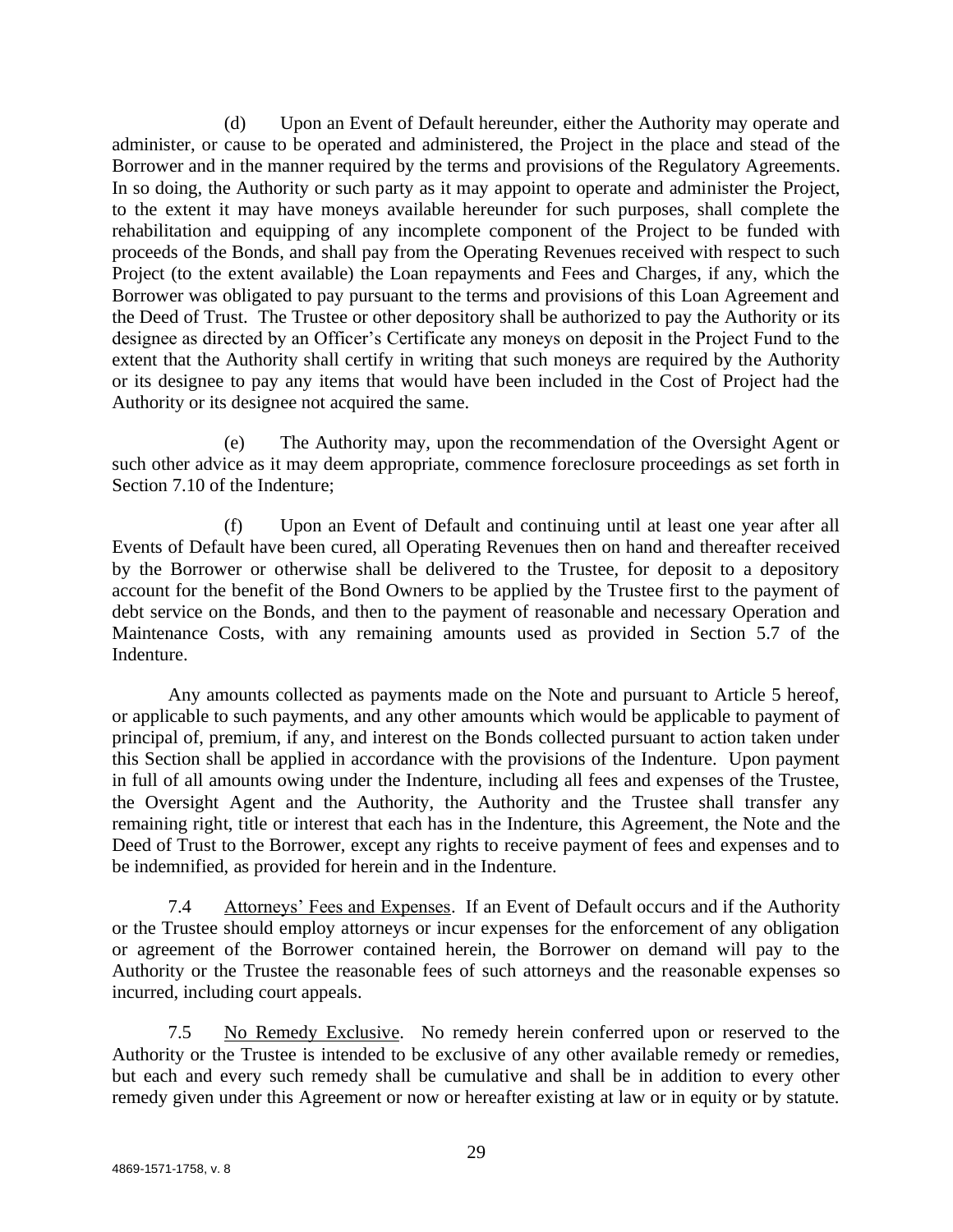No delay or omission to exercise any right or power accruing upon any default shall impair any such right or power or shall be construed to be a waiver thereof, but any such right and power may be exercised from time to time and as often as may be deemed expedient. In order to entitle the Authority or the Trustee to exercise any remedy reserved to either of them in this Article 7, it shall not be necessary to give any notice, other than such notice as may be herein expressly required. Such rights and remedies as are given the Authority hereunder shall also extend to the Owners of the Bonds, and the Owners of the Bonds shall be deemed third-party beneficiaries of all covenants and agreements herein contained.

7.6 No Additional Waiver Implied by One Waiver. In the event any agreement or covenant contained in this Agreement should be breached by the Borrower and thereafter waived by the Authority or the Trustee, such waiver shall be limited to the particular breach so waived and shall not be deemed to waive any other breach hereunder including any other breach of the same agreement or covenant.

#### ARTICLE 8

### MISCELLANEOUS

8.1 Entire Agreement. This Agreement, the Note, the Indenture, the Regulatory Agreements, the Continuing Disclosure Agreement, the Administration Agreement and the Deed of Trust, constitute the entire agreement and supersede all prior agreements and understandings, both written and oral, between the Authority and the Borrower with respect to the subject matter hereof.

8.2 Notices. All notices, certificates or other communications shall be in writing and shall be sufficiently given and sent by: (i) mailed by certified mail, return receipt requested, postage prepaid; (ii) personal delivery, overnight delivery by a recognized courier or delivery service; or (iii) electronic transmission, which includes fax machine, email with an imaged or scanned attachment (such as a .pdf) or other similar electronic transmission, with confirmation of receipt of such transmission and shall be deemed given on the second day following the date on which the same have been personally delivered or mailed or when delivered when sent by electronic transmission to the addresses set forth below. to the Authority, to Independent Cities Finance Authority, Post Office Box 6740, Lancaster, California 93539-6740, Attention: Executive Director; if to the Borrower, to Millennium Housing, LLC, 611 Anton Blvd., Suite 890, Costa Mesa, CA 92626, Attention: George Turk, if to the Trustee, to U.S. Bank Trust Company, National Association, 633 W. Fifth Street, 24th Floor, Los Angeles, CA 90071, Attention: Global Corporate Trust; and if to the Oversight Agent and initial Dissemination Agent, to Wolf & Company Inc., 560 East Commercial Street, Suite 16, Pomona, CA 91767, Attention: Wesley R. Wolf. A duplicate copy of each notice, certificate or other communication given hereunder shall also be given to each of the above. All other documents required to be submitted to any of the foregoing parties shall also be submitted to such party at its address set forth above. Any of the foregoing parties may, by notice given hereunder, designate any further or different addresses to which subsequent notices, certificates, documents or other communications shall be sent.

The Trustee agrees to accept and act upon instructions or directions pursuant to this Agreement sent by unsecured email, facsimile transmission or other similar unsecured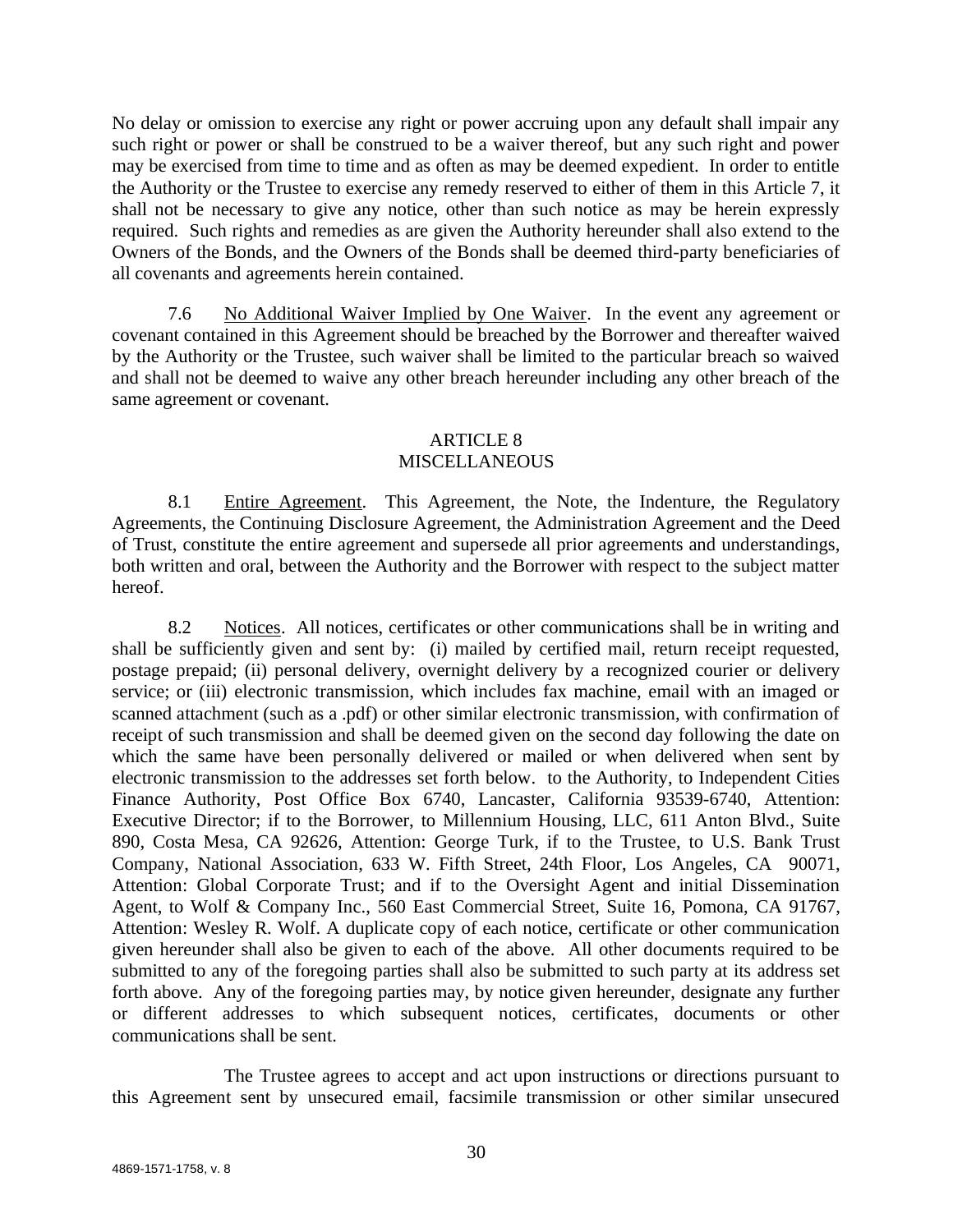electronic methods; provided, however, that (a) the party providing such written instructions, subsequent to such transmission of written instructions, shall provide the originally executed instructions or directions to the Trustee in a timely manner, and (b) such originally executed instructions or directions shall be signed by an authorized representative of the party providing such instructions or directions. If the party elects to give the Trustee email or facsimile instructions (or instructions by a similar electronic method) and the Trustee in its discretion elects to act upon such instructions, the Trustee's understanding of such instructions shall be deemed controlling.

The Trustee shall not be liable for any losses, costs or expenses arising directly or indirectly from the Trustee's reliance upon and compliance with such instructions notwithstanding such instructions conflict or are inconsistent with a subsequent written instruction. The party providing electronic instructions agrees to assume all risks arising out of the use of such electronic methods to submit instructions and directions to the Trustee, including without limitation the risk of the Trustee acting on unauthorized instructions, and the risk or interception and misuse by third parties.

8.3 Assignments. This Agreement may not be assigned by any party without the prior written consent of the other, which consent shall not be unreasonably withheld, except that the Authority shall assign to the Trustee its rights under this Agreement and may assign its rights under this Agreement as provided in Section 7.3, the Trustee may assign its rights and duties to a successor trustee pursuant to Section 8.7 or 8.8 of the Indenture and the Borrower may assign its rights under this Agreement as provided by Section 6.2 hereof.

8.4 Severability. If any provision of this Agreement shall be held or deemed to be or shall, in fact, be illegal, inoperative or unenforceable, the same shall not affect any other provision or provisions herein contained or render the same invalid, inoperative, or unenforceable to any extent whatever.

8.5 Execution of Counterparts. This Agreement may be executed in several counterparts, each of which shall be an original and all of which shall constitute but one and the same instrument. The exchange of copies of this Agreement and of signature pages by facsimile or PDF transmission shall constitute effective execution and delivery of this Agreement as to the parties hereto and may be used in lieu of the original Agreement and signature pages for all purposes.

8.6 Amendments, Changes and Modifications. Except as otherwise provided in this Agreement or in the Indenture, subsequent to the issuance of the Bonds and prior to their payment in full (or provision for payment thereof having been made in accordance with the provisions of the Indenture), this Agreement may not be effectively amended, changed, modified, altered or terminated without the written consent of all parties hereto.

8.7 Governing Law. This Agreement shall be governed exclusively by and construed in accordance with the applicable laws of the State.

8.8 Term of Agreement. This Agreement shall be in full force and effect from the date hereof until such time as all Bonds shall have been fully paid or provision made for such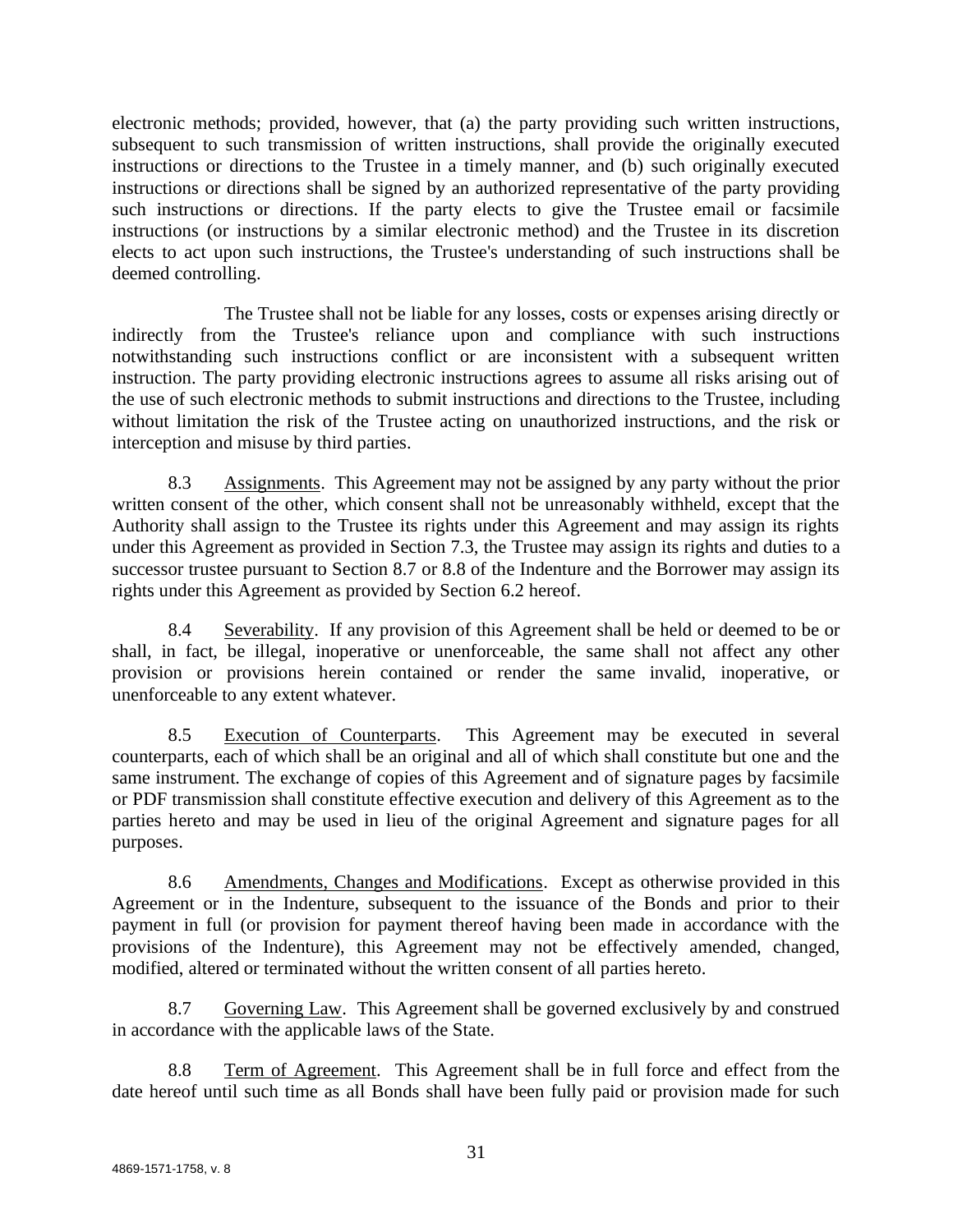payment pursuant to the Indenture, whichever shall be earlier. Time is of the essence in this Agreement.

8.9 Survival of Agreement. All agreements, representations and warranties made herein shall survive the making of the Loan.

8.10 Survival of Rights. The Trustee's rights to indemnification and to the payment of fees and expenses properly owing under the Indenture, the Regulatory Agreements or hereunder shall survive its resignation or removal and final payment or defeasance of the Bonds, all as provided in Article VIII of the Indenture. The Authority's rights to indemnification and the Authority's rights to the payment of its expenses properly owing under the Indenture, the Regulatory Agreements or hereunder and the fees and expenses of the Oversight Agent, shall survive the final payment or defeasance of the Bonds.

8.11 Recordation. The Borrower covenants that it will cause the Regulatory Agreements, the Deed of Trust, and any financing statement and all supplements thereto and any other such instruments as may from time to time be required to be kept, recorded and filed in such a manner and in such places as may be required by law in order to fully preserve and protect the security of the Owners of the Bonds and the rights of the Authority and the Trustee under the Regulatory Agreements, and the Deed of Trust.

8.12 Authority as Beneficiary. So long as any Bonds are Outstanding and the Note has not been paid-in-full the Authority shall be intended as a third-party beneficiary of this Agreement.

8.13 Force Majeure. In no event shall the Trustee be responsible or liable for any failure or delay in the performance of its obligations hereunder arising out of or caused by, directly or indirectly, forces beyond its control, including, without limitation, strikes, work stoppages, accidents, acts of war or terrorism, civil or military disturbances, nuclear or natural catastrophes or acts of God, and interruptions, loss or malfunctions of utilities, communications or computer (software and hardware) services; it being understood that the Trustee shall use reasonable efforts which are consistent with accepted practices in the banking industry to resume performance as soon as practicable under the circumstances.

8.14 Waiver of Jury Trial. EACH OF THE BORROWER, THE AUTHORITY AND THE TRUSTEE HEREBY IRREVOCABLY WAIVES, TO THE FULLEST EXTENT PERMITTED BY APPLICABLE LAW, ANY AND ALL RIGHT TO TRIAL BY JURY IN ANY LEGAL PROCEEDING ARISING OUT OF OR RELATING TO THIS AGREEMENT, THE BONDS OR THE TRANSACTION CONTEMPLATED HEREBY.

8.15 U.S.A. Patriot Act. The parties hereto acknowledge that in accordance with Section 326 of the U.S.A. Patriot Act, the Trustee, like all financial institutions and in order to help fight the funding of terrorism and money laundering, is required to obtain, verify, and record information that identifies each person or legal entity that establishes a relationship or opens an account with the Trustee. The parties to this Agreement agree that they will provide the Trustee with such information as it may request in order for the Trustee to satisfy the requirements of the U.S.A. Patriot Act.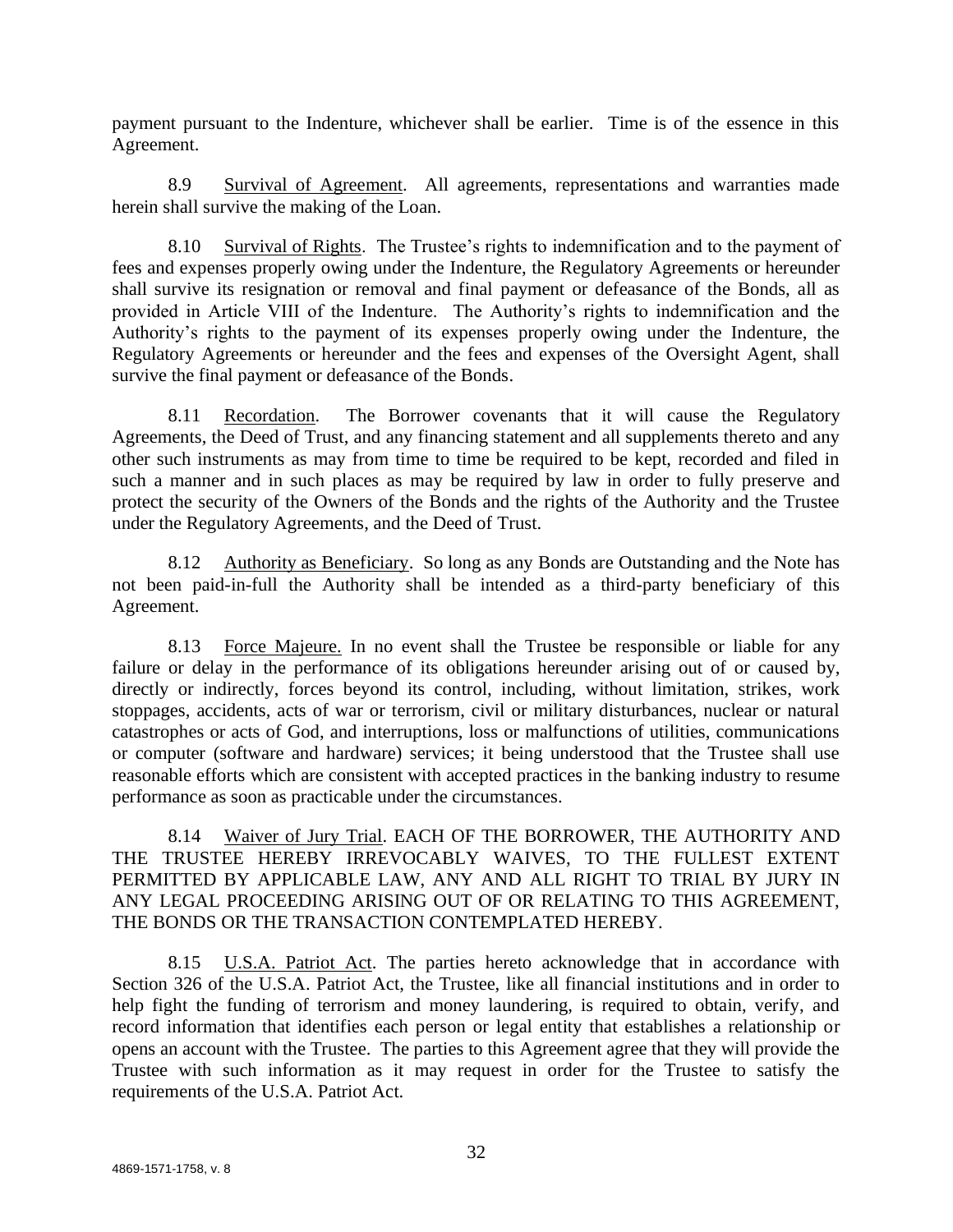[Remainder of page intentionally left blank.]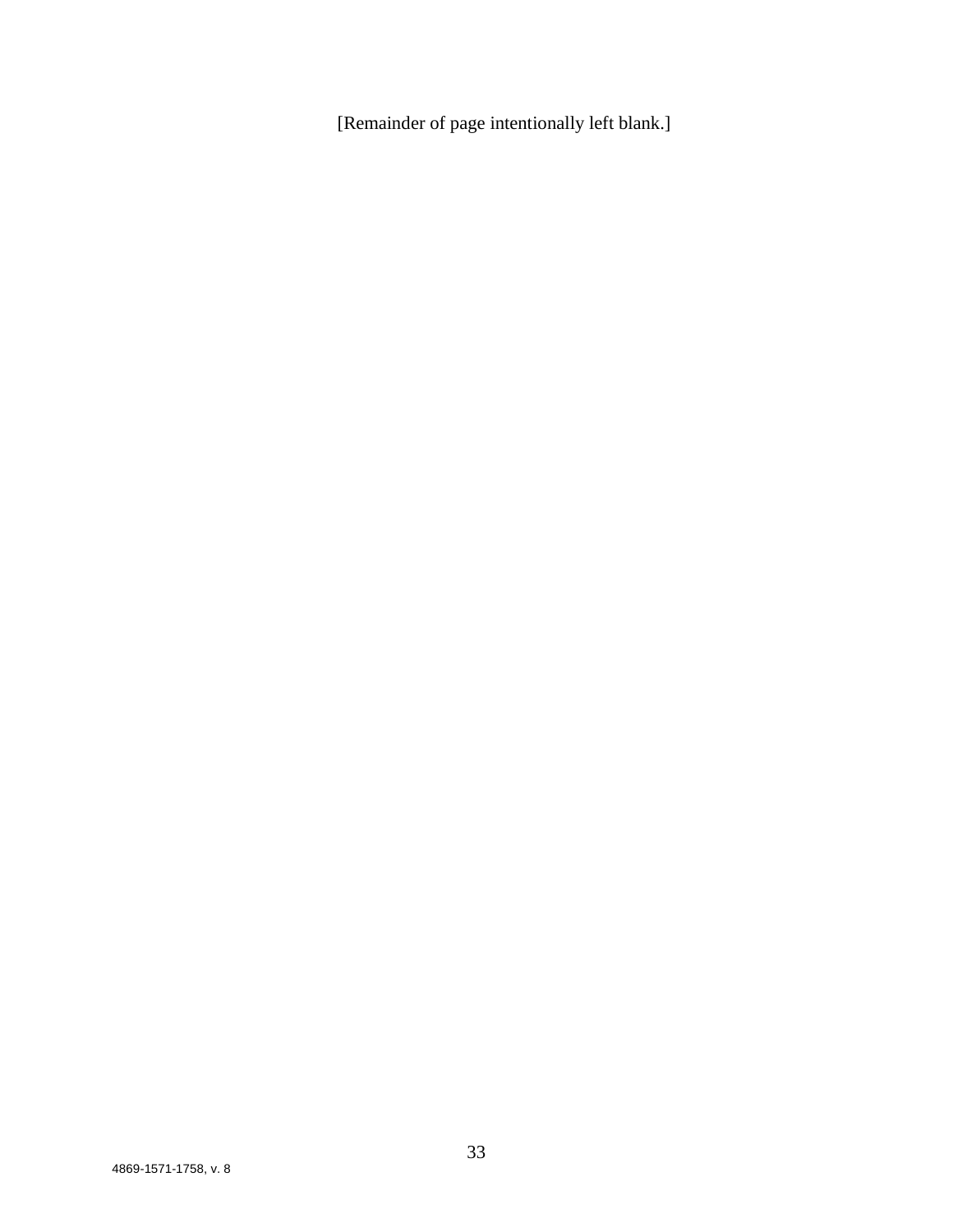IN WITNESS WHEREOF, the parties hereto have executed this Agreement, all as of the date first above written.

### INDEPENDENT CITIES FINANCE AUTHORITY

By:

Sylvia Ballin, President

By:

Deborah J. Smith, Executive Director

U.S. BANK TRUST COMPANY, NATIONAL ASSOCIATION, as Trustee

By:

Authorized Officer

MILLENNIUM HOUSING, LLC, a California limited liability company

By: MILLENNIUM HOUSING CORPORATION, a California nonprofit public benefit corporation, its sole member

By:

Lorraine M. Carraway, Vice President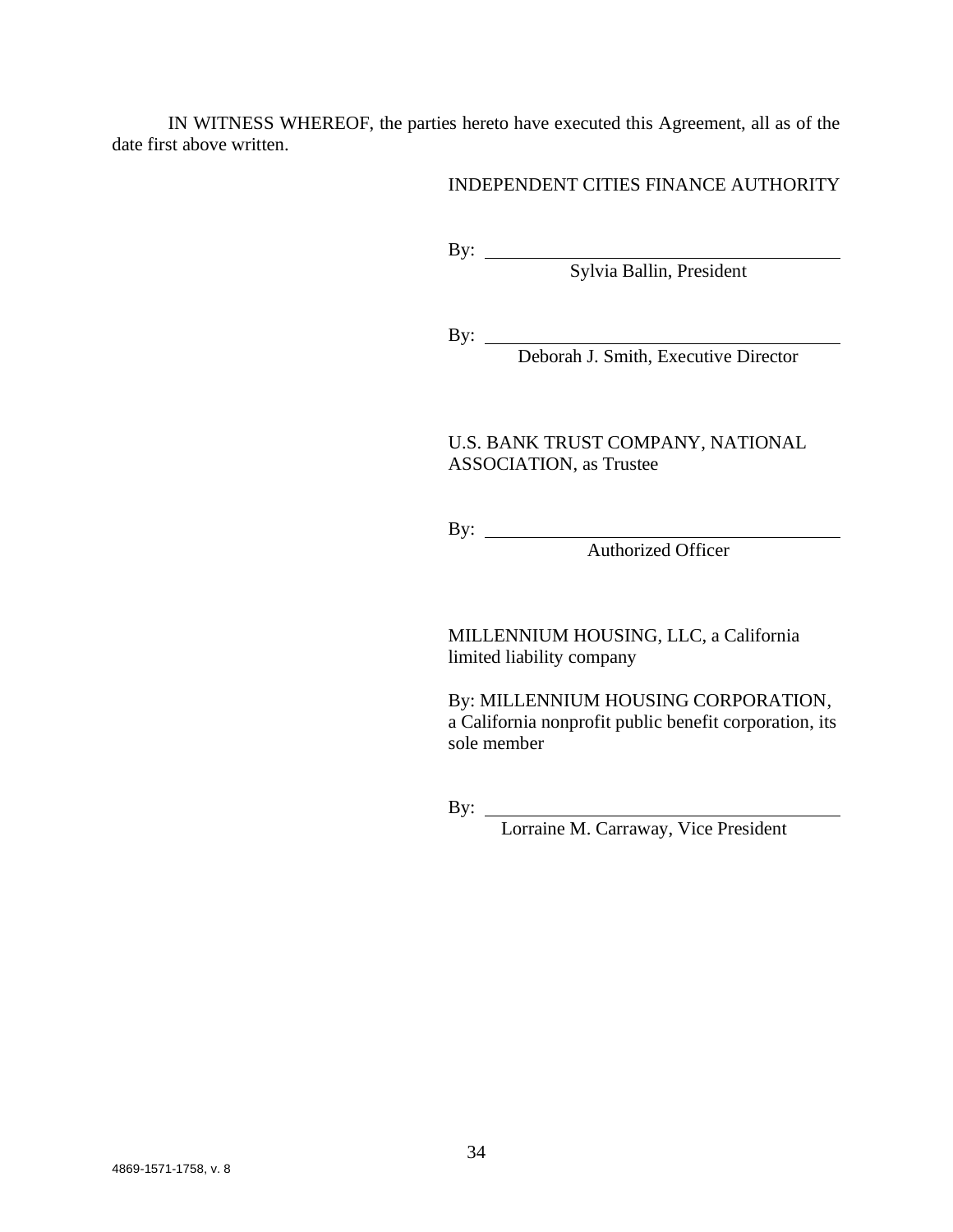#### EXHIBIT A

#### **NOTE**

 $[SPAR.00]$   $[$   $]$ 

Millennium Housing, LLC, a California limited liability company (the "Borrower"), hereby PROMISES TO PAY TO THE ORDER OF THE INDEPENDENT CITIES FINANCE AUTHORITY (the "Authority"), a California joint exercise of powers authority duly organized and existing under the laws of the State of California, the principal sum of  $\{PRAR\}$  ([\_\_\_\_\_\_] AND NO/100 DOLLARS) together with interest from the date hereof on the unpaid principal balance owing hereunder at the rates set forth below per annum. This note (the "Note") is issued, executed and delivered pursuant to that certain Loan Agreement, dated as of July 1, 2022 (the "Loan Agreement"), by and among the Borrower, the Authority and U.S. BANK TRUST COMPANY, NATIONAL ASSOCIATION, as trustee (the "Trustee"). All capitalized terms not otherwise defined herein have the meanings assigned to such terms in the Loan Agreement or in the Indenture of Trust, dated as of July 1, 2022 (the "Indenture"), by and between the Authority and the Trustee.

The principal amount of this Note reflecting the principal amount of the Bonds issued and delivered under the Indenture (\$PAR) shall be due and payable on July 15 in the years and in the amounts as set forth in the Indenture.

Interest on this Note shall be based on the rate(s) as set forth in the Indenture and computed on the basis of a 360-day year consisting of twelve 30-day months, payable on July 15 and January 15 of each year, commencing January 15, 2023.

In order to satisfy its obligations hereunder, the Borrower agrees to pay to the Trustee (i) on or prior to the thirteenth (13th) day of each month, commencing in [August 13] 2022, from budgeted Net Operating Revenues from the prior month, amounts sufficient to make the monthly deposits required by paragraphs (a) through (d) of Section 5.7 of the Indenture and (ii) on or prior to the date that is 45 days following the end of each Bond Year, all remaining budgeted Net Operating Revenues from such prior Bond Year.

All payments on this Note shall be made in lawful money of the United States of America at the principal corporate trust office of the Trustee. All sums paid hereon shall be applied first to the satisfaction of interest due and the balance to the unpaid principal owing hereunder, and shall be applied in accordance with the terms of the Loan Agreement.

Immediately following the execution hereof the Authority's interest in this Note will be assigned to U.S. Bank Trust Company, National Association, as Trustee, and concurrently therewith, this Note will be secured by Deed of Trust as defined in the Indenture.

This Note is subject to extraordinary mandatory prepayment in the following principal amounts, plus interest accrued to the date fixed by the Trustee for redemption of the Bonds to be redeemed with such prepayment: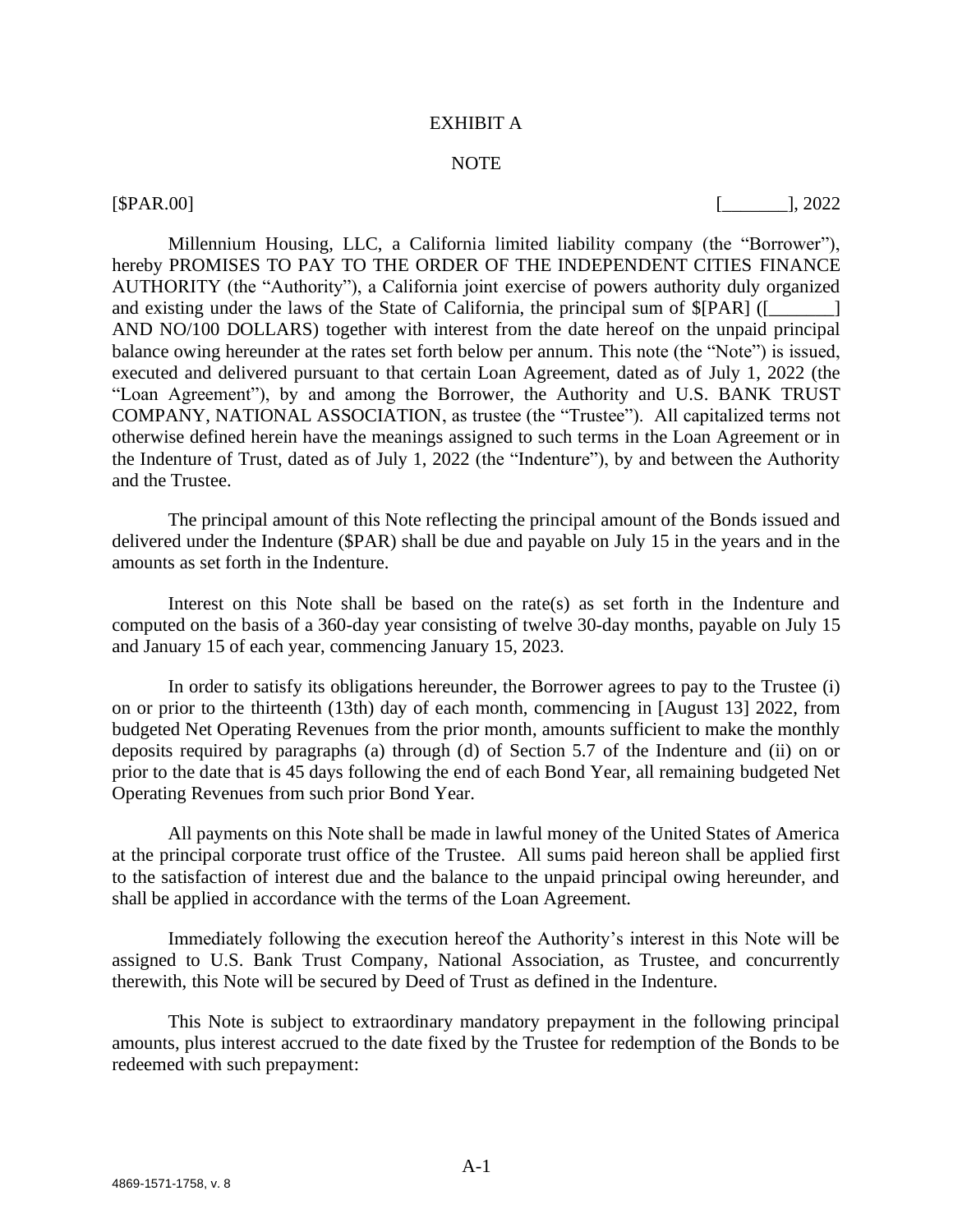(a) On the day selected by the Trustee for redemption of the Bonds after the Trustee has accelerated the Amounts due with respect to the Loan or this Note, as the case may be, as a result of an Event of Default under, and as defined in, the Indenture or the Loan Agreement, in an amount equal to the then unpaid principal amount of this Note, plus accrued interest to the date of redemption of the Bonds;

(b) On the day selected by the Borrower for the redemption of the Bonds in the event of an involuntary loss or the substantial destruction of the Project as a result of unforeseen events (e.g., fire, seizure, requisition, change in a federal law or an action of a federal agency after the date of issuance of the Bonds which prevents the Authority from enforcing the requirements of Section 1.103-8(b) of the Regulations, or condemnation), upon receipt of insurance or other compensation or, if there are to be no such payments, after the event giving rise to the involuntary loss or substantial destruction of the Project, in an amount equal to the then unpaid principal amount of this Note. Notwithstanding the foregoing, this Note will not have to be prepaid in whole in such circumstances if (i) within 90 days of the event giving rise to the loss or destruction, the Borrower notifies the Trustee and the Authority, in writing, that the Project can be restored within 18 months to a condition permitting the conduct of normal business operations; (ii) within 180 days of the event giving rise to such taking, loss or destruction, the Borrower commences to use such amounts to reconstruct the Project pursuant to the terms of the Loan Agreement and the Indenture; and (iii) such amounts are disbursed for the restoration of the Project within 18 months after the date of the notice from the Borrower referred to in clause (i) hereof, but, rather, this Note shall be prepaid, in part, to the extent of undisbursed funds on deposit in the Redemption Fund created pursuant to the Indenture at the expiration of the period described in (iii) above unless such period is extended with the consent of the Authority and an opinion of Bond Counsel is received by the Trustee to the effect that such extension will not result in interest on the Bonds becoming includable in the gross income of the recipients thereof for federal income tax purposes; provided, however, that such prepayment in whole shall be immediately due and payable if in the written opinion of Bond Counsel filed with the Authority, the Borrower and the Trustee a failure to make such prepayment will cause interest on the Bonds to be included in gross income for federal income tax purposes;

If the required principal amount of any prepayment in part pursuant to Sections 5.4 and 5.5 of the Loan Agreement shall not be an Authorized Denomination of the Bonds to be redeemed with such prepayment, then the required principal amount of such prepayment shall be deemed to be the next greater integral multiple of an Authorized Denomination of the Bonds to be redeemed therewith, and any interest due with such prepayment shall be calculated using such higher amount.

The Trustee shall deposit and use prepayments of this Note pursuant to Sections 5.4 and 5.5 of the Loan Agreement in accordance with the Indenture.

In the event of a partial prepayment of this Note, pursuant to Section 5.4 or 5.5 of the Loan Agreement, the principal amount of the Borrower's obligation under this Note shall be reduced by the principal amount of Bonds to be redeemed with the proceeds of such prepayment.

The Borrower, at its option, may prepay this Note, in whole or in part on any date that Bonds are permitted to be optionally redeemed pursuant to Section 4.1(b) of the Indenture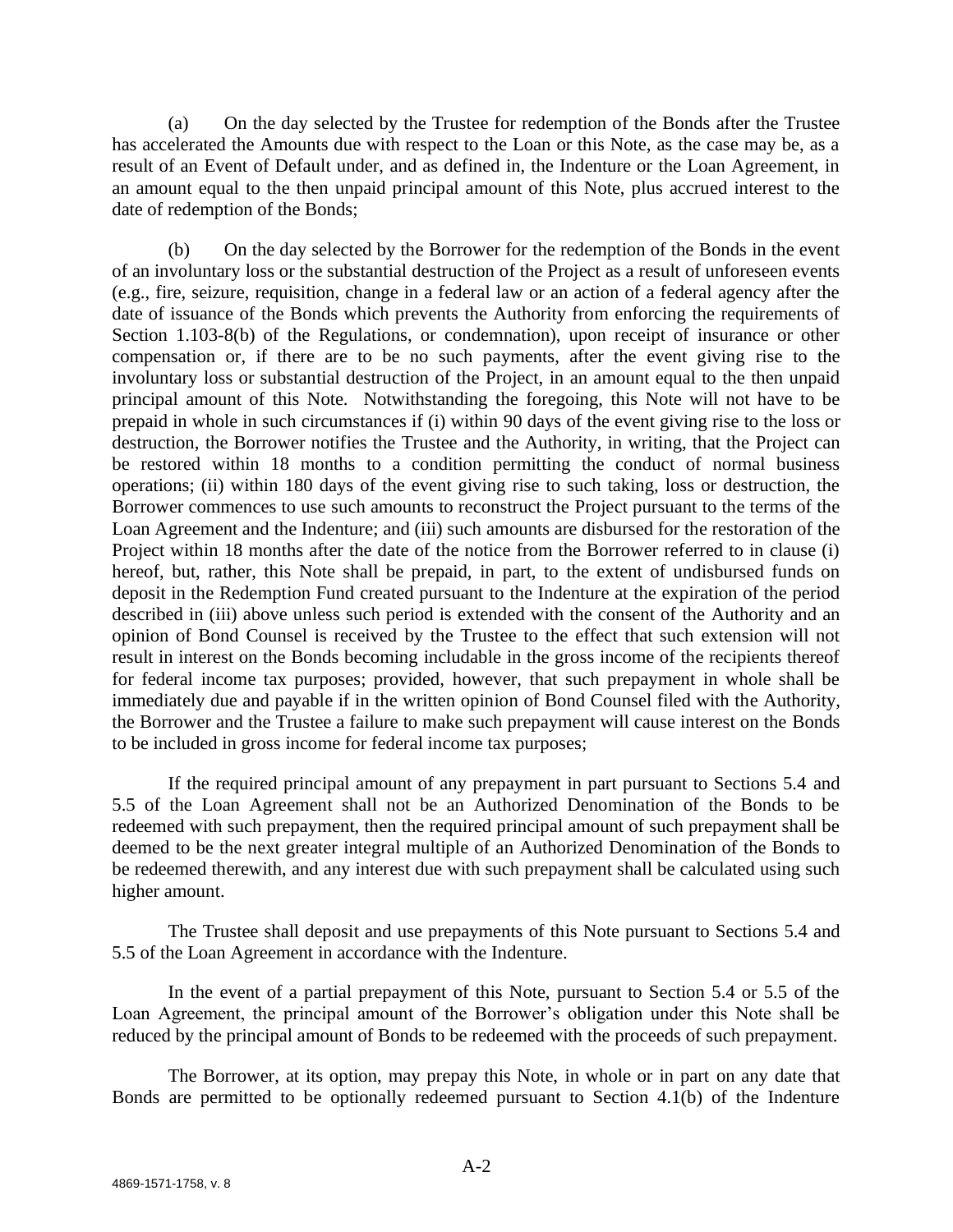following written notice of the Borrower's intention to do so as provided therein, in Authorized Denominations, at the times and redemption prices permitted by such Section 4.1(b) of the Indenture.

This Note is also subject to mandatory sinking fund prepayment with respect to the Bonds (without premium), by application of mandatory sinking account payments as set forth in Section 4.1(a) of the Indenture.

All amounts due under the Note shall be immediately due and payable following an Event of Default under the Loan Agreement, in accordance with and subject to the provisions of Section 7.3(a) of the Loan Agreement.

If default is made in the payment of the principal of or any installation of interest on this Note and the same is placed in the hands of an attorney for collection, or if suit is filed hereon, or proceedings are had in bankruptcy, probate, receivership, reorganization, arrangement or other judicial proceedings for the establishment or collection of any amount called for hereunder, or any amount payable or to be payable hereunder is collected through any such proceedings, the Borrower agrees to pay to the holder hereof all reasonable costs of collection, including reasonable attorneys' fees.

The Borrower expressly waives demand and presentment for payment, notice of nonpayment, protest, notice of protest, notice of dishonor, brining of suit, and diligence in taking any action to collect any amounts called for hereunder and in the handling of properties, rights or collateral at any time existing in connection herewith.

No previous waiver and no failure or delay by Authority in acting with respect to the terms of this Note or the Deed of Trust shall constitute a waiver of any breach, default, or failure of condition under this Note, the Deed of Trust or the obligations secured thereby. A waiver of any term of this Note, the Deed of Trust or of any of the obligations secured thereby must be made in writing and shall be limited to the express written terms of such waiver. In the event of any inconsistencies between the terms of this Note and the terms of any other document related to the loan evidenced by this Note, the terms of this Note shall prevail.

The Deed of Trust contains the following provision:

"Transfer of Trust Estate by Trustor. In the event of any Transfer (as defined below) of the Trust Estate, or any portion thereof or interest therein, which is not in accordance with Section 6.2 of the Loan Agreement, Trustee shall have the absolute right at its option, without prior demand or notice, to declare all sums secured hereby immediately due and payable. Upon a permitted Transfer under Section 6.2 of the Loan Agreement, the transferee shall assume all obligations hereunder and agree to be bound by all provisions contained herein. As used herein, the term "Transfer" means and includes the direct or indirect sale, transfer, conveyance, assignment, or other alienation of the Trust Estate, or any portion thereof or interest therein, whether voluntary, involuntary, by operation of law or otherwise, the execution of any installment land sale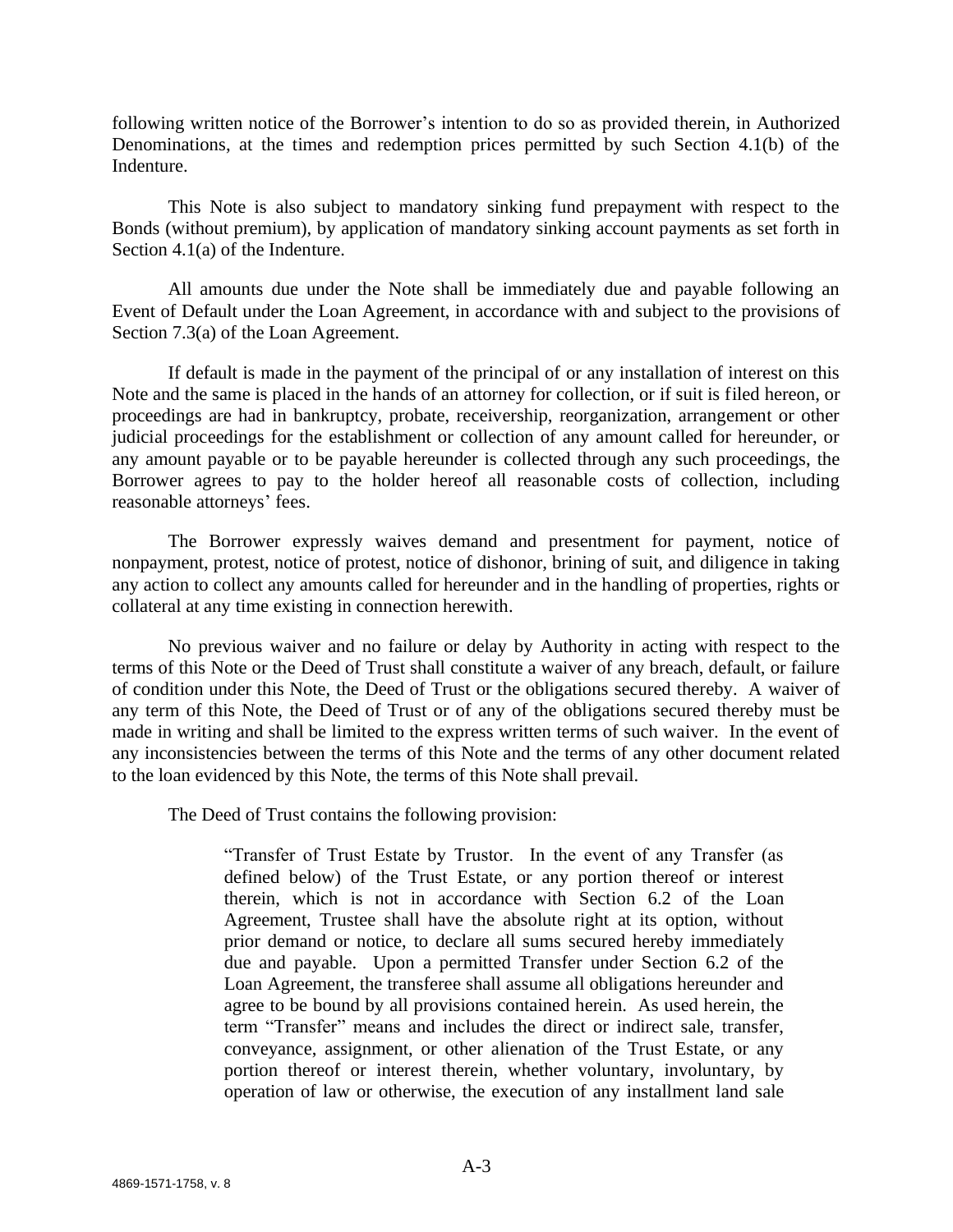contract, sales agreement or similar instrument affecting all or a portion of the Trust Estate, granting of an option to purchase any portion of or interest in the Trust Estate or any interest therein, or the lease of all or substantially all of the Land or of all or substantially all of the Improvements. "Transfer" shall not include the leasing of individual mobile home spaces acquired by Trustor on the Land so long as Trustor complies with the provisions of the Loan Agreement and the Regulatory Agreements relating to such leasing activity."

This Note has been issued pursuant to the Loan Agreement and is entitled to the benefit and security thereof. Reference is hereby made to the Loan Agreement for provisions relating to the acceleration of the indebtedness evidenced hereby upon the occurrence of certain events stated therein, and for all other relevant purposes. Time is of the essence of each and every provision hereof. This Note has been issued, executed and delivered in the State of California and shall be governed by and construed in accordance with the laws of the State of California, except to the extent that the laws of the United States of America may prevail.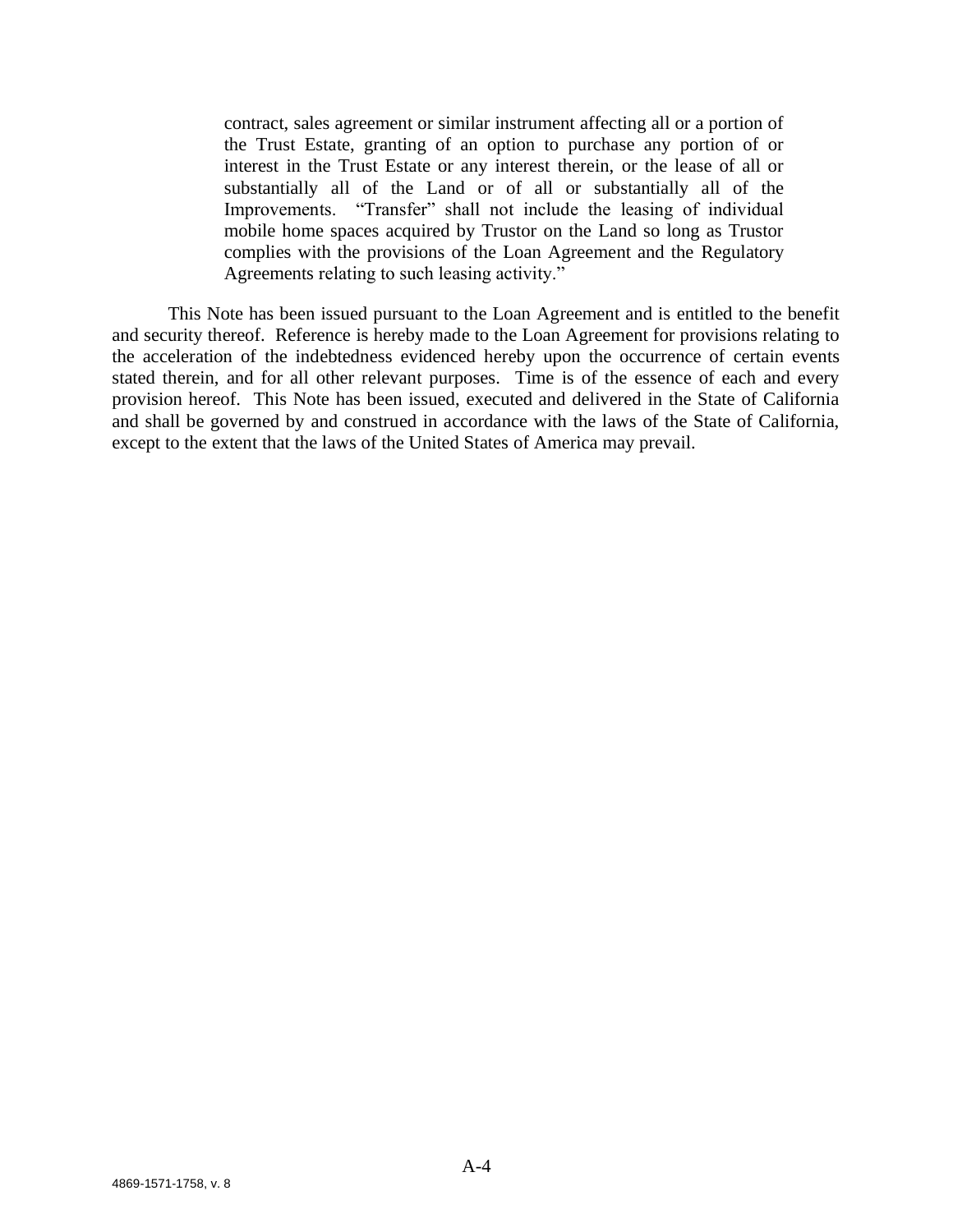This Note shall be construed to be a nonrecourse obligation of the Borrower. Neither the Borrower's directors, officers, employees and agents, nor any of its other affiliates, has or is intended to have any liabilities, except for any liability arising as the result of fraud or misappropriation of funds, under or in respect of this Note, the Loan Agreement, the Indenture of Trust, the Continuing Disclosure Agreement, the Deed of Trust, the Regulatory Agreements or any other document or transaction contemplated by the foregoing.

> MILLENNIUM HOUSING, LLC, a California limited liability company

By: MILLENNIUM HOUSING CORPORATION, a California nonprofit public benefit corporation, its sole member

 $By:$ 

Lorraine M. Carraway, Vice President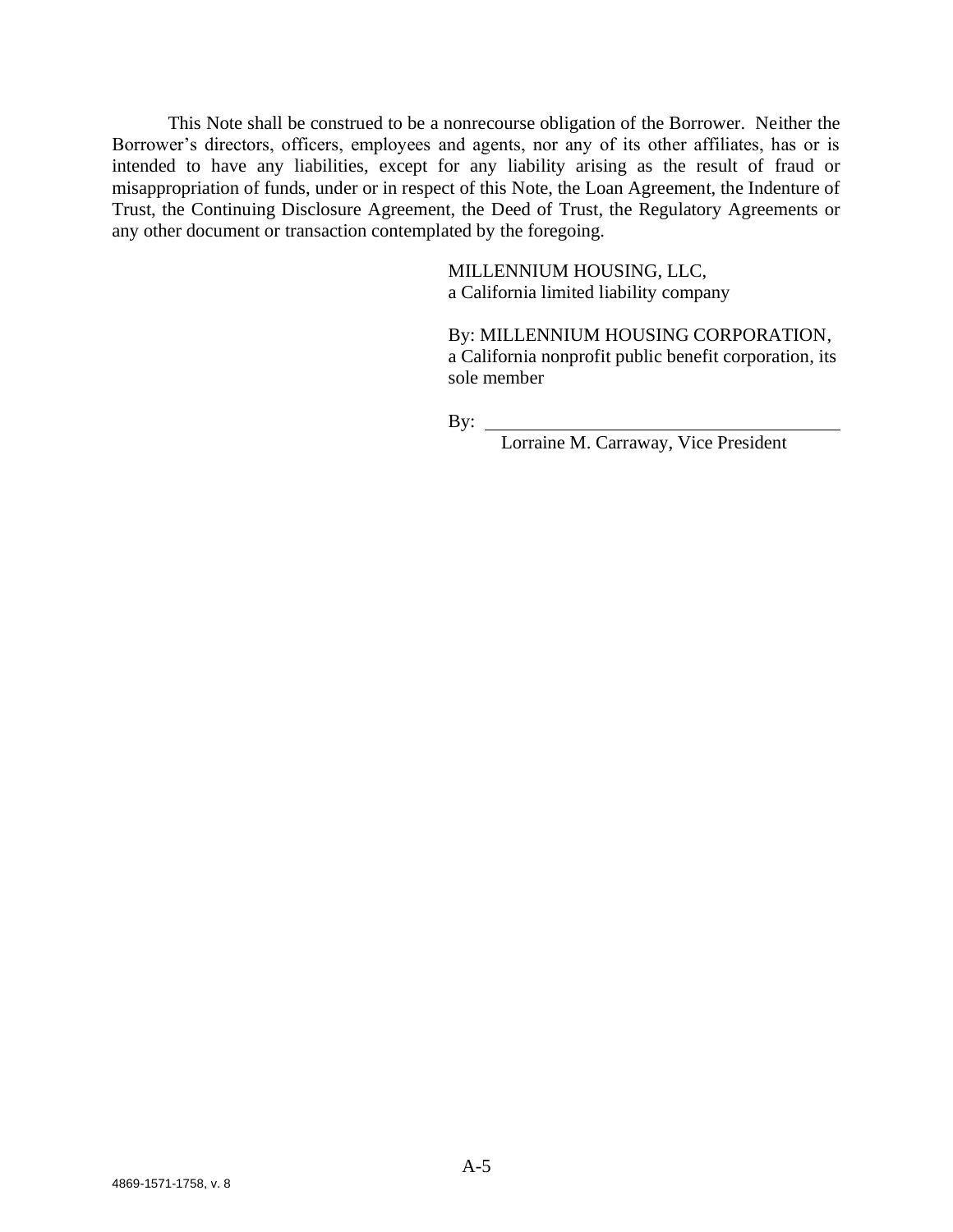ENDORSEMENT TO NOTE dated the date of the Note and made by MILLENNIUM HOUSING, LLC payable to the order of INDEPENDENT CITIES FINANCE AUTHORITY.

PAY TO THE ORDER OF U.S. BANK TRUST COMPANY, NATIONAL ASSOCIATION, as Trustee, without recourse.

INDEPENDENT CITIES FINANCE AUTHORITY

By:

Executive Director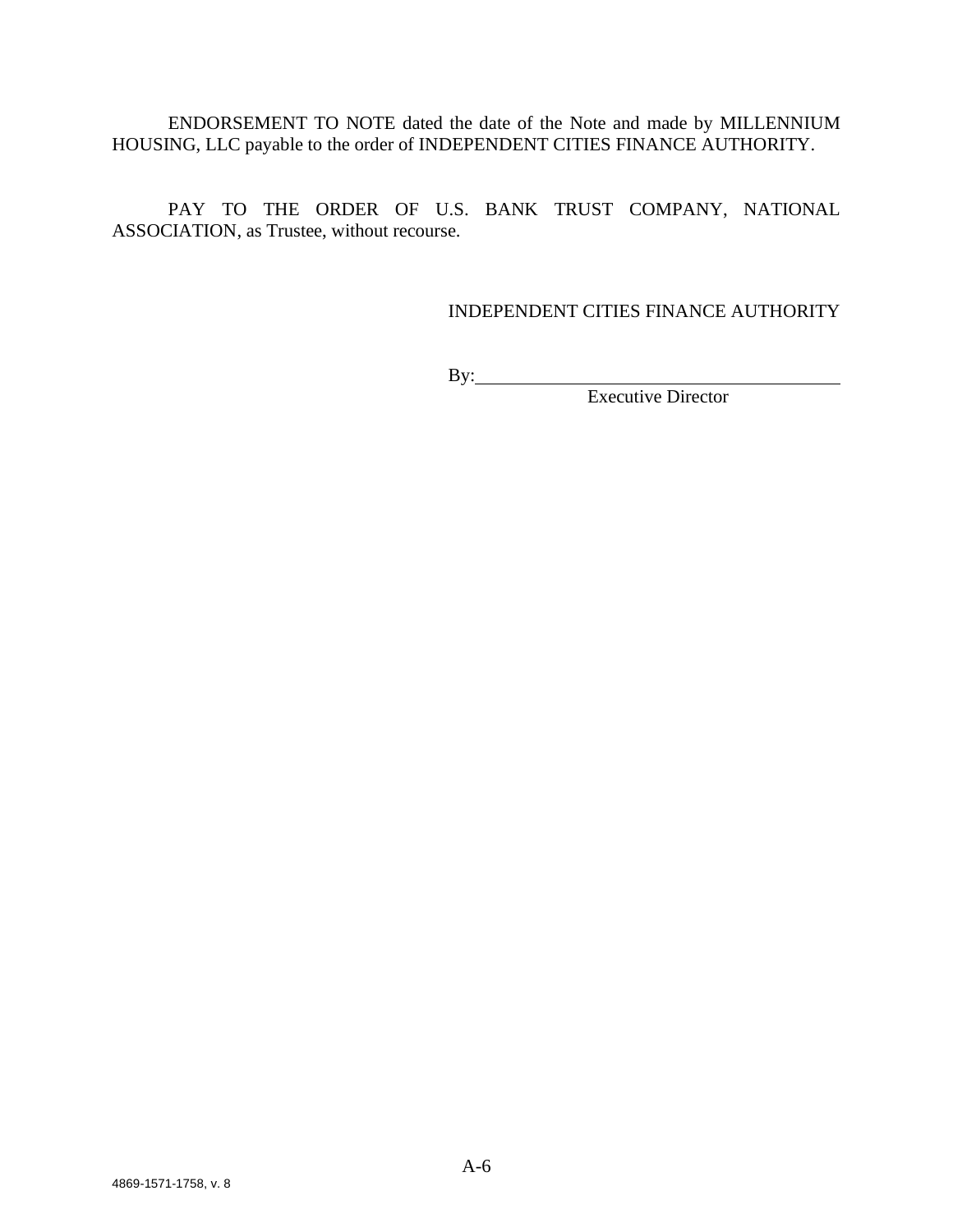# EXHIBIT B

# DEED OF TRUST

(See Transcript Documents [\_\_\_\_\_\_\_])